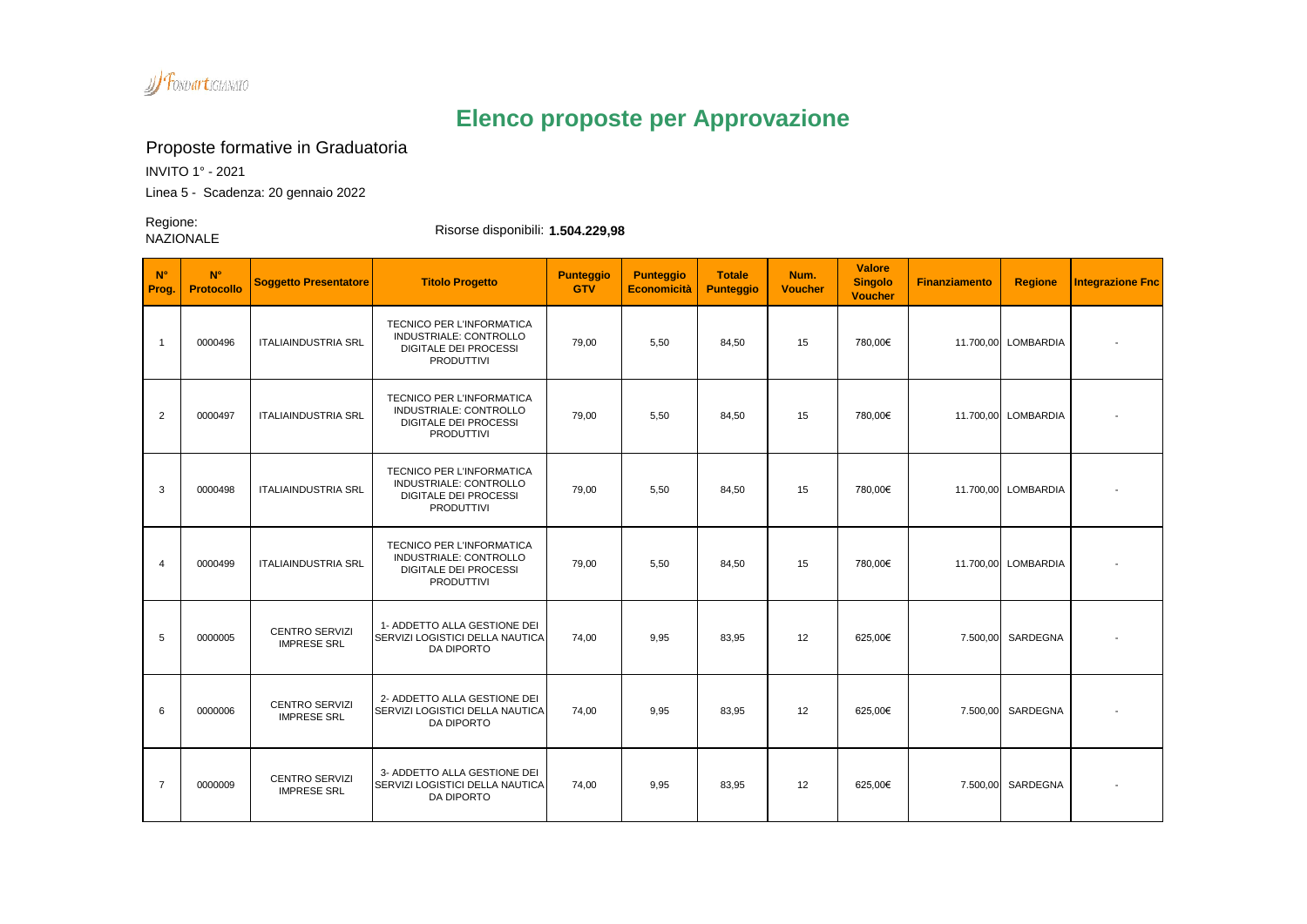| 8  | 0000486 | <b>ITALIAINDUSTRIA SRL</b> | WAREHOUSE MANAGEMENT<br>INNOVATIVO NELLA LOGISTICA                                                               | 78.00 | 5,50 | 83,50 | 15 | 780,00€ |           | 11.700,00 LOMBARDIA |  |
|----|---------|----------------------------|------------------------------------------------------------------------------------------------------------------|-------|------|-------|----|---------|-----------|---------------------|--|
| 9  | 0000487 | <b>ITALIAINDUSTRIA SRL</b> | WAREHOUSE MANAGEMENT<br>INNOVATIVO NELLA LOGISTICA                                                               | 78,00 | 5,50 | 83,50 | 15 | 780,00€ |           | 11.700,00 LOMBARDIA |  |
| 10 | 0000488 | <b>ITALIAINDUSTRIA SRL</b> | WAREHOUSE MANAGEMENT<br>INNOVATIVO NELLA LOGISTICA                                                               | 78,00 | 5,50 | 83,50 | 15 | 780,00€ | 11.700,00 | LOMBARDIA           |  |
| 11 | 0000493 | <b>ITALIAINDUSTRIA SRL</b> | SUPPLY CHAIN MANAGER:<br>INTEGRAZIONE DEI PROCESSI E<br>PRODUCT LIFECYCLE<br>MANAGEMENT                          | 78,00 | 5,50 | 83,50 | 15 | 780,00€ |           | 11.700,00 LOMBARDIA |  |
| 12 | 0000494 | <b>ITALIAINDUSTRIA SRL</b> | SUPPLY CHAIN MANAGER:<br>INTEGRAZIONE DEI PROCESSI E<br>PRODUCT LIFECYCLE<br>MANAGEMENT                          | 78,00 | 5,50 | 83,50 | 15 | 780,00€ |           | 11.700,00 LOMBARDIA |  |
| 13 | 0000495 | <b>ITALIAINDUSTRIA SRL</b> | SUPPLY CHAIN MANAGER:<br>INTEGRAZIONE DEI PROCESSI E<br>PRODUCT LIFECYCLE<br>MANAGEMENT                          | 78,00 | 5,50 | 83,50 | 15 | 780,00€ |           | 11.700,00 LOMBARDIA |  |
| 14 | 0000500 | <b>ITALIAINDUSTRIA SRL</b> | <b>BUSINESS INFORMATION</b><br>MANAGER: CONTROLLO DI<br><b>GESTIONE INFORMATIZZATO DEI</b><br>PROCESSI AZIENDALI | 78,00 | 5,50 | 83,50 | 15 | 780,00€ |           | 11.700,00 LOMBARDIA |  |
| 15 | 0000501 | <b>ITALIAINDUSTRIA SRL</b> | <b>BUSINESS INFORMATION</b><br>MANAGER: CONTROLLO DI<br><b>GESTIONE INFORMATIZZATO DEI</b><br>PROCESSI AZIENDALI | 78,00 | 5,50 | 83,50 | 15 | 780,00€ |           | 11.700,00 LOMBARDIA |  |
| 16 | 0000502 | <b>ITALIAINDUSTRIA SRL</b> | <b>BUSINESS INFORMATION</b><br>MANAGER: CONTROLLO DI<br><b>GESTIONE INFORMATIZZATO DEI</b><br>PROCESSI AZIENDALI | 78.00 | 5,50 | 83.50 | 15 | 780.00€ |           | 11.700,00 LOMBARDIA |  |
| 17 | 0000503 | <b>ITALIAINDUSTRIA SRL</b> | <b>BUSINESS INFORMATION</b><br>MANAGER: CONTROLLO DI<br><b>GESTIONE INFORMATIZZATO DEI</b><br>PROCESSI AZIENDALI | 78,00 | 5,50 | 83.50 | 15 | 780.00€ |           | 11.700,00 LOMBARDIA |  |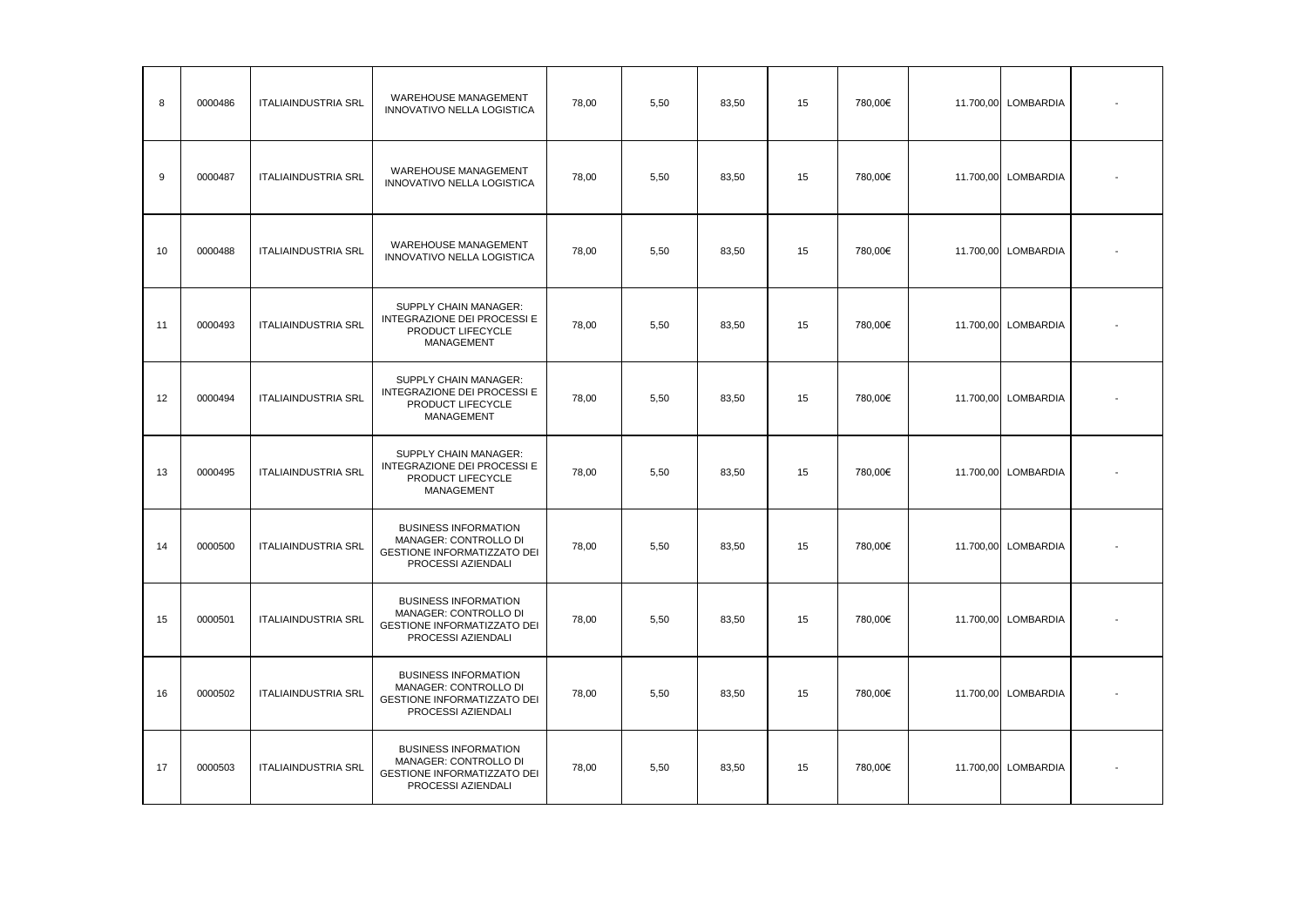| 18 | 0000001 | <b>CENTRO SERVIZI</b><br><b>IMPRESE SRL</b>  | 1-ABILITAZIONE PER L'ESERCIZIO<br>DEL SERVIZIO DI SCORTA<br><b>TECNICA NEI TRASPORTI</b><br><b>ECCEZIONALI</b> | 73,00 | 9,95 | 82,95 | 12 | 625,00€ | 7.500,00  | SARDEGNA        |  |
|----|---------|----------------------------------------------|----------------------------------------------------------------------------------------------------------------|-------|------|-------|----|---------|-----------|-----------------|--|
| 19 | 0000004 | <b>CENTRO SERVIZI</b><br><b>IMPRESE SRL</b>  | 2-ABILITAZIONE PER L'ESERCIZIO<br>DEL SERVIZIO DI SCORTA<br>TECNICA NEI TRASPORTI<br><b>ECCEZIONALI</b>        | 73,00 | 9,95 | 82,95 | 12 | 625,00€ | 7.500,00  | SARDEGNA        |  |
| 20 | 0000007 | <b>CENTRO SERVIZI</b><br><b>IMPRESE SRL</b>  | 3-ABILITAZIONE PER L'ESERCIZIO<br>DEL SERVIZIO DI SCORTA<br>TECNICA NEI TRASPORTI<br><b>ECCEZIONALI</b>        | 73,00 | 9,95 | 82,95 | 12 | 625,00€ | 7.500,00  | SARDEGNA        |  |
| 21 | 0000338 | AGENZIA FORMATIVA<br>"PCM FORMAZIONE"        | ESPERTO NELL'USO DELLA<br>BUSINESS INTELLIGENCE PER LA<br><b>BIG DATA ANALYSIS</b>                             | 77,00 | 5,88 | 82,88 | 15 | 950,00€ | 14.350,00 | PIEMONTE        |  |
| 22 | 0000339 | AGENZIA FORMATIVA<br>"PCM FORMAZIONE"        | ESPERTO NELL'USO DELLA<br><b>BUSINESS INTELLIGENCE PER LA</b><br><b>BIG DATA ANALYSIS</b>                      | 77,00 | 5,88 | 82,88 | 15 | 950,00€ | 14.350,00 | PIEMONTE        |  |
| 23 | 0000340 | <b>AGENZIA FORMATIVA</b><br>"PCM FORMAZIONE" | ESPERTO NELL'USO DELLA<br>BUSINESS INTELLIGENCE PER LA<br><b>BIG DATA ANALYSIS</b>                             | 77,00 | 5.88 | 82.88 | 15 | 950.00€ | 14.350,00 | <b>PIEMONTE</b> |  |
| 24 | 0000341 | AGENZIA FORMATIVA<br>"PCM FORMAZIONE"        | ESPERTO NELL'USO DELLA<br><b>BUSINESS INTELLIGENCE PER LA</b><br><b>BIG DATA ANALYSIS</b>                      | 77,00 | 5,88 | 82,88 | 15 | 950,00€ | 14.350,00 | PIEMONTE        |  |
| 25 | 0000342 | AGENZIA FORMATIVA<br>"PCM FORMAZIONE"        | ESPERTO NELL'USO DELLA<br><b>BUSINESS INTELLIGENCE PER LA</b><br><b>BIG DATA ANALYSIS</b>                      | 77,00 | 5,88 | 82,88 | 15 | 950.00€ | 14.350,00 | PIEMONTE        |  |
| 26 | 0000348 | AGENZIA FORMATIVA<br>"PCM FORMAZIONE"        | ESPERTO NELL'USO DELLA<br>BUSINESS INTELLIGENCE PER IL<br>CONTROLLO DI GESTIONE                                | 77,00 | 5,88 | 82,88 | 15 | 950,00€ | 14.350,00 | PIEMONTE        |  |
| 27 | 0000349 | <b>AGENZIA FORMATIVA</b><br>"PCM FORMAZIONE" | ESPERTO NELL'USO DELLA<br>BUSINESS INTELLIGENCE PER IL<br>CONTROLLO DI GESTIONE                                | 77,00 | 5.88 | 82,88 | 15 | 950,00€ | 14.350,00 | PIEMONTE        |  |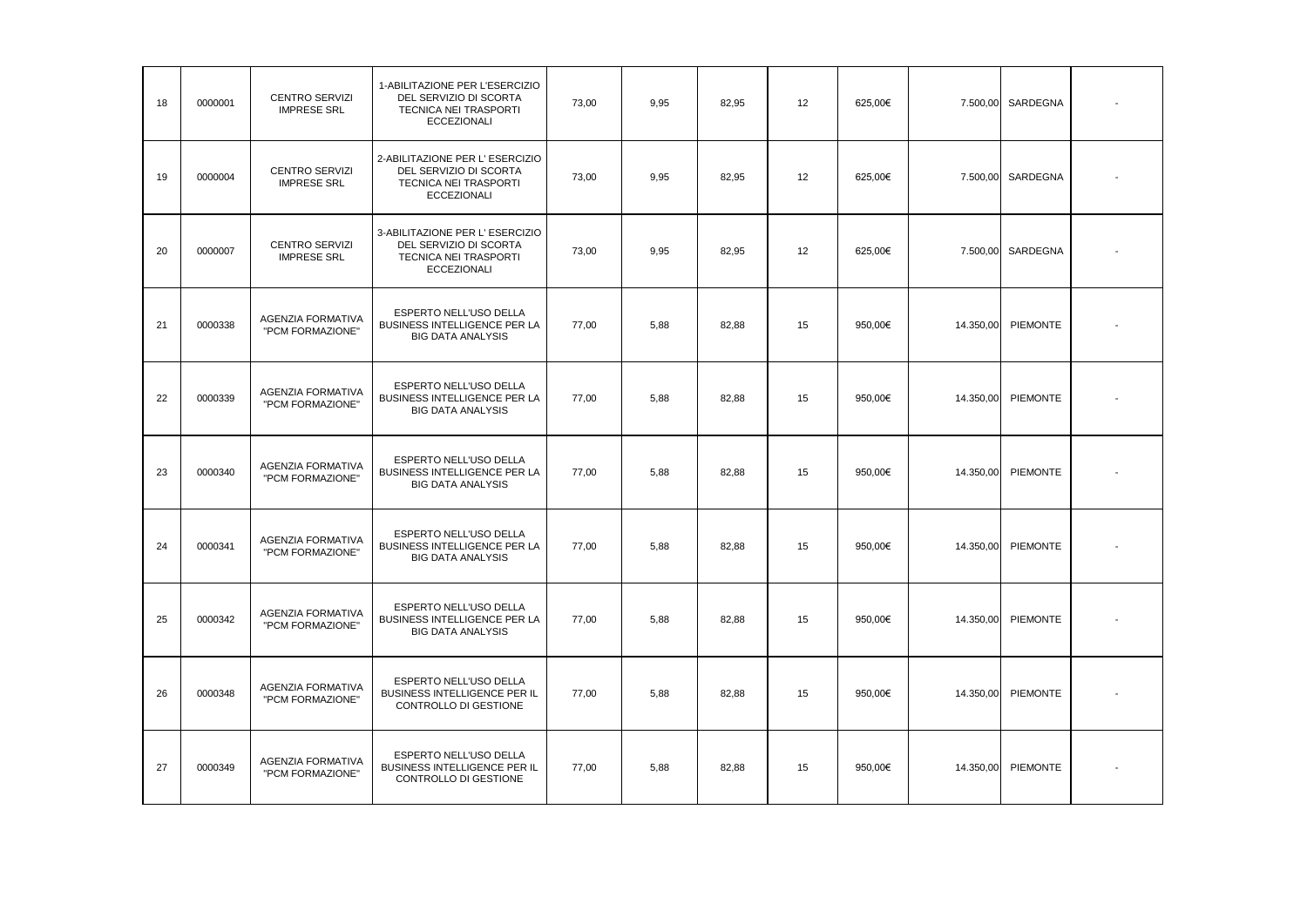| 28 | 0000351 | <b>AGENZIA FORMATIVA</b><br>"PCM FORMAZIONE" | ESPERTO NELL'USO DELLA<br>BUSINESS INTELLIGENCE PER IL<br>CONTROLLO DI GESTIONE                  | 77,00 | 5,88 | 82.88 | 15 | 950.00€ | 14.350,00 | <b>PIEMONTE</b>     |  |
|----|---------|----------------------------------------------|--------------------------------------------------------------------------------------------------|-------|------|-------|----|---------|-----------|---------------------|--|
| 29 | 0000352 | <b>AGENZIA FORMATIVA</b><br>"PCM FORMAZIONE" | <b>ESPERTO NELL'USO DELLA</b><br><b>BUSINESS INTELLIGENCE PER IL</b><br>CONTROLLO DI GESTIONE    | 77,00 | 5.88 | 82.88 | 15 | 950.00€ | 14.350,00 | <b>PIEMONTE</b>     |  |
| 30 | 0000353 | AGENZIA FORMATIVA<br>"PCM FORMAZIONE"        | ESPERTO NELL'USO DELLA<br><b>BUSINESS INTELLIGENCE PER IL</b><br>CONTROLLO DI GESTIONE           | 77,00 | 5,88 | 82.88 | 15 | 950.00€ | 14.350,00 | <b>PIEMONTE</b>     |  |
| 31 | 0000397 | SPIN-OFF S.R.L.                              | IL DEALER AUTOMOTIVE:<br>COMPETENZE PER LA<br>CORPORATE IDENTITY E IL<br><b>DIGITAL BRANDING</b> | 77.00 | 5.88 | 82.88 | 14 | 950.00€ |           | 13.400,00 LOMBARDIA |  |
| 32 | 0000398 | SPIN-OFF S.R.L.                              | IL DEALER AUTOMOTIVE:<br>COMPETENZE PER LA<br>CORPORATE IDENTITY E IL<br><b>DIGITAL BRANDING</b> | 77.00 | 5,88 | 82,88 | 14 | 950.00€ |           | 13.400,00 LOMBARDIA |  |
| 33 | 0000399 | SPIN-OFF S.R.L.                              | IL DEALER AUTOMOTIVE:<br>COMPETENZE PER LA<br>CORPORATE IDENTITY E IL<br><b>DIGITAL BRANDING</b> | 77,00 | 5.88 | 82.88 | 14 | 950.00€ |           | 13.400,00 LOMBARDIA |  |
| 34 | 0000400 | SPIN-OFF S.R.L.                              | IL DEALER AUTOMOTIVE:<br>COMPETENZE PER LA<br>CORPORATE IDENTITY E IL<br><b>DIGITAL BRANDING</b> | 77.00 | 5,88 | 82.88 | 14 | 950.00€ |           | 13.400,00 LOMBARDIA |  |
| 35 | 0000401 | SPIN-OFF S.R.L.                              | ESPERTO NELL'USO DELLA<br><b>BUSINESS INTELLIGENCE PER IL</b><br>CONTROLLO DI GESTIONE           | 77,00 | 5.88 | 82.88 | 15 | 950.00€ |           | 14.350,00 LOMBARDIA |  |
| 36 | 0000402 | SPIN-OFF S.R.L.                              | ESPERTO NELL'USO DELLA<br>BUSINESS INTELLIGENCE PER IL<br>CONTROLLO DI GESTIONE                  | 77,00 | 5,88 | 82,88 | 15 | 950,00€ |           | 14.350,00 LOMBARDIA |  |
| 37 | 0000403 | SPIN-OFF S.R.L.                              | ESPERTO NELL'USO DELLA<br>BUSINESS INTELLIGENCE PER IL<br>CONTROLLO DI GESTIONE                  | 77,00 | 5,88 | 82,88 | 15 | 950,00€ |           | 14.350,00 LOMBARDIA |  |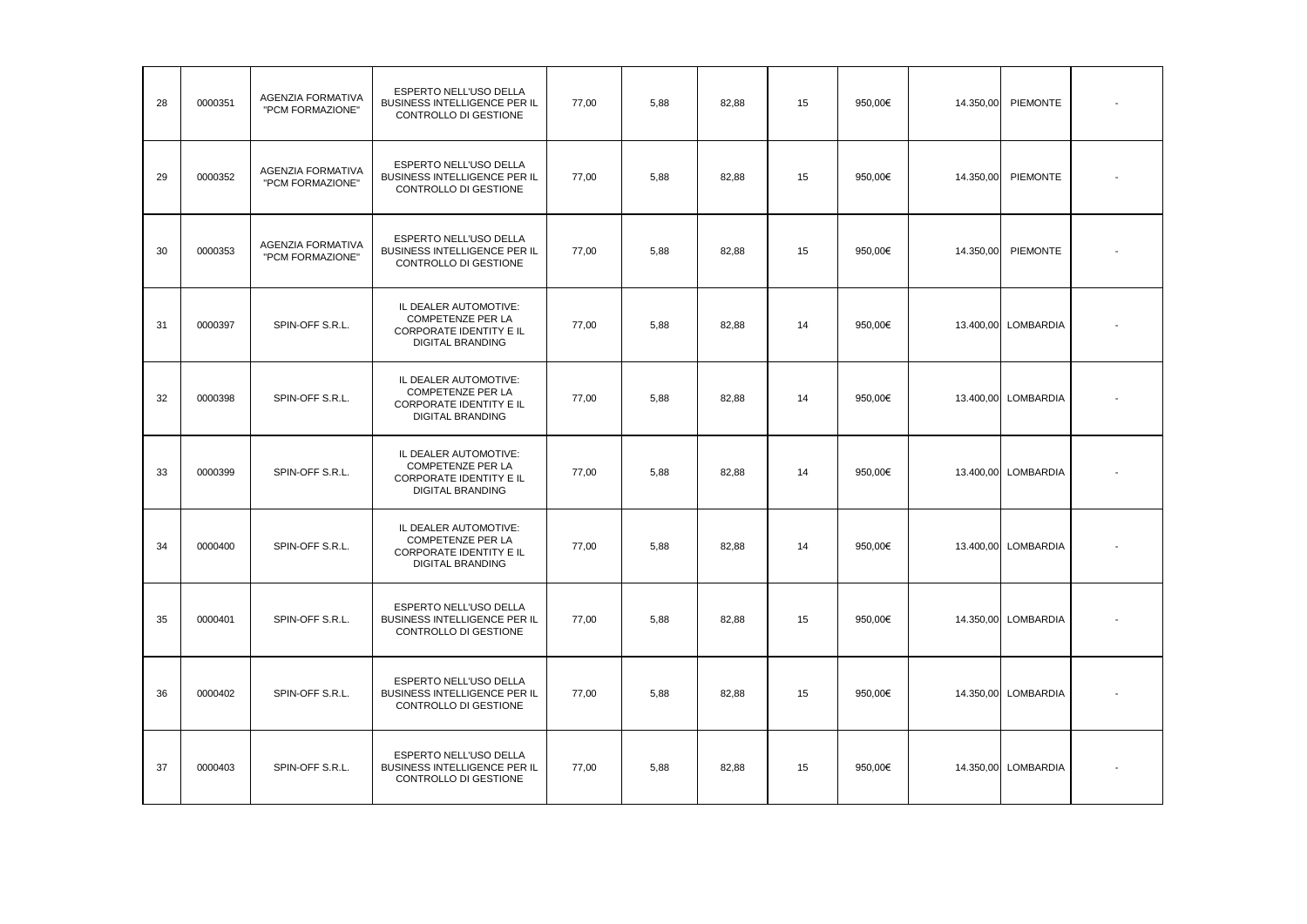| 38 | 0000404 | SPIN-OFF S.R.L.                                    | ESPERTO NELL'USO DELLA<br><b>BUSINESS INTELLIGENCE PER IL</b><br>CONTROLLO DI GESTIONE                | 77,00 | 5,88  | 82,88 | 15 | 950.00€ |           | 14.350,00 LOMBARDIA             |  |
|----|---------|----------------------------------------------------|-------------------------------------------------------------------------------------------------------|-------|-------|-------|----|---------|-----------|---------------------------------|--|
| 39 | 0000408 | SPIN-OFF S.R.L.                                    | <b>ESPERTO NELL'USO DELLA</b><br>BUSINESS INTELLIGENCE PER LA<br><b>BIG DATA ANALYSIS</b>             | 77,00 | 5.88  | 82,88 | 15 | 950.00€ |           | 14.350,00 LOMBARDIA             |  |
| 40 | 0000409 | SPIN-OFF S.R.L.                                    | ESPERTO NELL'USO DELLA<br><b>BUSINESS INTELLIGENCE PER LA</b><br><b>BIG DATA ANALYSIS</b>             | 77,00 | 5,88  | 82,88 | 15 | 950.00€ | 14.350,00 | <b>LOMBARDIA</b>                |  |
| 41 | 0000410 | SPIN-OFF S.R.L.                                    | ESPERTO NELL'USO DELLA<br>BUSINESS INTELLIGENCE PER LA<br><b>BIG DATA ANALYSIS</b>                    | 77,00 | 5,88  | 82.88 | 15 | 950.00€ |           | 14.350,00 LOMBARDIA             |  |
| 42 | 0000002 | <b>CENTRO SERVIZI</b><br><b>IMPRESE SRL</b>        | 1-ADDETTO ALLA RECEPTION CON<br>LE NUOVE NORME PER LA<br>PANDEMIA COVID19                             | 72,00 | 10,00 | 82,00 | 12 | 625,00€ | 7.500,00  | SARDEGNA                        |  |
| 43 | 0000003 | <b>CENTRO SERVIZI</b><br><b>IMPRESE SRL</b>        | 2-ADDETTO ALLA RECEPTION CON<br>LE NUOVE NORME PER LA<br>PANDEMIA COVID19                             | 72,00 | 10,00 | 82,00 | 12 | 625,00€ | 7.500,00  | SARDEGNA                        |  |
| 44 | 0000008 | <b>CENTRO SERVIZI</b><br><b>IMPRESE SRL</b>        | 3-ADDETTO ALLA RECEPTION CON<br>LE NUOVE NORME PER LA<br>PANDEMIA COVID19                             | 72,00 | 10,00 | 82,00 | 12 | 625,00€ | 7.500,00  | SARDEGNA                        |  |
| 45 | 0000628 | FORM.ART. SOC. CONS.<br>A R.L. (EMILIA<br>ROMAGNA) | <b>AGILE4ALL: PROJECT</b><br>MANAGEMENT PER LO SVILUPPO E<br>LA REINGEGNERIZZAZIONE DEI<br>PRODOTTI/1 | 79,00 | 2,92  | 81,92 | 15 | 625,00€ | 10.125,00 | <b>EMILIA</b><br><b>ROMAGNA</b> |  |
| 46 | 0000629 | FORM.ART. SOC. CONS.<br>A R.L. (EMILIA<br>ROMAGNA) | AGILE4ALL: PROJECT<br>MANAGEMENT PER LO SVILUPPO E<br>LA REINGEGNERIZZAZIONE DEI<br>PRODOTTI/2        | 79.00 | 2.92  | 81.92 | 22 | 625.00€ | 14.850.00 | <b>EMILIA</b><br><b>ROMAGNA</b> |  |
| 47 | 0000632 | FORM.ART. SOC. CONS.<br>A R.L. (EMILIA<br>ROMAGNA) | AGILE4ALL: PROJECT<br>MANAGEMENT PER LO SVILUPPO E<br>LA REINGEGNERIZZAZIONE DEI<br>PRODOTTI/3        | 79.00 | 2.92  | 81.92 | 23 | 625.00€ | 15.525,00 | <b>EMILIA</b><br><b>ROMAGNA</b> |  |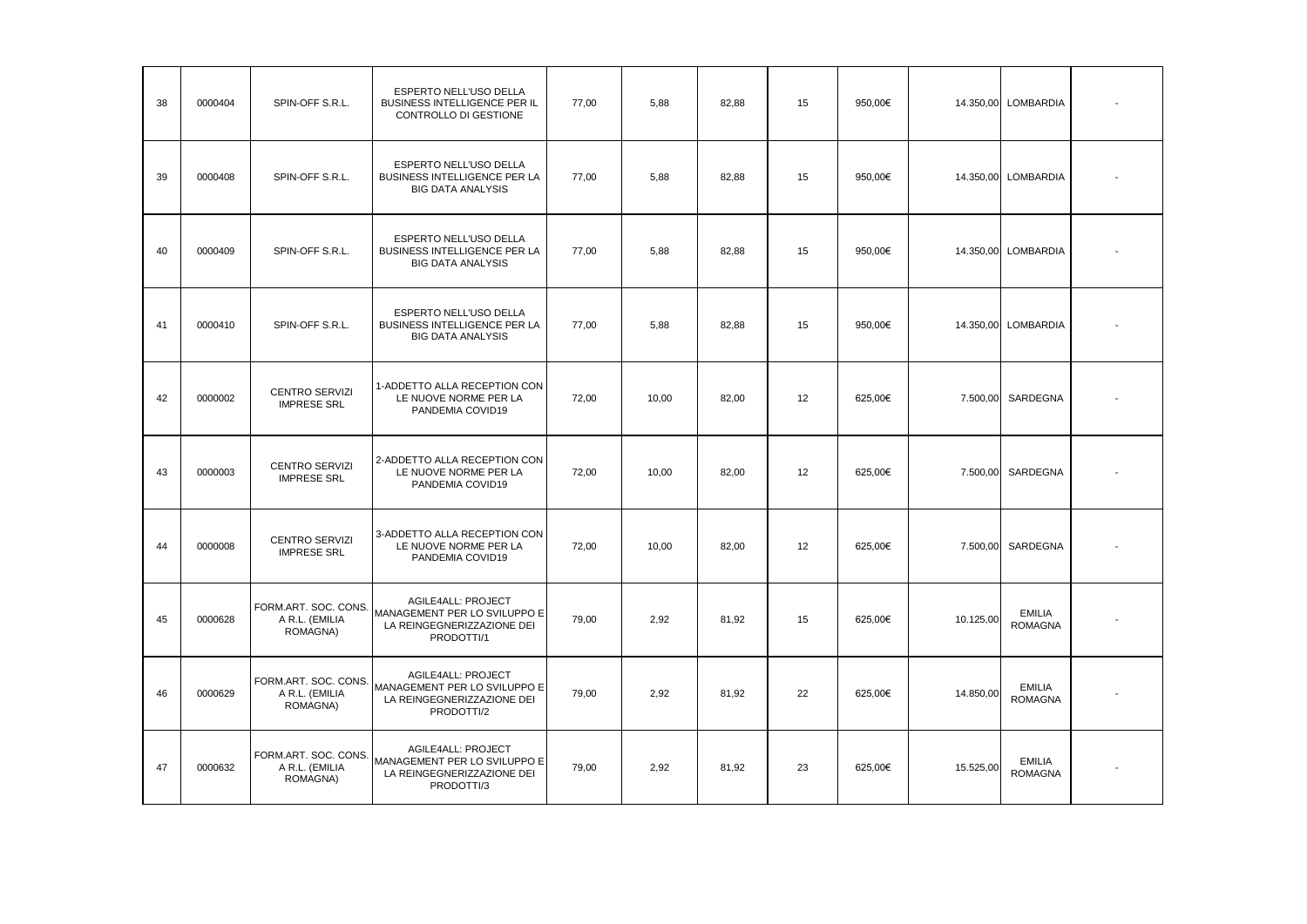| 48 | 0000343 | AGENZIA FORMATIVA<br>"PCM FORMAZIONE"        | DIGITAL SUPPLY CHAIN MANAGER:<br><b>COMPETENZE PER</b><br>INFORMATIZZARE FORNITURA E<br>APPROVVIGIONAMENTI        | 76,00 | 5,88 | 81,88 | 14 | 950,00€ | 13.400,00 | PIEMONTE            |  |
|----|---------|----------------------------------------------|-------------------------------------------------------------------------------------------------------------------|-------|------|-------|----|---------|-----------|---------------------|--|
| 49 | 0000344 | <b>AGENZIA FORMATIVA</b><br>"PCM FORMAZIONE" | DIGITAL SUPPLY CHAIN MANAGER:<br><b>COMPETENZE PER</b><br>INFORMATIZZARE FORNITURA E<br>APPROVVIGIONAMENTI        | 76,00 | 5,88 | 81,88 | 14 | 950,00€ | 13.400,00 | <b>PIEMONTE</b>     |  |
| 50 | 0000346 | <b>AGENZIA FORMATIVA</b><br>"PCM FORMAZIONE" | DIGITAL SUPPLY CHAIN MANAGER:<br><b>COMPETENZE PER</b><br>INFORMATIZZARE FORNITURA E<br><b>APPROVVIGIONAMENTI</b> | 76,00 | 5,88 | 81,88 | 14 | 950,00€ | 13.400,00 | <b>PIEMONTE</b>     |  |
| 51 | 0000347 | <b>AGENZIA FORMATIVA</b><br>"PCM FORMAZIONE" | DIGITAL SUPPLY CHAIN MANAGER:<br><b>COMPETENZE PER</b><br>INFORMATIZZARE FORNITURA E<br><b>APPROVVIGIONAMENTI</b> | 76,00 | 5.88 | 81.88 | 14 | 950.00€ | 13.400.00 | <b>PIEMONTE</b>     |  |
| 52 | 0000405 | SPIN-OFF S.R.L.                              | DIGITAL SUPPLY CHAIN MANAGER:<br><b>COMPETENZE PER</b><br>INFORMATIZZARE FORNITURA E<br>APPROVVIGIONAMENTI        | 76,00 | 5,88 | 81,88 | 15 | 950.00€ |           | 14.350,00 LOMBARDIA |  |
| 53 | 0000406 | SPIN-OFF S.R.L.                              | DIGITAL SUPPLY CHAIN MANAGER:<br><b>COMPETENZE PER</b><br>INFORMATIZZARE FORNITURA E<br>APPROVVIGIONAMENTI        | 76,00 | 5.88 | 81,88 | 15 | 950.00€ |           | 14.350,00 LOMBARDIA |  |
| 54 | 0000407 | SPIN-OFF S.R.L.                              | DIGITAL SUPPLY CHAIN MANAGER:<br><b>COMPETENZE PER</b><br>INFORMATIZZARE FORNITURA E<br>APPROVVIGIONAMENTI        | 76,00 | 5,88 | 81,88 | 15 | 950.00€ |           | 14.350,00 LOMBARDIA |  |
| 55 | 0000489 | <b>ITALIAINDUSTRIA SRL</b>                   | <b>CUSTOMER EXPERENCE</b><br>SPECIALIST IN SOLUZIONI DIGITALI<br>PER IL CUSTOMER CARE                             | 76.00 | 5,50 | 81,50 | 15 | 780.00€ |           | 11.700,00 LOMBARDIA |  |
| 56 | 0000491 | <b>ITALIAINDUSTRIA SRL</b>                   | <b>CUSTOMER EXPERENCE</b><br>SPECIALIST IN SOLUZIONI DIGITALI<br>PER IL CUSTOMER CARE                             | 76,00 | 5,50 | 81,50 | 15 | 780.00€ |           | 11.700,00 LOMBARDIA |  |
| 57 | 0000492 | <b>ITALIAINDUSTRIA SRL</b>                   | <b>CUSTOMER EXPERENCE</b><br>SPECIALIST IN SOLUZIONI DIGITALI<br>PER IL CUSTOMER CARE                             | 76,00 | 5,50 | 81,50 | 15 | 780.00€ |           | 11.700,00 LOMBARDIA |  |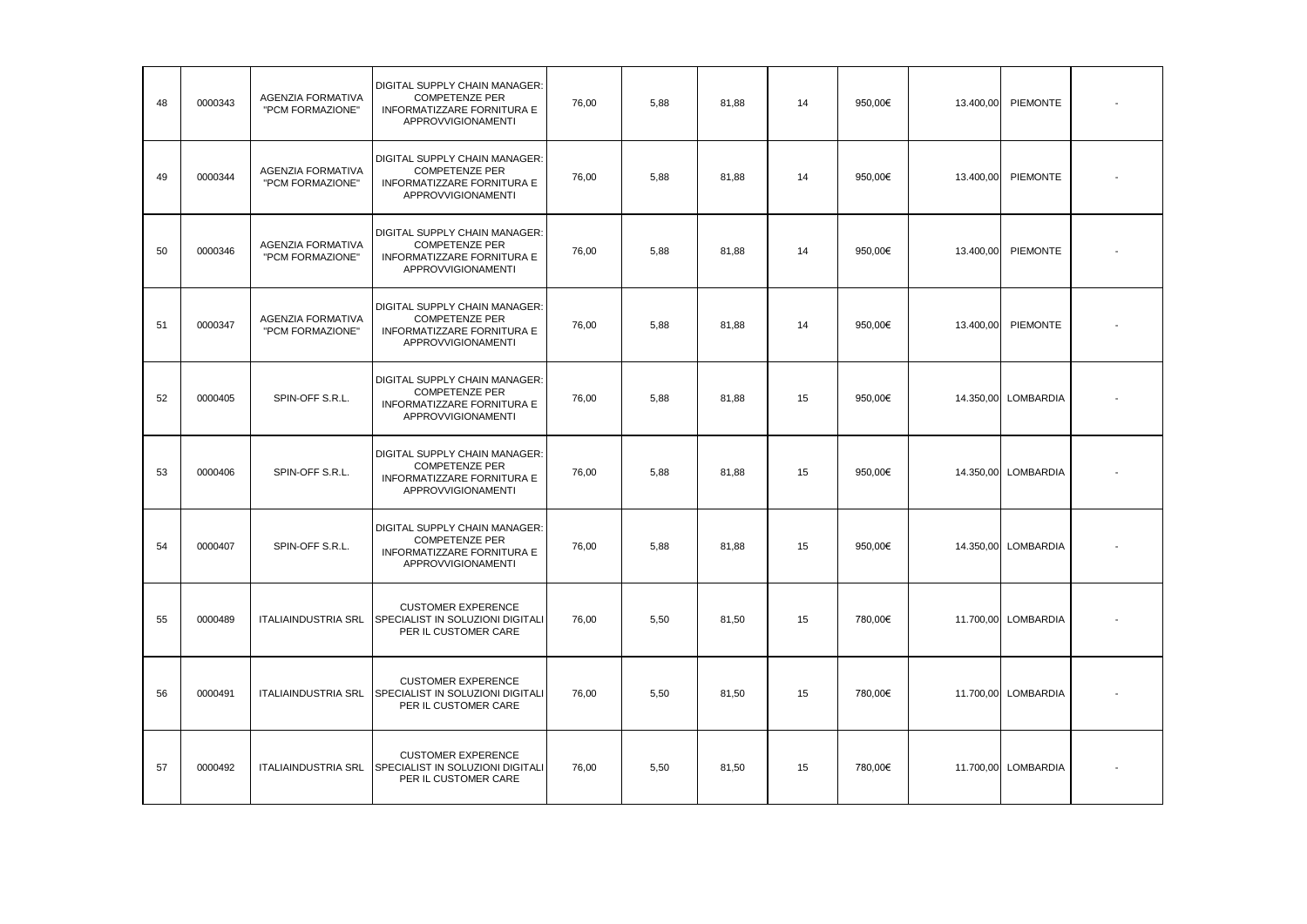| 58 | 0000483 | A R.L. (EMILIA<br>ROMAGNA)                         | FORM.ART. SOC. CONS. H2H WEB MARKETING: INTEGRARE<br>LE LOGICHE UMANE ALLE<br>LOGICHE DEGLI ALGORITMI/1          | 78,00 | 3,20 | 81,20 | 20 | 735,00€ | 15.700,00 | <b>EMILIA</b><br><b>ROMAGNA</b> |  |
|----|---------|----------------------------------------------------|------------------------------------------------------------------------------------------------------------------|-------|------|-------|----|---------|-----------|---------------------------------|--|
| 59 | 0000484 | A R.L. (EMILIA<br>ROMAGNA)                         | FORM.ART. SOC. CONS. H2H WEB MARKETING: INTEGRARE<br>LE LOGICHE UMANE ALLE<br>LOGICHE DEGLI ALGORITMI/2          | 78,00 | 3,20 | 81,20 | 16 | 735,00€ | 12.560,00 | <b>EMILIA</b><br><b>ROMAGNA</b> |  |
| 60 | 0000485 | A R.L. (EMILIA<br>ROMAGNA)                         | FORM.ART. SOC. CONS. H2H WEB MARKETING: INTEGRARE<br>LE LOGICHE UMANE ALLE<br>LOGICHE DEGLI ALGORITMI/3          | 78,00 | 3,20 | 81,20 | 16 | 735,00€ | 12.560,00 | <b>EMILIA</b><br><b>ROMAGNA</b> |  |
| 61 | 0000490 | A R.L. (EMILIA<br>ROMAGNA)                         | FORM.ART. SOC. CONS. H2H WEB MARKETING: INTEGRARE<br>LE LOGICHE UMANE ALLE<br>LOGICHE DEGLI ALGORITMI/4          | 78,00 | 3,20 | 81,20 | 20 | 735,00€ | 15.700,00 | <b>EMILIA</b><br><b>ROMAGNA</b> |  |
| 62 | 0000595 | FORM.ART. SOC. CONS.<br>A R.L. (EMILIA<br>ROMAGNA) | HOME AND BUILDING ELECTRONIC<br>SYSTEM E INTERNET OF THINGS:<br>IL FUTURO DELL'IMPIANTISTICA<br><b>ELETTRICA</b> | 78,00 | 3,03 | 81,03 | 15 | 750,00€ | 12.000,00 | <b>EMILIA</b><br><b>ROMAGNA</b> |  |
| 63 | 0000912 | ECIPAR SOC. CONS. A<br>R.L. (REGIONALE)            | RIFLESSOLOGIA E LETTURA<br><b>PSICOSOMATICA</b>                                                                  | 77,00 | 3.95 | 80,95 | 4  | 864.00€ | 3.840,00  | <b>EMILIA</b><br><b>ROMAGNA</b> |  |
| 64 | 0000184 | ECIPAR SOC. CONS. A<br>R.L. (REGIONALE)            | <b>BIG DATA ANALYSIS E CYBER</b><br>SECURITY/1                                                                   | 77,00 | 3,60 | 80,60 | 20 | 675,00€ | 15.000,00 | <b>EMILIA</b><br><b>ROMAGNA</b> |  |
| 65 | 0000185 | ECIPAR SOC. CONS. A<br>R.L. (REGIONALE)            | BIG DATA ANALYSIS E CYBER<br>SECURITY/2                                                                          | 77,00 | 3,60 | 80,60 | 11 | 675,00€ | 8.250,00  | <b>EMILIA</b><br><b>ROMAGNA</b> |  |
| 66 | 0000919 | ECIPAR SOC. CONS. A<br>R.L. (REGIONALE)            | CREARE VALORE CON LA<br>SOSTENIBILITÀ DEL SERVICE NEL<br>SETTORE AUTOCARROZZERIA                                 | 77,00 | 3,60 | 80,60 | 6  | 922,50€ | 6.150,00  | <b>EMILIA</b><br><b>ROMAGNA</b> |  |
| 67 | 0000707 | ECIPAR SOC. CONS. A<br>R.L. (REGIONALE)            | FORMAZIONE PER TECNICI DI<br>MEZZI ELETTRICI ED IBRIDI PER<br>UNA MOBILITÀ PIÙ SOSTENIBILE                       | 77,00 | 3,17 | 80,17 | 6  | 472,50€ | 3.150,00  | <b>EMILIA</b><br><b>ROMAGNA</b> |  |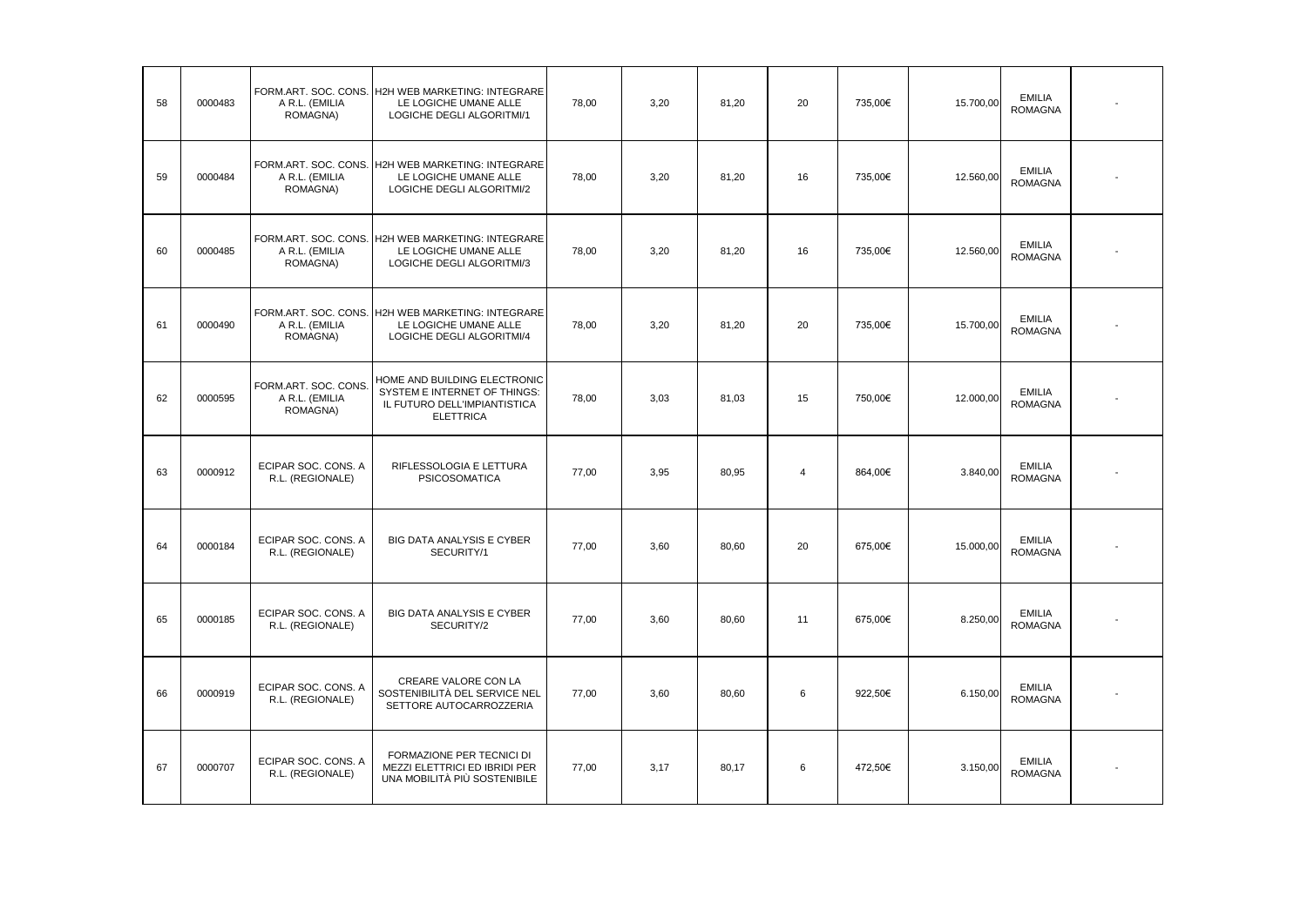| 68 | 0000951 | E.C.I.P.A. UMBRIA<br>S.C.A.R.L.                    | DALLA SALDATURA TRADIZIONALE<br>ALLA SALDATURA ROBOTIZZATA                               | 75,00 | 5,13 | 80,13 | 15 | 1.000,00€ | 18.500,00 | <b>UMBRIA</b>                   |  |
|----|---------|----------------------------------------------------|------------------------------------------------------------------------------------------|-------|------|-------|----|-----------|-----------|---------------------------------|--|
| 69 | 0000952 | E.C.I.P.A. UMBRIA<br>S.C.A.R.L.                    | DALLA SALDATURA TRADIZIONALE<br>ALLA SALDATURA ROBOTIZZATA<br>ED. 2                      | 75,00 | 5,13 | 80,13 | 15 | 1.000,00€ | 18.500,00 | <b>UMBRIA</b>                   |  |
| 70 | 0000476 | FORM.ART. SOC. CONS.<br>A R.L. (EMILIA<br>ROMAGNA) | ANALISI, MODELLAZIONE E<br>VISUALIZZAZIONE DEI DATI DI<br>BUSINESS CON POWER BI/1        | 77,00 | 3,09 | 80,09 | 14 | 612,50€   | 9.275,00  | <b>EMILIA</b><br><b>ROMAGNA</b> |  |
| 71 | 0000478 | FORM.ART. SOC. CONS.<br>A R.L. (EMILIA<br>ROMAGNA) | ANALISI, MODELLAZIONE E<br>VISUALIZZAZIONE DEI DATI DI<br><b>BUSINESS CON POWER BI/2</b> | 77,00 | 3,09 | 80,09 | 21 | 612,50€   | 13.912,50 | <b>EMILIA</b><br><b>ROMAGNA</b> |  |
| 72 | 0000479 | FORM.ART. SOC. CONS.<br>A R.L. (EMILIA<br>ROMAGNA) | ANALISI, MODELLAZIONE E<br>VISUALIZZAZIONE DEI DATI DI<br><b>BUSINESS CON POWER BI/3</b> | 77,00 | 3,09 | 80,09 | 21 | 612,50€   | 13.912,50 | <b>EMILIA</b><br><b>ROMAGNA</b> |  |
| 73 | 0000480 | FORM.ART. SOC. CONS.<br>A R.L. (EMILIA<br>ROMAGNA) | ANALISI, MODELLAZIONE E<br>VISUALIZZAZIONE DEI DATI DI<br>BUSINESS CON POWER BI/4        | 77,00 | 3.09 | 80,09 | 15 | 612.50€   | 9.937,50  | <b>EMILIA</b><br><b>ROMAGNA</b> |  |
| 74 | 0000566 | ECIPAR SOC. CONS. A<br>R.L. (REGIONALE)            | TECNOLOGIE 4.0 PER OPERARE<br>NELLA SMART FACTORY/1                                      | 77,00 | 2,92 | 79,92 | 10 | 996,30€   | 11.070,00 | <b>EMILIA</b><br><b>ROMAGNA</b> |  |
| 75 | 0000568 | ECIPAR SOC. CONS. A<br>R.L. (REGIONALE)            | TECNOLOGIE 4.0 PER OPERARE<br>NELLA SMART FACTORY/2                                      | 77,00 | 2,92 | 79,92 | 12 | 996,30€   | 13.284,00 | <b>EMILIA</b><br><b>ROMAGNA</b> |  |
| 76 | 0000431 | FORM.ART. SOC. CONS.<br>A R.L. (EMILIA<br>ROMAGNA) | PIATTAFORME INTEGRATE ERP E<br>WORKFLOW COLLABORATIVO/1                                  | 76,00 | 3.86 | 79,86 | 14 | 920,00€   | 13.580,00 | <b>EMILIA</b><br><b>ROMAGNA</b> |  |
| 77 | 0000446 | FORM.ART. SOC. CONS.<br>A R.L. (EMILIA<br>ROMAGNA) | PIATTAFORME INTEGRATE ERP E<br>WORKFLOW COLLABORATIVO/2                                  | 76,00 | 3,86 | 79,86 | 14 | 920,00€   | 13.580,00 | <b>EMILIA</b><br><b>ROMAGNA</b> |  |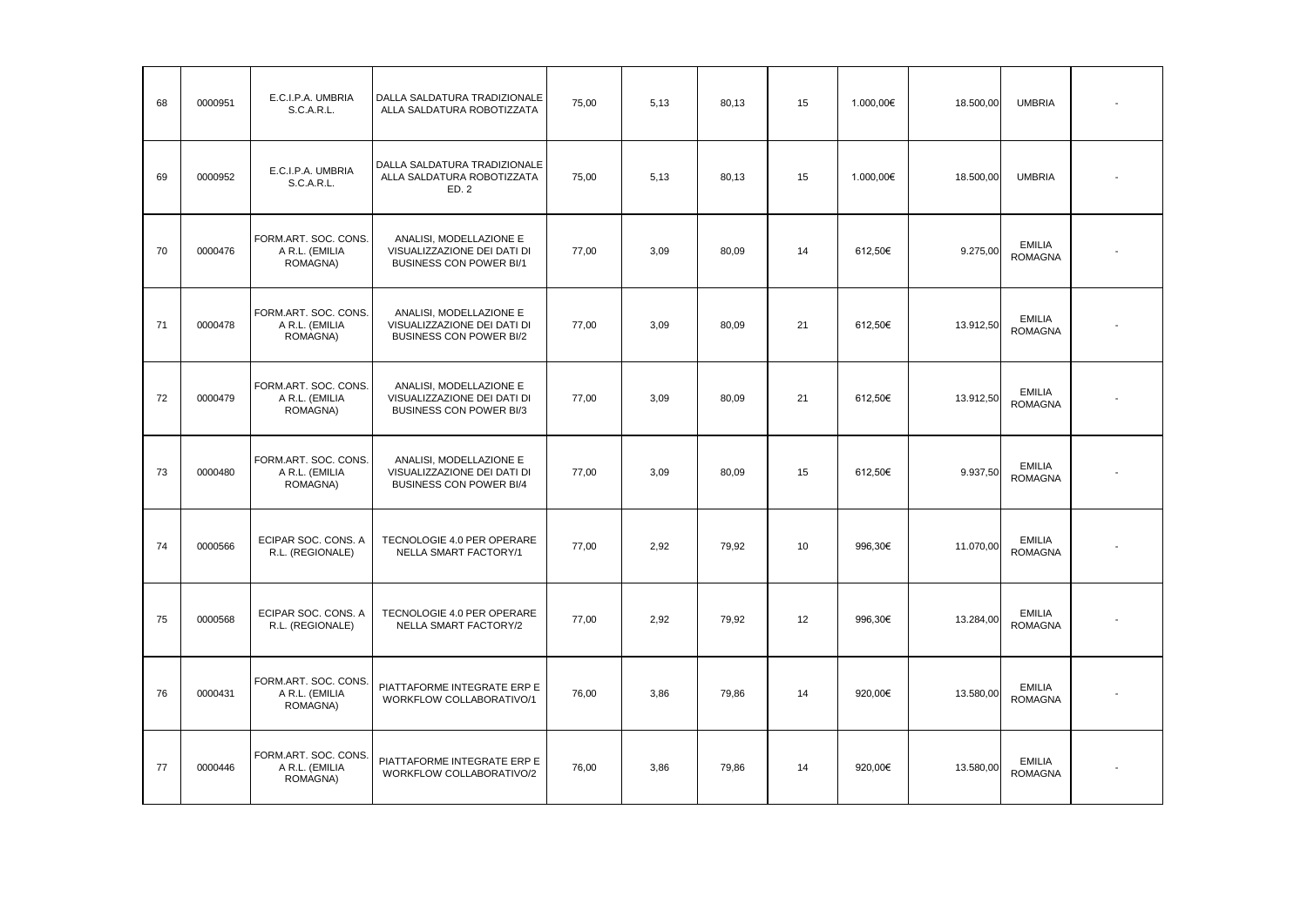| 78 | 0000466 | FORM.ART. SOC. CONS.<br>A R.L. (EMILIA<br>ROMAGNA) | PIATTAFORME INTEGRATE ERP E<br>WORKFLOW COLLABORATIVO/3                          | 76.00 | 3.86 | 79.86 | $\overline{7}$ | 920.00€ | 6.790,00  | <b>EMILIA</b><br><b>ROMAGNA</b> |  |
|----|---------|----------------------------------------------------|----------------------------------------------------------------------------------|-------|------|-------|----------------|---------|-----------|---------------------------------|--|
| 79 | 0000475 | FORM.ART. SOC. CONS.<br>A R.L. (EMILIA<br>ROMAGNA) | PIATTAFORME INTEGRATE ERP E<br>WORKFLOW COLLABORATIVO/4                          | 76,00 | 3,86 | 79,86 | 14             | 920,00€ | 13.580,00 | <b>EMILIA</b><br><b>ROMAGNA</b> |  |
| 80 | 0000934 | E.C.I.P.A. UMBRIA<br>S.C.A.R.L.                    | <b>GESTIRE ATTIVITA' DI WEB E</b><br>SOCIAL MARKETING                            | 74,00 | 5,76 | 79,76 | 20             | 750,00€ | 16.500,00 | <b>UMBRIA</b>                   |  |
| 81 | 0000936 | E.C.I.P.A. UMBRIA<br>S.C.A.R.L.                    | <b>GESTIRE ATTIVITA' DI WEB E</b><br>SOCIAL MARKETING ED. 2                      | 74,00 | 5,76 | 79,76 | 20             | 750,00€ | 16.500,00 | <b>UMBRIA</b>                   |  |
| 82 | 0000905 | FORM.ART. SOC. CONS.<br>A R.L. (EMILIA<br>ROMAGNA) | SET DI COMPETENZE IN SCENARI<br><b>VUCA E BANI</b>                               | 77,00 | 2,74 | 79,74 | 22             | 500,00€ | 12.100,00 | <b>EMILIA</b><br><b>ROMAGNA</b> |  |
| 83 | 0000738 | I.R.I.A.P.A.                                       | LA PROGETTAZIONE DIGITALE<br>VERSO L'IMPRESA 4.0                                 | 72,00 | 7,48 | 79,48 | 12             | 500,00€ |           | 6.600,00 LOMBARDIA              |  |
| 84 | 0000676 | <b>ISCOM FORMAZIONE</b>                            | SALDATURA 4.0: PROCESSI DI<br>SALDATURA ROBOTIZZATA,<br>MECCANIZZATA ED ORBITALE | 71,00 | 8,47 | 79,47 | 10             | 820,00€ | 8.700,00  | <b>EMILIA</b><br><b>ROMAGNA</b> |  |
| 85 | 0000679 | <b>ISCOM FORMAZIONE</b>                            | SALDATURA 4.0: PROCESSI DI<br>SALDATURA ROBOTIZZATA,<br>MECCANIZZATA ED ORBITALE | 71,00 | 8,47 | 79,47 | 10             | 820,00€ | 8.700,00  | <b>EMILIA</b><br><b>ROMAGNA</b> |  |
| 86 | 0000562 | ECIPAR SOC. CONS. A<br>R.L. (REGIONALE)            | CAD 3D PER LA SMART<br><b>MANUFACTURING</b>                                      | 76,00 | 2,92 | 78,92 | 14             | 607,50€ | 9.450,00  | <b>EMILIA</b><br><b>ROMAGNA</b> |  |
| 87 | 0000563 | ECIPAR SOC. CONS. A<br>R.L. (REGIONALE)            | TECNOLOGIE PER LA SALDATURA<br>AUTOMATIZZATA E ROBOTIZZATA                       | 76,00 | 2,92 | 78,92 | 18             | 486,00€ | 9.720,00  | <b>EMILIA</b><br><b>ROMAGNA</b> |  |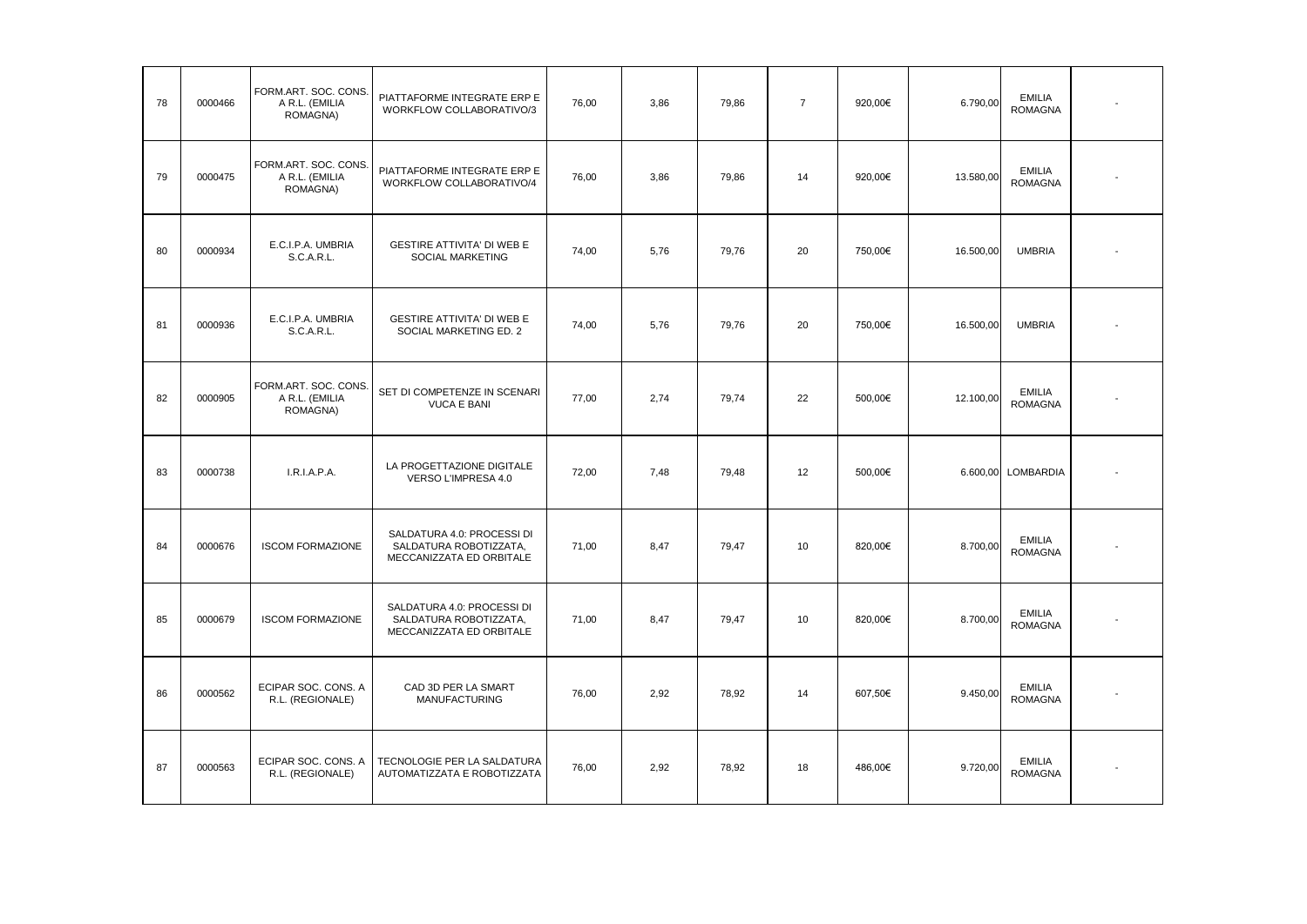| 88 | 0000576 | A R.L. (EMILIA<br>ROMAGNA)              | FORM.ART. SOC. CONS. AUTO-ID TECHNOLOGIES: MODELLI<br>DI GESTIONE E CONTROLLO DEI<br><b>MATERIALI</b> | 76,00 | 2.92 | 78,92 | 23 | 625,00€   | 15.525,00 | <b>EMILIA</b><br><b>ROMAGNA</b> |  |
|----|---------|-----------------------------------------|-------------------------------------------------------------------------------------------------------|-------|------|-------|----|-----------|-----------|---------------------------------|--|
| 89 | 0000593 | I.R.I.A.P.A.                            | ESPERTO IN GESTIONE SISTEMI<br>QUALITA' ISO 9001                                                      | 71,00 | 7.91 | 78,91 | 12 | 700,00€   |           | 9.000,00 LOMBARDIA              |  |
| 90 | 0000962 | E.C.I.P.A. UMBRIA<br>S.C.A.R.L.         | CONDUTTORI IMPIANTI TERMICI                                                                           | 73,00 | 5,77 | 78,77 | 9  | 1.650,00€ | 16.850,00 | <b>UMBRIA</b>                   |  |
| 91 | 0000964 | E.C.I.P.A. UMBRIA<br>S.C.A.R.L.         | CONDUTTORI IMPIANTI TERMICI<br>ED.2                                                                   | 73,00 | 5,77 | 78,77 | 9  | 1.650,00€ | 16.850,00 | <b>UMBRIA</b>                   |  |
| 92 | 0000709 | ECIPAR SOC. CONS. A<br>R.L. (REGIONALE) | <b>GESTIONE DI SISTEMI</b><br><b>INTELLIGENTI PER SMART</b><br><b>BUILDING</b>                        | 76.00 | 2.74 | 78.74 | 25 | 495.00€   | 13.750,00 | <b>EMILIA</b><br><b>ROMAGNA</b> |  |
| 93 | 0000186 | ECIPAR SOC. CONS. A<br>R.L. (REGIONALE) | STRUMENTI DI ANALISI DEI DATI<br>AZIENDALI PER TRASFORMARSI IN<br>IMPRESA "DATA DRIVEN"/1             | 75,00 | 3.60 | 78,60 | 20 | 675.00€   | 15.000,00 | <b>EMILIA</b><br><b>ROMAGNA</b> |  |
| 94 | 0000187 | ECIPAR SOC. CONS. A<br>R.L. (REGIONALE) | STRUMENTI DI ANALISI DEI DATI<br>AZIENDALI PER TRASFORMARSI IN<br>IMPRESA "DATA DRIVEN"/2             | 75,00 | 3,60 | 78,60 | 20 | 675,00€   | 15.000,00 | <b>EMILIA</b><br><b>ROMAGNA</b> |  |
| 95 | 0000188 | ECIPAR SOC. CONS. A<br>R.L. (REGIONALE) | STRUMENTI DI ANALISI DEI DATI<br>AZIENDALI PER TRASFORMARSI IN<br>IMPRESA "DATA DRIVEN"/3             | 75,00 | 3,60 | 78,60 | 18 | 675,00€   | 13.500,00 | <b>EMILIA</b><br><b>ROMAGNA</b> |  |
| 96 | 0000759 | I.R.I.A.P.A.                            | TECNOLOGO DI UNITA'<br>PRODUTTIVA AUTONOMA PER<br>L'IMPRESA 4.0                                       | 71,00 | 7,55 | 78,55 | 12 | 600,00€   |           | 7.800,00 LOMBARDIA              |  |
| 97 | 0000481 | ECIPAR SOC. CONS. A<br>R.L. (REGIONALE) | ADOBE CREATIVE CLOUD A<br>SUPPORTO DELLE STRATEGIE DI<br>MARKETING/1                                  | 74,00 | 3.95 | 77.95 | 10 | 1.104.00€ | 12.000,00 | <b>EMILIA</b><br><b>ROMAGNA</b> |  |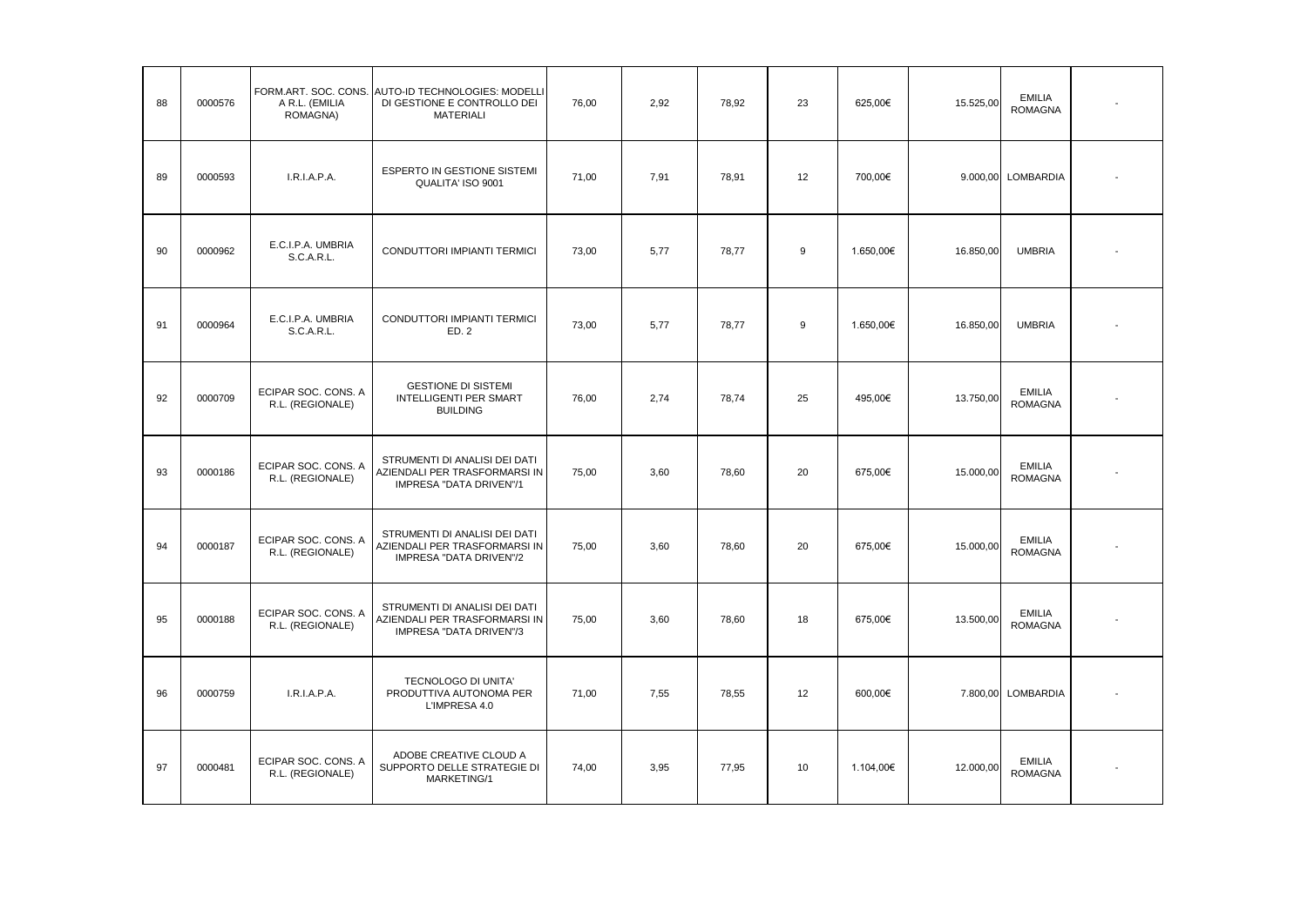| 98  | 0000482 | ECIPAR SOC. CONS. A<br>R.L. (REGIONALE) | ADOBE CREATIVE CLOUD A<br>SUPPORTO DELLE STRATEGIE DI<br>MARKETING/2 | 74,00 | 3,95 | 77,95 | 11 | 1.104,00€ | 13.200,00 | <b>EMILIA</b><br><b>ROMAGNA</b> |  |
|-----|---------|-----------------------------------------|----------------------------------------------------------------------|-------|------|-------|----|-----------|-----------|---------------------------------|--|
| 99  | 0000916 | ECIPAR SOC. CONS. A<br>R.L. (REGIONALE) | MASSAGGIO AYURVEDICO<br>SHIRODHARA                                   | 74,00 | 3,95 | 77,95 | 10 | 864,00€   | 9.600,00  | <b>EMILIA</b><br><b>ROMAGNA</b> |  |
| 100 | 0000432 | STUDIO TI CON ZERO                      | 1.1 LA BUSINESS INTELLIGENCE<br>NELL'AUTOMOTIVE                      | 73,00 | 4,94 | 77,94 | 6  | 1.900,00€ |           | 11.400,00 LOMBARDIA             |  |
| 101 | 0000433 | STUDIO TI CON ZERO                      | 1.2 LA BUSINESS INTELLIGENCE<br>NELL'AUTOMOTIVE                      | 73,00 | 4,94 | 77,94 | 6  | 1.900,00€ |           | 11.400,00 LOMBARDIA             |  |
| 102 | 0000434 | STUDIO TI CON ZERO                      | 1.3 LA BUSINESS INTELLIGENCE<br>NELL'AUTOMOTIVE                      | 73,00 | 4,94 | 77,94 | 6  | 1.900,00€ |           | 11.400,00 LOMBARDIA             |  |
| 103 | 0000435 | STUDIO TI CON ZERO                      | 1.4 LA BUSINESS INTELLIGENCE<br>NELL'AUTOMOTIVE                      | 73,00 | 4,94 | 77,94 | 6  | 1.900,00€ |           | 11.400,00 LOMBARDIA             |  |
| 104 | 0000436 | STUDIO TI CON ZERO                      | 1.5 LA BUSINESS INTELLIGENCE<br>NELL'AUTOMOTIVE                      | 73,00 | 4,94 | 77,94 | 6  | 1.900,00€ |           | 11.400,00 LOMBARDIA             |  |
| 105 | 0000437 | STUDIO TI CON ZERO                      | 1.6 LA BUSINESS INTELLIGENCE<br>NELL'AUTOMOTIVE                      | 73,00 | 4,94 | 77,94 | 6  | 1.900,00€ |           | 11.400,00 LOMBARDIA             |  |
| 106 | 0000438 | STUDIO TI CON ZERO                      | 1.7 LA BUSINESS INTELLIGENCE<br>NELL'AUTOMOTIVE                      | 73,00 | 4,94 | 77,94 | 6  | 1.900,00€ |           | 11.400,00 LOMBARDIA             |  |
| 107 | 0000439 | STUDIO TI CON ZERO                      | 1.8 LA BUSINESS INTELLIGENCE<br>NELL'AUTOMOTIVE                      | 73,00 | 4,94 | 77,94 | 6  | 1.900,00€ |           | 11.400,00 LOMBARDIA             |  |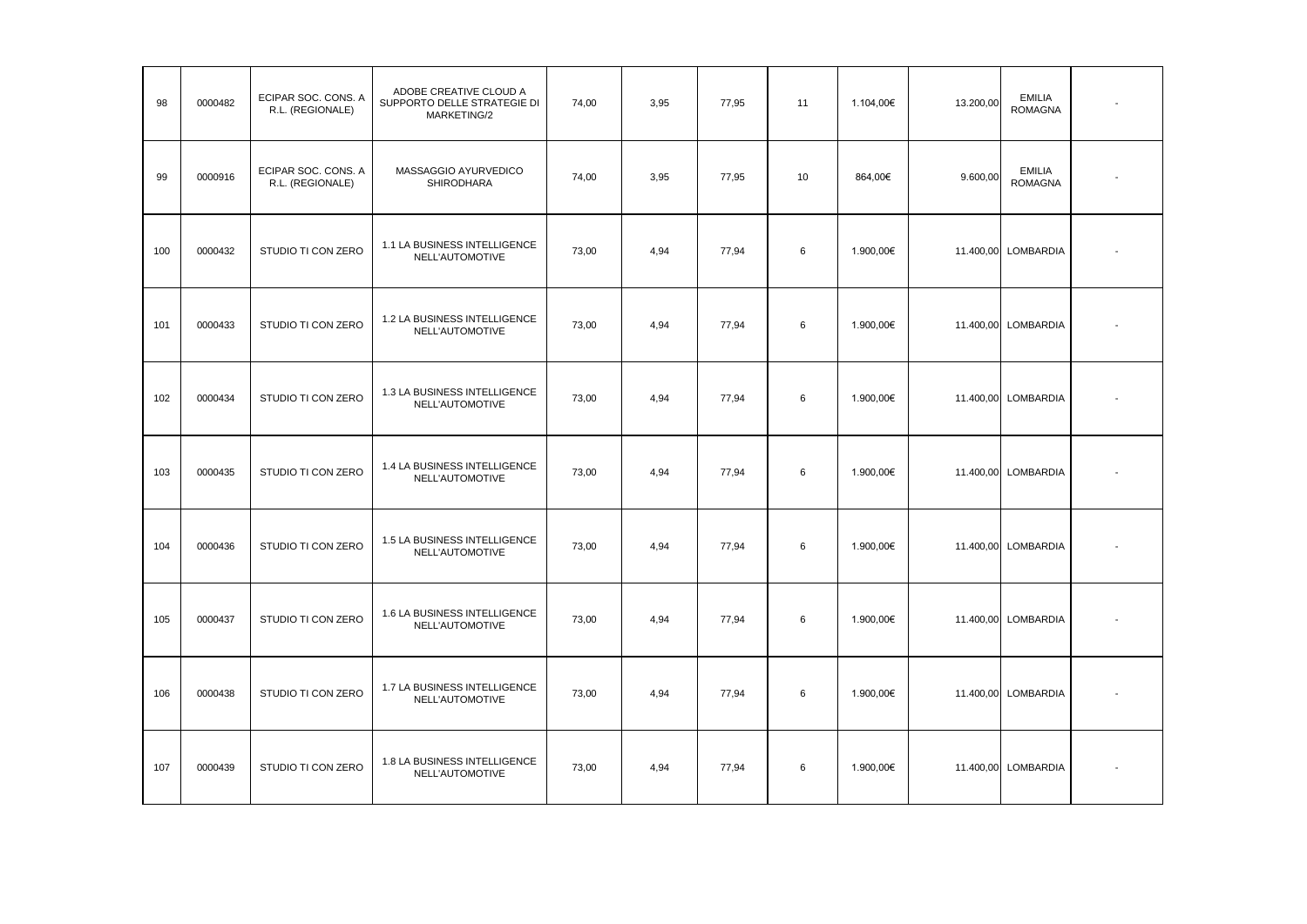| 108 | 0000456 | STUDIO TI CON ZERO                      | 4.1 DIGITAL LEAN PRODUCTION E<br><b>INNOVAZIONE PROCESSI</b><br>PRODUTTIVI METALMECCANICA | 73,00 | 4.94 | 77,94 | 6              | 1.900,00€ |          | 11.400,00 LOMBARDIA             |  |
|-----|---------|-----------------------------------------|-------------------------------------------------------------------------------------------|-------|------|-------|----------------|-----------|----------|---------------------------------|--|
| 109 | 0000457 | STUDIO TI CON ZERO                      | 4.2 DIGITAL LEAN PRODUCTION E<br>INNOVAZIONE PROCESSI<br>PRODUTTIVI METALMECCANICA        | 73,00 | 4,94 | 77,94 | 6              | 1.900,00€ |          | 11.400,00 LOMBARDIA             |  |
| 110 | 0000458 | STUDIO TI CON ZERO                      | 4.3 DIGITAL LEAN PRODUCTION E<br><b>INNOVAZIONE PROCESSI</b><br>PRODUTTIVI METALMECCANICA | 73,00 | 4,94 | 77,94 | 6              | 1.900,00€ |          | 11.400,00 LOMBARDIA             |  |
| 111 | 0000459 | STUDIO TI CON ZERO                      | 4.4 DIGITAL LEAN PRODUCTION E<br><b>INNOVAZIONE PROCESSI</b><br>PRODUTTIVI METALMECCANICA | 73,00 | 4,94 | 77,94 | 6              | 1.900,00€ |          | 11.400,00 LOMBARDIA             |  |
| 112 | 0000460 | STUDIO TI CON ZERO                      | 4.5 DIGITAL LEAN PRODUCTION E<br><b>INNOVAZIONE PROCESSI</b><br>PRODUTTIVI METALMECCANICA | 73,00 | 4,94 | 77,94 | 6              | 1.900,00€ |          | 11.400,00 LOMBARDIA             |  |
| 113 | 0000461 | STUDIO TI CON ZERO                      | 4.6 DIGITAL LEAN PRODUCTION E<br><b>INNOVAZIONE PROCESSI</b><br>PRODUTTIVI METALMECCANICA | 73,00 | 4,94 | 77,94 | 6              | 1.900,00€ |          | 11.400,00 LOMBARDIA             |  |
| 114 | 0000708 | ECIPAR SOC. CONS. A<br>R.L. (REGIONALE) | PLC PER IMPRESA 4.0                                                                       | 75,00 | 2,92 | 77,92 | $\overline{7}$ | 996,30€   | 7.749,00 | <b>EMILIA</b><br><b>ROMAGNA</b> |  |
| 115 | 0000594 | <b>ECIPA BRINDISI</b>                   | DIGITALIZZAZIONE DELLE<br>IMPRESE: NUOVE PROSPETTIVE<br>ALLA LUCE DEL PNRR                | 73,00 | 4,90 | 77,90 | 10             | 850,00€   | 8.500,00 | <b>PUGLIA</b>                   |  |
| 116 | 0000768 | I.R.I.A.P.A.                            | SPECIALISTA DI LEAN<br><b>PRODUCTION</b>                                                  | 70,00 | 7,75 | 77,75 | 16             | 650,00€   |          | 11.200,00 LOMBARDIA             |  |
| 117 | 0000586 | I.R.I.A.P.A.                            | <b>EXPORT CUSTOMER SERVICE</b>                                                            | 71,00 | 6,71 | 77,71 | 10             | 1.500,00€ |          | 16.000,00 LOMBARDIA             |  |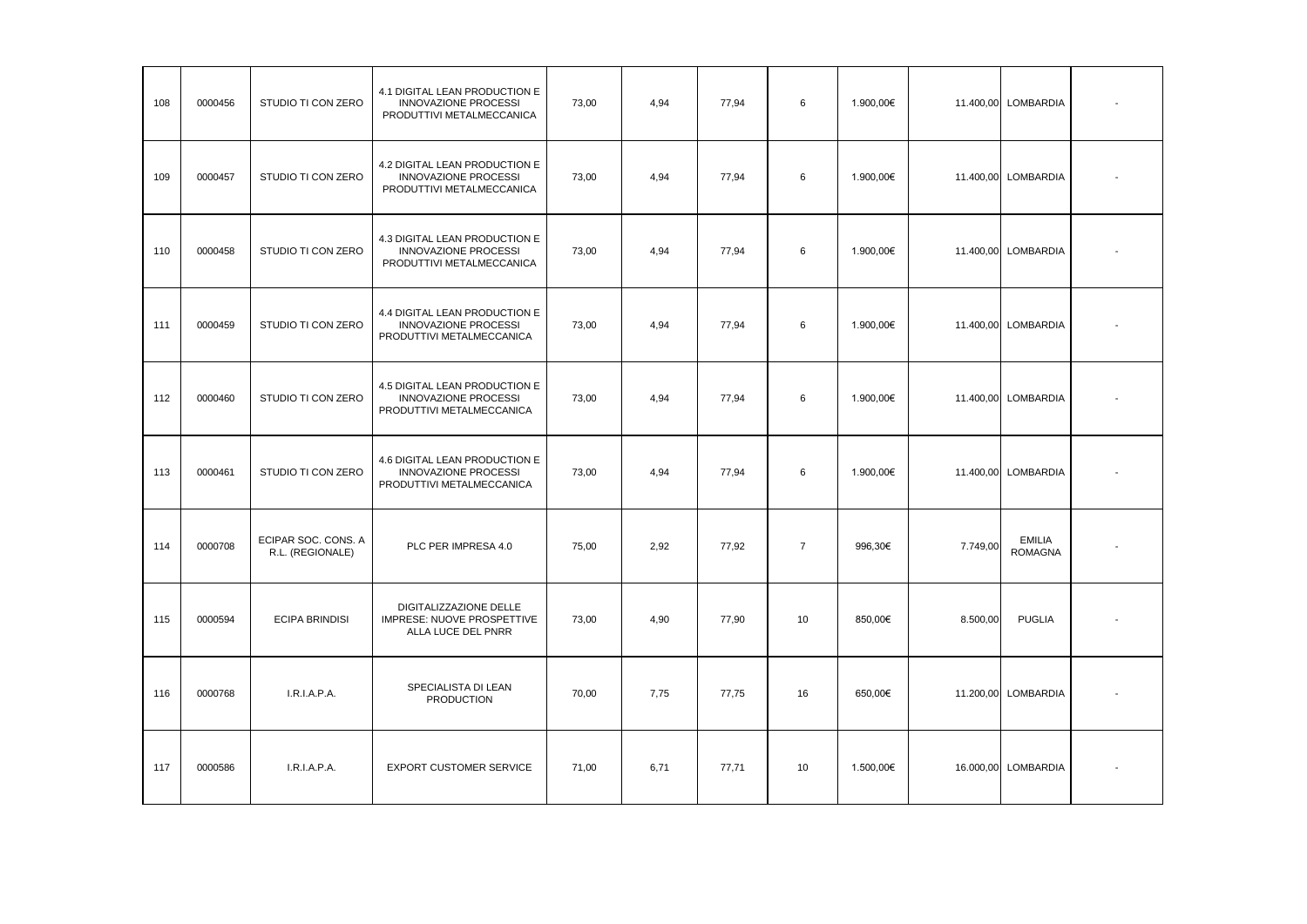| 118 | 0000535 | I.R.I.A.P.A.                                       | FOOD & BEVERAGE MANAGER                                                                              | 70,00 | 7,48 | 77,48 | 14 | 500,00€                                             |              | 7.700,00 LOMBARDIA              |  |
|-----|---------|----------------------------------------------------|------------------------------------------------------------------------------------------------------|-------|------|-------|----|-----------------------------------------------------|--------------|---------------------------------|--|
| 119 | 0000616 | I.R.I.A.P.A.                                       | E-COMMERCE E DIGITAL<br><b>MARKETING</b>                                                             | 70,00 | 7,48 | 77,48 | 10 | 500,00€                                             |              | 5.500,00 LOMBARDIA              |  |
| 120 | 0000545 | I.R.I.A.P.A.                                       | SALDATURA TIG-MIG                                                                                    | 71,00 | 6,42 | 77,42 | 10 | 960,00€                                             |              | 10.100,00 LOMBARDIA             |  |
| 121 | 0000546 | I.R.I.A.P.A.                                       | SALDATURA MMA E SALDO-<br><b>BRASATURA</b>                                                           | 71,00 | 6,42 | 77,42 | 10 | 960,00€                                             |              | 10.100,00 LOMBARDIA             |  |
| 122 | 0000675 | ECIPAR SOC. CONS. A<br>R.L. (REGIONALE)            | TENDENZA MULTIDIMENSIONALE<br>IN HAIR STYLING: INNOVAZIONI DI<br>FORME E COLORE                      | 73,00 | 4,29 | 77,29 | 10 | 828,00€                                             | 9.200,00     | <b>EMILIA</b><br><b>ROMAGNA</b> |  |
| 123 | 0000682 | <b>ISCOM FORMAZIONE</b>                            | STRUMENTI BIM PER LA<br>REALIZZAZIONE DI UN PROGETTO<br>NELLA FILIERA DELLE<br><b>COSTRUZIONI</b>    | 70,00 | 7,26 | 77,26 | 10 | 1.100,00€                                           | 11.500,00    | <b>EMILIA</b><br><b>ROMAGNA</b> |  |
| 124 | 0000684 | <b>ISCOM FORMAZIONE</b>                            | STRUMENTI BIM PER LA<br>REALIZZAZIONE DI UN PROGETTO<br>NELLA FILIERA DELLE<br>COSTRUZIONI           | 70,00 | 7,26 | 77,26 | 10 | 1.100,00€                                           | 11.500,00    | <b>EMILIA</b><br><b>ROMAGNA</b> |  |
| 125 | 0000504 | A R.L. (EMILIA<br>ROMAGNA)                         | FORM.ART. SOC. CONS. NEUROSELLING: I BIAS COGNITIVI<br>NELLE DINAMICHE DI VENDITA E DI<br>ACQUISTO/1 | 74,00 | 3,20 | 77,20 | 15 | 735,00€                                             | 11.775,00    | <b>EMILIA</b><br><b>ROMAGNA</b> |  |
| 126 | 0000505 | FORM.ART. SOC. CONS.<br>A R.L. (EMILIA<br>ROMAGNA) | NEUROSELLING: I BIAS COGNITIVI<br>NELLE DINAMICHE DI VENDITA E DI<br>ACQUISTO/2                      | 74,00 | 3,20 | 77,20 | 16 | 735,00€                                             | 12.560,00    | <b>EMILIA</b><br><b>ROMAGNA</b> |  |
|     |         |                                                    |                                                                                                      |       |      |       |    | Totale finanziamento progetti posti in graduatoria: | 1.501.260,50 |                                 |  |
| 127 | 0000506 | FORM.ART. SOC. CONS.<br>A R.L. (EMILIA<br>ROMAGNA) | NEUROSELLING: I BIAS COGNITIVI<br>NELLE DINAMICHE DI VENDITA E DI<br>ACQUISTO/3                      | 74,00 | 3,20 | 77,20 | 14 | 735,00€                                             | 10.990,00    | <b>EMILIA</b><br><b>ROMAGNA</b> |  |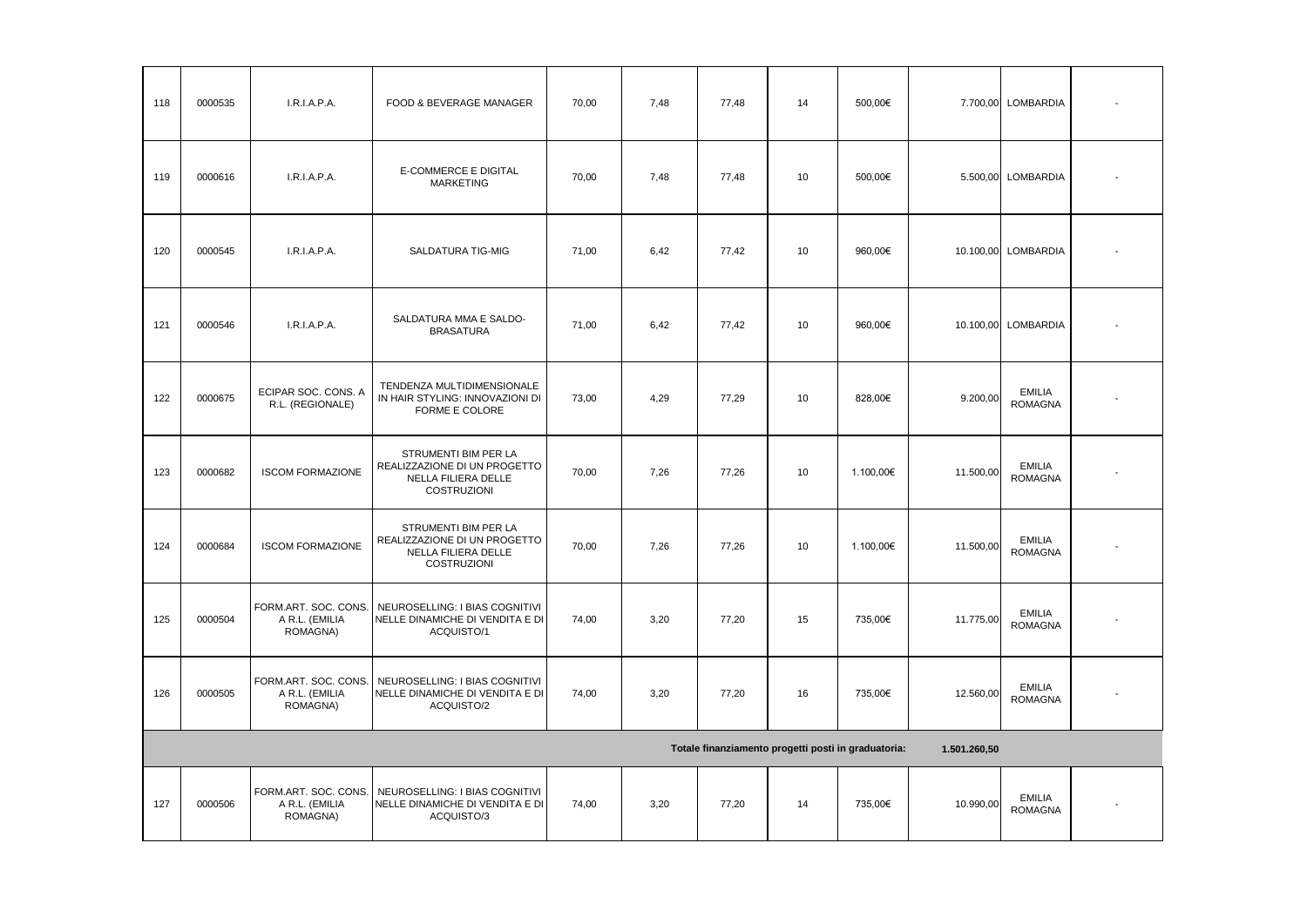| 128 | 0000561 | ECIPAR SOC. CONS. A<br>R.L. (REGIONALE) | GESTIRE IL MAGAZZINO 4.0                                                    | 74,00 | 3,17 | 77,17 | $\overline{4}$ | 472,50€   | 2.100,00  | <b>EMILIA</b><br><b>ROMAGNA</b> |  |
|-----|---------|-----------------------------------------|-----------------------------------------------------------------------------|-------|------|-------|----------------|-----------|-----------|---------------------------------|--|
| 129 | 0000560 | ECIPAR SOC. CONS. A<br>R.L. (REGIONALE) | ESPERTO IN FASHION IMAGE<br><b>CONSULTING</b>                               | 73,00 | 4,12 | 77,12 | 9              | 634,50€   | 6.345,00  | <b>EMILIA</b><br><b>ROMAGNA</b> |  |
| 130 | 0000537 | CNA SOSTENIBILE SRL                     | DIGITAL HARD SKILL ASO II                                                   | 72,00 | 5,04 | 77,04 | 6              | 2.500,00€ | 15.000,00 | LAZIO                           |  |
| 131 | 0000544 | CNA SOSTENIBILE SRL                     | DIGITAL HARD SKILL ASO                                                      | 72,00 | 5,04 | 77,04 | 6              | 2.500,00€ | 15.000,00 | LAZIO                           |  |
| 132 | 0000569 | ECIPAR SOC. CONS. A<br>R.L. (REGIONALE) | LA MAPPATURA DELLE<br>COMPETENZE IN AZIENDA NELLA<br><b>FASE POST COVID</b> | 73,00 | 3,95 | 76,95 | 8              | 885,60€   | 7.872,00  | <b>EMILIA</b><br><b>ROMAGNA</b> |  |
| 133 | 0000710 | ECIPAR SOC. CONS. A<br>R.L. (REGIONALE) | METODO BLADELESS:<br>L'EVOLUZIONE DELLA MANICURE E<br>PEDICURE ESTETICA     | 73,00 | 3,95 | 76,95 | 6              | 864,00€   | 5.760,00  | <b>EMILIA</b><br><b>ROMAGNA</b> |  |
| 134 | 0000917 | ECIPAR SOC. CONS. A<br>R.L. (REGIONALE) | DIGITAL STORYTELLING E WEB<br>WRITING PER VALORIZZARE IL<br>BRAND AZIENDALE | 73,00 | 3,95 | 76,95 | 12             | 648,00€   | 8.640,00  | <b>EMILIA</b><br><b>ROMAGNA</b> |  |
| 135 | 0000918 | ECIPAR SOC. CONS. A<br>R.L. (REGIONALE) | TRUCCO SCENICO E<br><b>CINEMATOGRAFICO</b>                                  | 73,00 | 3,95 | 76,95 | 10             | 648,00€   | 7.200,00  | <b>EMILIA</b><br><b>ROMAGNA</b> |  |
| 136 | 0000440 | STUDIO TI CON ZERO                      | 2.1 STRUMENTI DI DATA ANALYSIS                                              | 72,00 | 4,94 | 76,94 | 6              | 1.900,00€ |           | 11.400,00 LOMBARDIA             |  |
| 137 | 0000442 | STUDIO TI CON ZERO                      | 2.2 STRUMENTI DI DATA ANALYSIS                                              | 72,00 | 4,94 | 76,94 | 6              | 1.900,00€ |           | 11.400,00 LOMBARDIA             |  |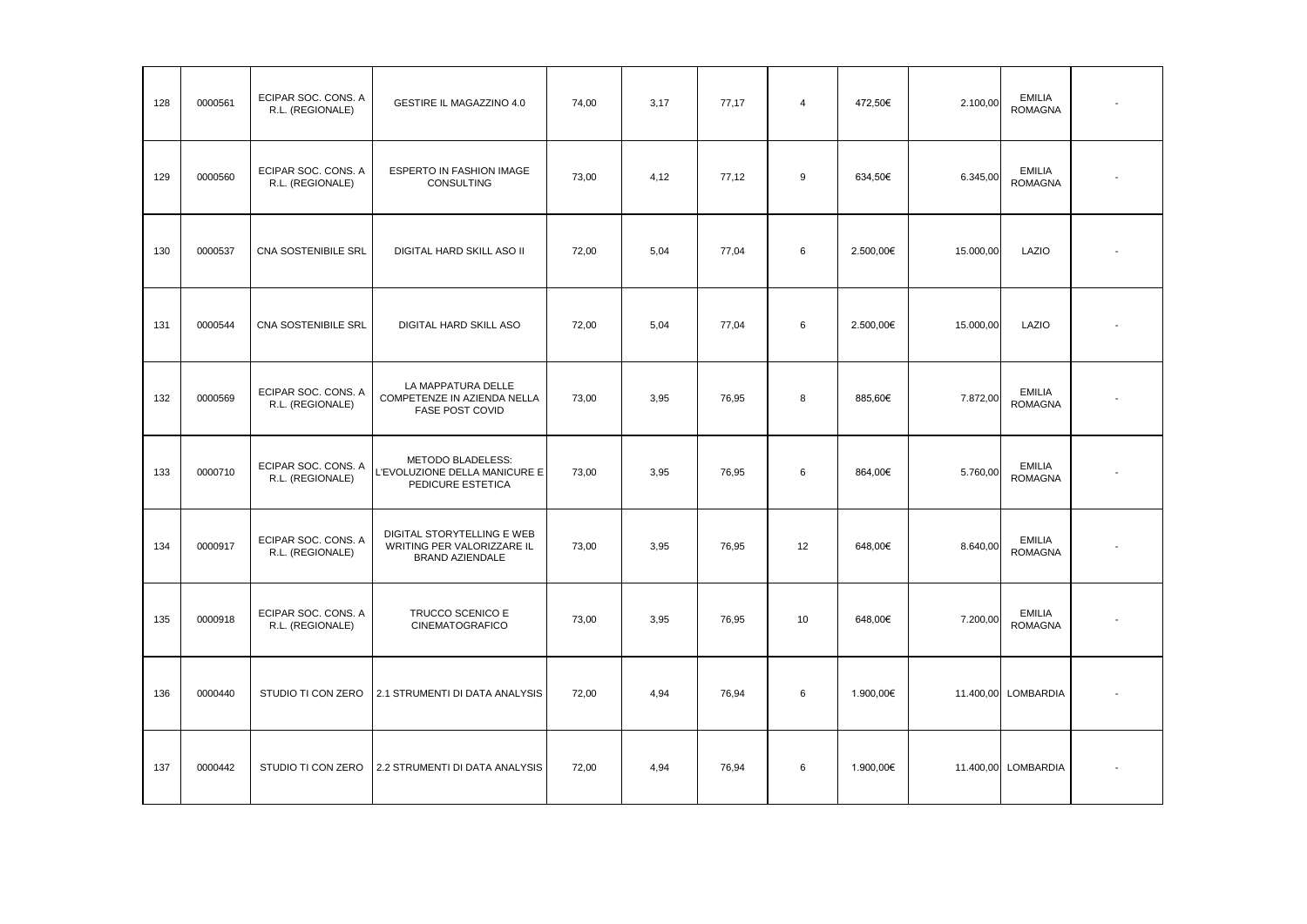| 138 | 0000443 | STUDIO TI CON ZERO | 2.3 STRUMENTI DI DATA ANALYSIS                      | 72,00 | 4,94 | 76,94 | 6 | 1.900,00€ | 11.400,00 LOMBARDIA |  |
|-----|---------|--------------------|-----------------------------------------------------|-------|------|-------|---|-----------|---------------------|--|
| 139 | 0000444 | STUDIO TI CON ZERO | 2.4 STRUMENTI DI DATA ANALYSIS                      | 72,00 | 4,94 | 76,94 | 6 | 1.900,00€ | 11.400,00 LOMBARDIA |  |
| 140 | 0000445 | STUDIO TI CON ZERO | 2.5 STRUMENTI DI DATA ANALYSIS                      | 72,00 | 4,94 | 76,94 | 6 | 1.900,00€ | 11.400,00 LOMBARDIA |  |
| 141 | 0000447 | STUDIO TI CON ZERO | 2.6 STRUMENTI DI DATA ANALYSIS                      | 72,00 | 4,94 | 76,94 | 6 | 1.900,00€ | 11.400,00 LOMBARDIA |  |
| 142 | 0000448 | STUDIO TI CON ZERO | 2.7 STRUMENTI DI DATA ANALYSIS                      | 72,00 | 4,94 | 76,94 | 6 | 1.900,00€ | 11.400,00 LOMBARDIA |  |
| 143 | 0000449 | STUDIO TI CON ZERO | 2.8 STRUMENTI DI DATA ANALYSIS                      | 72,00 | 4,94 | 76,94 | 6 | 1.900,00€ | 11.400,00 LOMBARDIA |  |
| 144 | 0000450 | STUDIO TI CON ZERO | 3.1. MODELLI DI SMART<br>MANAGEMENT E LEAN THINKING | 72,00 | 4,94 | 76,94 | 6 | 1.900,00€ | 11.400,00 LOMBARDIA |  |
| 145 | 0000451 | STUDIO TI CON ZERO | 3.2. MODELLI DI SMART<br>MANAGEMENT E LEAN THINKING | 72,00 | 4,94 | 76,94 | 6 | 1.900,00€ | 11.400,00 LOMBARDIA |  |
| 146 | 0000452 | STUDIO TI CON ZERO | 3.3. MODELLI DI SMART<br>MANAGEMENT E LEAN THINKING | 72,00 | 4,94 | 76,94 | 6 | 1.900,00€ | 11.400,00 LOMBARDIA |  |
| 147 | 0000453 | STUDIO TI CON ZERO | 3.4. MODELLI DI SMART<br>MANAGEMENT E LEAN THINKING | 72,00 | 4,94 | 76,94 | 6 | 1.900,00€ | 11.400,00 LOMBARDIA |  |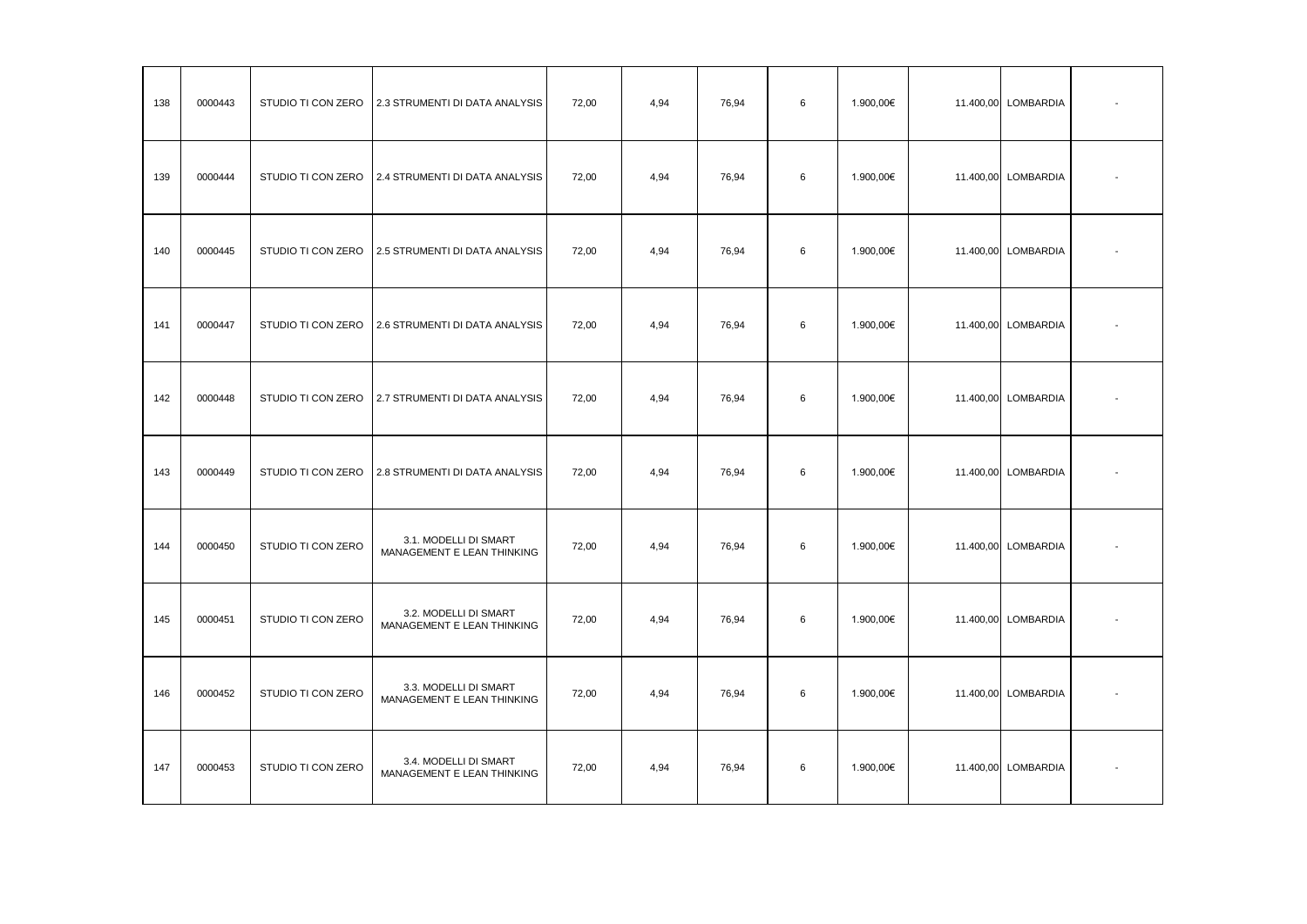| 148 | 0000454 | STUDIO TI CON ZERO | 3.5. MODELLI DI SMART<br>MANAGEMENT E LEAN THINKING                                   | 72,00 | 4,94 | 76,94 | 6 | 1.900,00€ | 11.400,00 LOMBARDIA |  |
|-----|---------|--------------------|---------------------------------------------------------------------------------------|-------|------|-------|---|-----------|---------------------|--|
| 149 | 0000455 | STUDIO TI CON ZERO | 3.6. MODELLI DI SMART<br>MANAGEMENT E LEAN THINKING                                   | 72,00 | 4,94 | 76,94 | 6 | 1.900,00€ | 11.400,00 LOMBARDIA |  |
| 150 | 0000462 | STUDIO TI CON ZERO | 5.1 DEALER 4.0 COMPETENZE PER<br>INNOVARE I PROCESSI DI VENDITA<br>E DIGITAL BRANDING | 72,00 | 4,94 | 76,94 | 6 | 1.900,00€ | 11.400,00 LOMBARDIA |  |
| 151 | 0000463 | STUDIO TI CON ZERO | 5.2 DEALER 4.0 COMPETENZE PER<br>INNOVARE I PROCESSI DI VENDITA<br>E DIGITAL BRANDING | 72,00 | 4,94 | 76,94 | 6 | 1.900,00€ | 11.400,00 LOMBARDIA |  |
| 152 | 0000464 | STUDIO TI CON ZERO | 5.3 DEALER 4.0 COMPETENZE PER<br>INNOVARE I PROCESSI DI VENDITA<br>E DIGITAL BRANDING | 72,00 | 4,94 | 76,94 | 6 | 1.900,00€ | 11.400,00 LOMBARDIA |  |
| 153 | 0000465 | STUDIO TI CON ZERO | 5.4 DEALER 4.0 COMPETENZE PER<br>INNOVARE I PROCESSI DI VENDITA<br>E DIGITAL BRANDING | 72,00 | 4,94 | 76,94 | 6 | 1.900,00€ | 11.400,00 LOMBARDIA |  |
| 154 | 0000467 | STUDIO TI CON ZERO | 5.5 DEALER 4.0 COMPETENZE PER<br>INNOVARE I PROCESSI DI VENDITA<br>E DIGITAL BRANDING | 72,00 | 4,94 | 76,94 | 6 | 1.900,00€ | 11.400,00 LOMBARDIA |  |
| 155 | 0000468 | STUDIO TI CON ZERO | 5.6 DEALER 4.0 COMPETENZE PER<br>INNOVARE I PROCESSI DI VENDITA<br>E DIGITAL BRANDING | 72,00 | 4,94 | 76,94 | 6 | 1.900,00€ | 11.400,00 LOMBARDIA |  |
| 156 | 0000469 | STUDIO TI CON ZERO | 6.1 TECNOLOGIE 4.0 PER IL<br>MAGAZZINO E LA LOGISTICA<br>D'AZIENDA                    | 72,00 | 4,94 | 76,94 | 6 | 1.900,00€ | 11.400,00 LOMBARDIA |  |
| 157 | 0000470 | STUDIO TI CON ZERO | 6.2 TECNOLOGIE 4.0 PER IL<br>MAGAZZINO E LA LOGISTICA<br>D'AZIENDA                    | 72,00 | 4,94 | 76,94 | 6 | 1.900,00€ | 11.400,00 LOMBARDIA |  |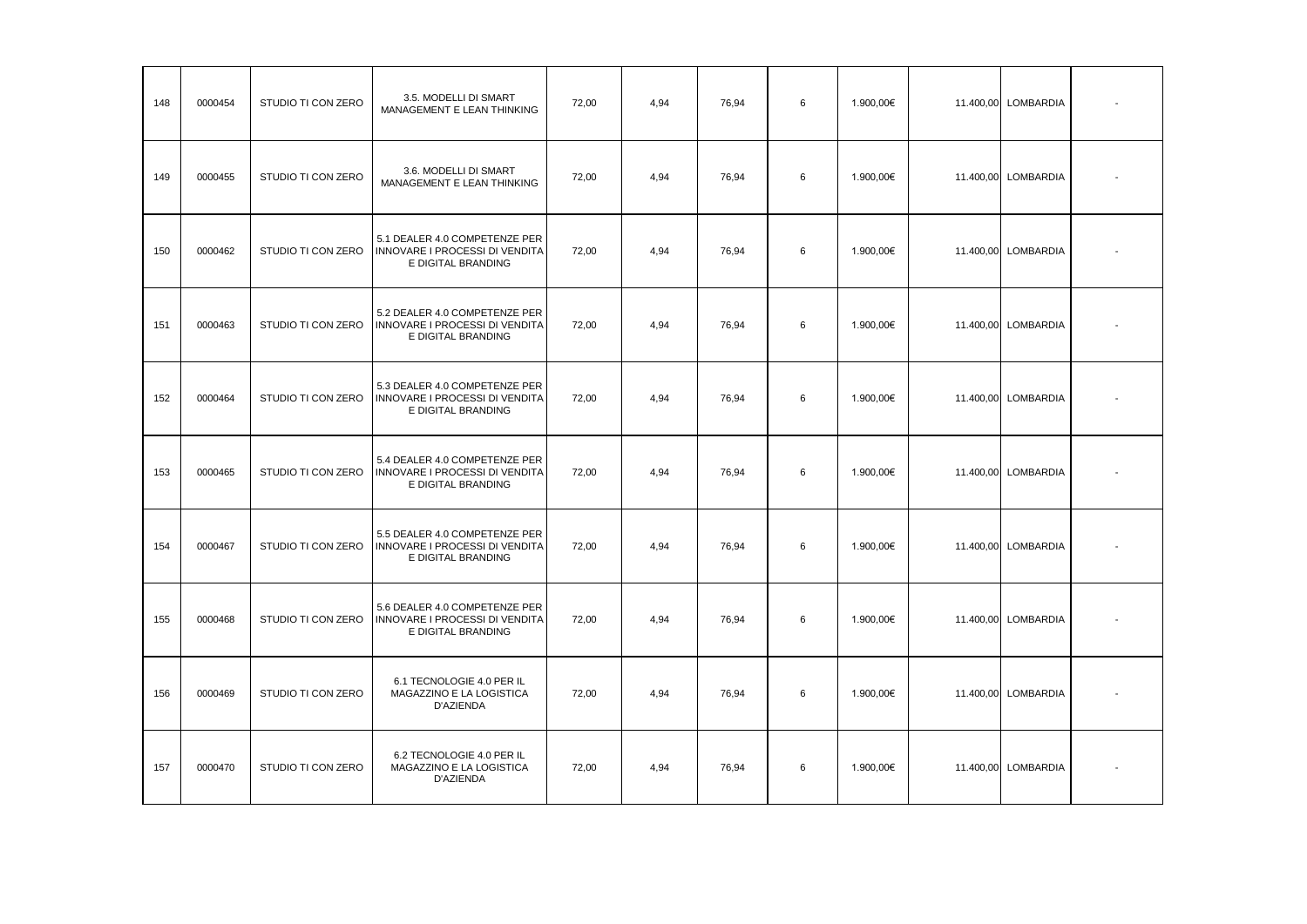| 158 | 0000471 | STUDIO TI CON ZERO                                 | 6.3 TECNOLOGIE 4.0 PER IL<br>MAGAZZINO E LA LOGISTICA<br>D'AZIENDA                                    | 72.00 | 4.94 | 76,94 | 6  | 1.900,00€ |           | 11.400,00 LOMBARDIA             |  |
|-----|---------|----------------------------------------------------|-------------------------------------------------------------------------------------------------------|-------|------|-------|----|-----------|-----------|---------------------------------|--|
| 159 | 0000472 | STUDIO TI CON ZERO                                 | 6.4 TECNOLOGIE 4.0 PER IL<br>MAGAZZINO E LA LOGISTICA<br>D'AZIENDA                                    | 72,00 | 4.94 | 76,94 | 6  | 1.900,00€ | 11.400,00 | LOMBARDIA                       |  |
| 160 | 0000473 | STUDIO TI CON ZERO                                 | 6.5 TECNOLOGIE 4.0 PER IL<br>MAGAZZINO E LA LOGISTICA<br>D'AZIENDA                                    | 72,00 | 4,94 | 76,94 | 6  | 1.900,00€ | 11.400,00 | <b>LOMBARDIA</b>                |  |
| 161 | 0000474 | STUDIO TI CON ZERO                                 | 6.6 TECNOLOGIE 4.0 PER IL<br>MAGAZZINO E LA LOGISTICA<br>D'AZIENDA                                    | 72,00 | 4.94 | 76.94 | 6  | 1.900,00€ |           | 11.400,00 LOMBARDIA             |  |
| 162 | 0000689 | FORM.ART. SOC. CONS.<br>A R.L. (EMILIA<br>ROMAGNA) | TRANSIZIONE AL DIGITAL<br>WORKPLACE CON ECOSISTEMA<br>MICROSOFT 365/1                                 | 74,00 | 2,92 | 76,92 | 30 | 490,00€   | 16.200,00 | <b>EMILIA</b><br><b>ROMAGNA</b> |  |
| 163 | 0000690 | FORM.ART. SOC. CONS.<br>A R.L. (EMILIA<br>ROMAGNA) | TRANSIZIONE AL DIGITAL<br>WORKPLACE CON ECOSISTEMA<br>MICROSOFT 365/2                                 | 74,00 | 2,92 | 76,92 | 30 | 490,00€   | 16.200,00 | <b>EMILIA</b><br><b>ROMAGNA</b> |  |
| 164 | 0000854 | ARTIGIANSERVIZI SRL                                | DOMOTICA E AUTOMAZIONE<br>SMART HOME: APPLICAZIONI<br>TECNOLOGICHE PER LA CASA<br><b>INTELLIGENTE</b> | 72,00 | 4,90 | 76,90 | 12 | 680,00€   | 8.160,00  | <b>UMBRIA</b>                   |  |
| 165 | 0000943 | E.C.I.P.A. UMBRIA<br>S.C.A.R.L.                    | <b>CUSTOMER EXPERIENCE</b><br>MANAGEMENT ED. 2                                                        | 72,00 | 4,90 | 76,90 | 15 | 400,00€   | 6.375,00  | <b>UMBRIA</b>                   |  |
| 166 | 0000971 | E.C.I.P.A. UMBRIA<br>S.C.A.R.L.                    | <b>CUSTOMER EXPERIENCE</b><br><b>MANAGEMENT</b>                                                       | 72.00 | 4.90 | 76.90 | 15 | 400.00€   | 6.375.00  | <b>UMBRIA</b>                   |  |
| 167 | 0000558 | ECIPAR SOC. CONS. A<br>R.L. (REGIONALE)            | <b>ENTERPRISE RESOURCE</b><br>PLANNING PER LA<br>DIGITALIZZAZIONE DEI PROCESSI<br>AZIENDALI/1         | 73.00 | 3.70 | 76.70 | 19 | 556.20€   | 11.742,00 | <b>EMILIA</b><br><b>ROMAGNA</b> |  |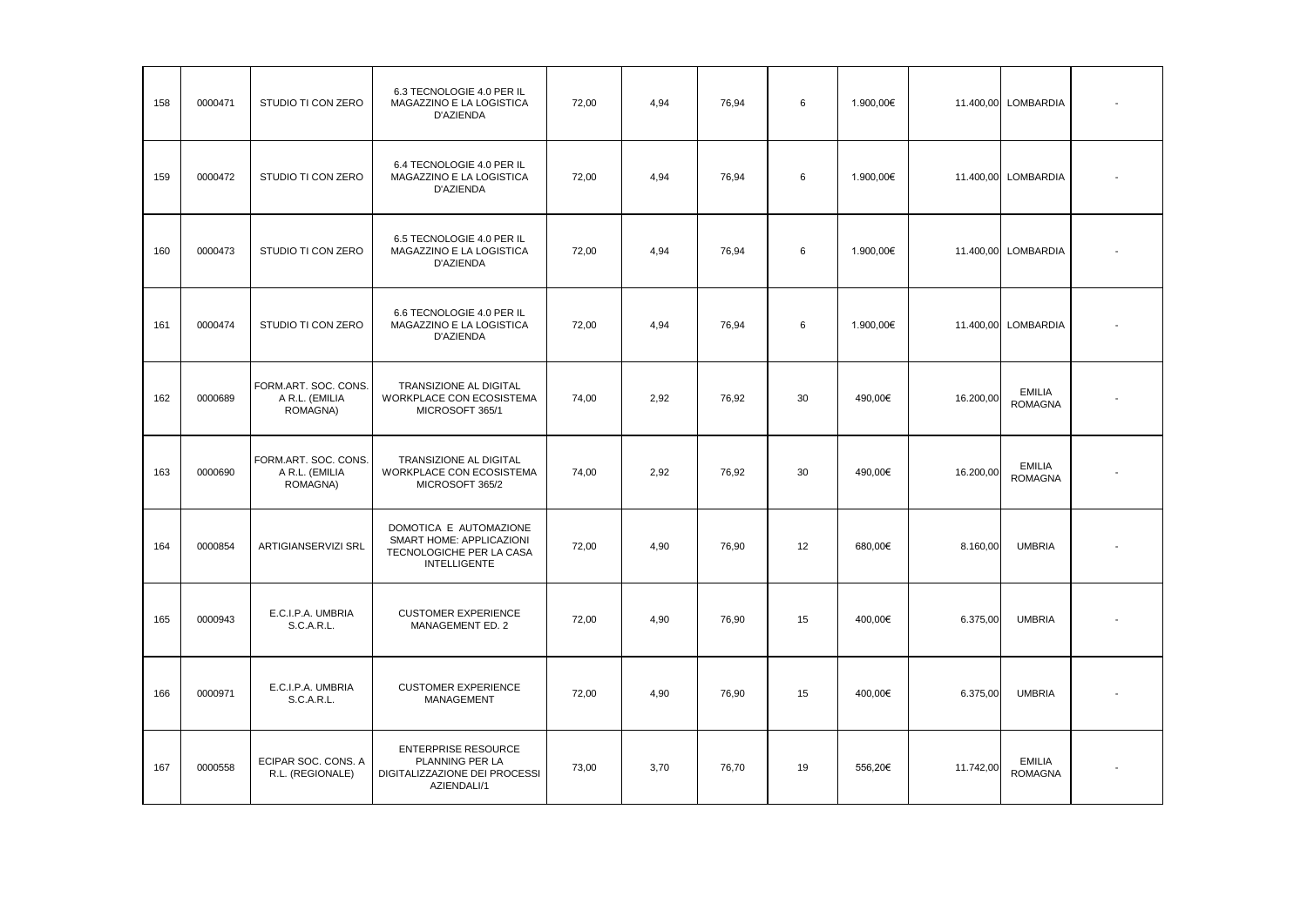| 168 | 0000559 | ECIPAR SOC. CONS. A<br>R.L. (REGIONALE) | <b>ENTERPRISE RESOURCE</b><br>PLANNING PER LA<br>DIGITALIZZAZIONE DEI PROCESSI<br>AZIENDALI/2                 | 73,00 | 3,70 | 76,70 | 18 | 556,20€   | 11.124,00 | <b>EMILIA</b><br><b>ROMAGNA</b> |  |
|-----|---------|-----------------------------------------|---------------------------------------------------------------------------------------------------------------|-------|------|-------|----|-----------|-----------|---------------------------------|--|
| 169 | 0000860 | ECIPA SOC. CONS. A<br>R.L.              | IL PATENTINO FGAS                                                                                             | 74,00 | 2,51 | 76,51 | 30 | 480,00€   | 16.900,00 | <b>VENETO</b>                   |  |
| 170 | 0000605 | I.R.I.A.P.A.                            | LA FOTOGRAFIA DIGITALE A<br>SUPPORTO DELLA CRESCITA<br><b>AZIENDALE</b>                                       | 69,00 | 7,48 | 76,48 | 10 | 500,00€   |           | 5.500,00 LOMBARDIA              |  |
| 171 | 0000311 | E.C.I.P.A. LOMBARDIA<br>SOC. COOP.      | CERTIFICAZIONE DI DIGITAL<br>MANAGER PER GESTIONE E<br>COORDINAMENTO DELLE ATTIVITÀ<br>AZIENDALI DIGITALI - 1 | 72,00 | 4,34 | 76,34 | 5  | 1.920,00€ |           | 9.600,00 LOMBARDIA              |  |
| 172 | 0000312 | E.C.I.P.A. LOMBARDIA<br>SOC. COOP.      | CERTIFICAZIONE DI DIGITAL<br>MANAGER PER GESTIONE E<br>COORDINAMENTO DELLE ATTIVITÀ<br>AZIENDALI DIGITALI - 2 | 72,00 | 4,34 | 76,34 | 5  | 1.920,00€ |           | 9.600,00 LOMBARDIA              |  |
| 173 | 0000313 | E.C.I.P.A. LOMBARDIA<br>SOC. COOP.      | CERTIFICAZIONE DI DIGITAL<br>MANAGER PER GESTIONE E<br>COORDINAMENTO DELLE ATTIVITÀ<br>AZIENDALI DIGITALI - 3 | 72,00 | 4,34 | 76,34 | 5  | 1.920,00€ |           | 9.600,00 LOMBARDIA              |  |
| 174 | 0000314 | E.C.I.P.A. LOMBARDIA<br>SOC. COOP.      | CERTIFICAZIONE DI DIGITAL<br>MANAGER PER GESTIONE E<br>COORDINAMENTO DELLE ATTIVITÀ<br>AZIENDALI DIGITALI - 4 | 72,00 | 4,34 | 76,34 | 5  | 1.920,00€ |           | 9.600.00 LOMBARDIA              |  |
| 175 | 0001000 | ECIPAR SOC. CONS. A<br>R.L. (REGIONALE) | SVILUPPARE MODELLI DI<br>PRODUZIONE SOSTENIBILI PER<br>CREARE EFFICIENZA E VALORE                             | 73,00 | 3,26 | 76,26 | 11 | 702,00€   | 8.580,00  | <b>EMILIA</b><br><b>ROMAGNA</b> |  |
| 176 | 0000528 | CNA SOSTENIBILE SRL                     | FABBRICAZIONE DIGITALE 4.0                                                                                    | 71,00 | 5,04 | 76,04 | 6  | 2.500,00€ | 15.000,00 | LAZIO                           |  |
| 177 | 0000564 | ECIPAR SOC. CONS. A<br>R.L. (REGIONALE) | TOOL PER LA PROGETTAZIONE E<br>MODELLAZIONE MECCANICA IN<br>IMPRESA 4.0                                       | 73,00 | 2,92 | 75,92 | 18 | 607,50€   | 12.150,00 | <b>EMILIA</b><br><b>ROMAGNA</b> |  |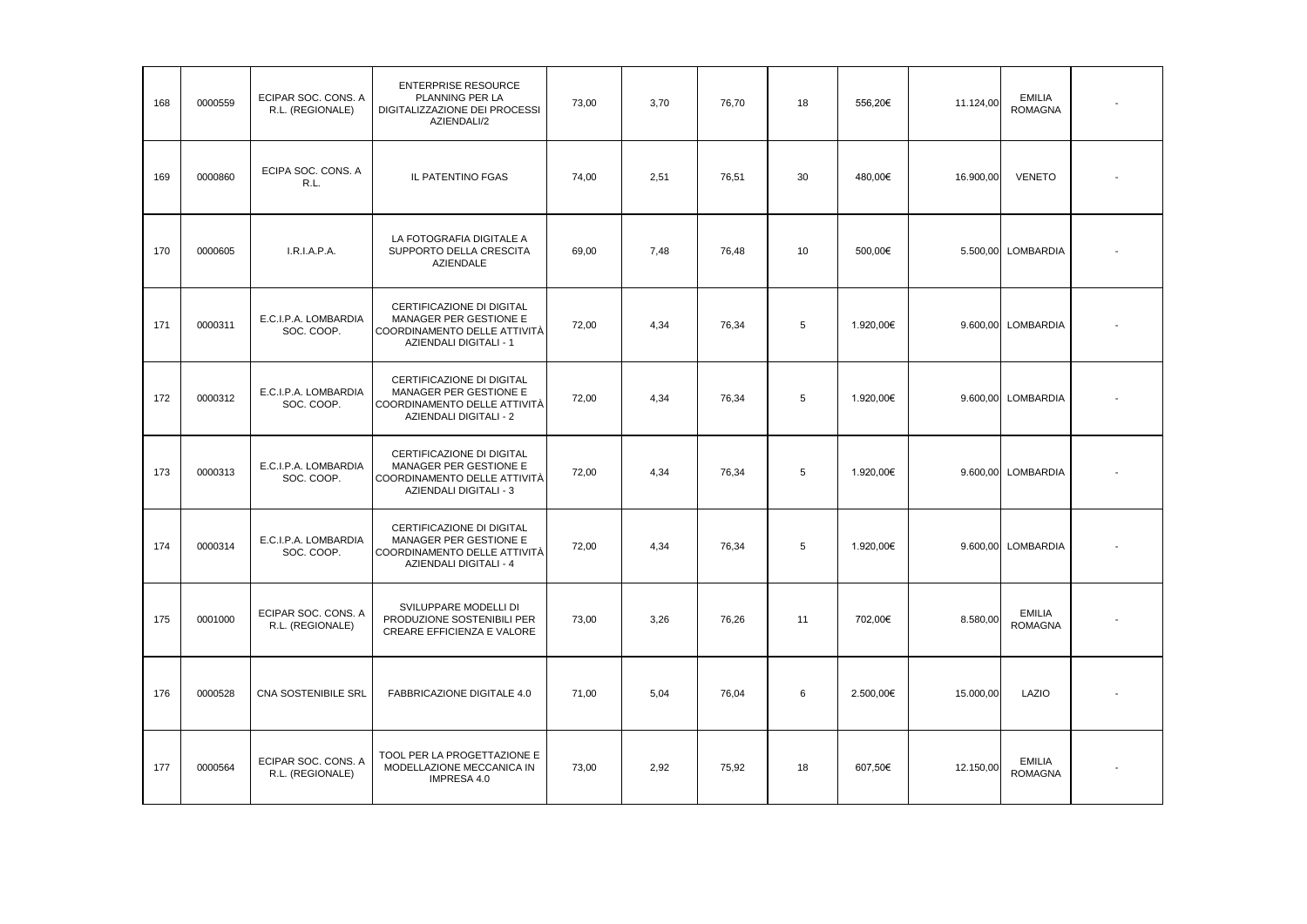| 178 | 0000856 | ARTIGIANSERVIZI SRL                                  | BIM - AUTODESK REVIT PER<br>IMPIANTI IDRONICI ED IDRAULICI                                              | 71,00 | 4,90 | 75,90 | 12                | 680,00€ | 8.160,00  | <b>UMBRIA</b>                   |  |
|-----|---------|------------------------------------------------------|---------------------------------------------------------------------------------------------------------|-------|------|-------|-------------------|---------|-----------|---------------------------------|--|
| 179 | 0000858 | ARTIGIANSERVIZI SRL                                  | <b>BIM - AUTODESK REVIT PER</b><br><b>IMPIANTI IDRONICI ED ELETTRICI</b>                                | 71,00 | 4,90 | 75,90 | 12                | 680,00€ | 8.160,00  | <b>UMBRIA</b>                   |  |
| 180 | 0001009 | CONFARTIGIANATO<br>FORMAZIONE CNIPA<br><b>UMBRIA</b> | LA PROTOTIPAZIONE E LA STAMPE<br>3D PER L'ORAFO QUALIFICATO                                             | 71,00 | 4,83 | 75,83 | 10                | 900,00€ | 9.000,00  | <b>UMBRIA</b>                   |  |
| 181 | 0000592 | I.R.I.A.P.A.                                         | SOCIAL MEDIA MARKETING                                                                                  | 68,00 | 7,48 | 75,48 | 12                | 500,00€ |           | 6.600,00 LOMBARDIA              |  |
| 182 | 0000836 | ARTIGIANSERVIZI SRL                                  | PROTOTIPAZIONE E STAMPA 3D                                                                              | 71,00 | 4,28 | 75,28 | 12                | 980,00€ | 12.160,00 | <b>UMBRIA</b>                   |  |
| 183 | 0000572 | ECIPAR SOC. CONS. A<br>R.L. (REGIONALE)              | <b>SMART WORKING: NUOVE</b><br>TECNOLOGIE E<br>RIORGANIZZAZIONE DEL<br>LAVORO/1                         | 72,00 | 3,09 | 75,09 | 8                 | 977,85€ | 8.692,00  | <b>EMILIA</b><br><b>ROMAGNA</b> |  |
| 184 | 0000573 | ECIPAR SOC. CONS. A<br>R.L. (REGIONALE)              | SMART WORKING: NUOVE<br>TECNOLOGIE E<br>RIORGANIZZAZIONE DEL<br>LAVORO/2                                | 72,00 | 3,09 | 75,09 | 12                | 977.85€ | 13.038,00 | <b>EMILIA</b><br><b>ROMAGNA</b> |  |
| 185 | 0000321 | ECIPAR SOC. CONS. A<br>R.L. (REGIONALE)              | LINGUA INGLESE PER COMPETERE<br>SUI MERCATI GLOBALI E<br>VALORIZZARE IL MADE IN ITALY/1                 | 71,00 | 3,95 | 74,95 | 13                | 885,60€ | 12.792,00 | <b>EMILIA</b><br><b>ROMAGNA</b> |  |
| 186 | 0000322 | ECIPAR SOC. CONS. A<br>R.L. (REGIONALE)              | LINGUA INGLESE PER COMPETERE<br>SUI MERCATI GLOBALI E<br>VALORIZZARE IL MADE IN ITALY/2                 | 71,00 | 3,95 | 74,95 | 11                | 885,60€ | 10.824,00 | <b>EMILIA</b><br><b>ROMAGNA</b> |  |
| 187 | 0000853 |                                                      | LE APPLICAZIONI DI REALTA'<br>ARTIGIANSERVIZI SRL VIRTUALE PER LA MANUTENZIONE<br><b>DEGLI IMPIANTI</b> | 70,00 | 4.90 | 74,90 | $12 \overline{ }$ | 680.00€ | 8.160,00  | <b>UMBRIA</b>                   |  |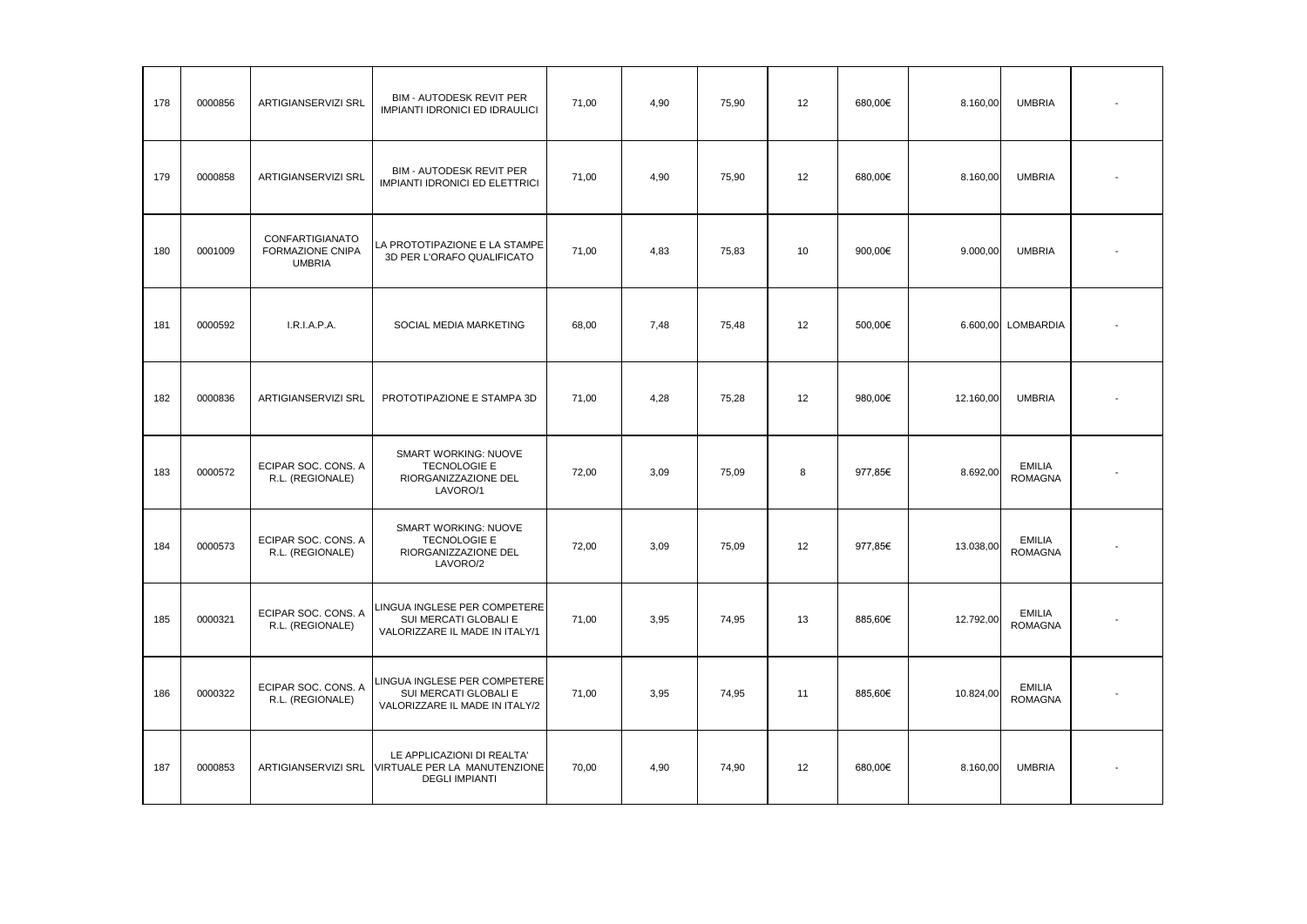| 188 | 0000318 | ECIPAR SOC. CONS. A<br>R.L. (REGIONALE)     | MARKETING DIGITALE E<br>COMMERCIO ELETTRONICO/1                                                                          | 71,00 | 3,81 | 74,81 | 15 | 920,00€   | 15.000,00 | <b>EMILIA</b><br><b>ROMAGNA</b> |  |
|-----|---------|---------------------------------------------|--------------------------------------------------------------------------------------------------------------------------|-------|------|-------|----|-----------|-----------|---------------------------------|--|
| 189 | 0000319 | ECIPAR SOC. CONS. A<br>R.L. (REGIONALE)     | MARKETING DIGITALE E<br>COMMERCIO ELETTRONICO/2                                                                          | 71,00 | 3,81 | 74,81 | 14 | 920.00€   | 14.000,00 | <b>EMILIA</b><br><b>ROMAGNA</b> |  |
| 190 | 0000320 | ECIPAR SOC. CONS. A<br>R.L. (REGIONALE)     | MARKETING DIGITALE E<br>COMMERCIO ELETTRONICO/3                                                                          | 71,00 | 3,81 | 74,81 | 12 | 920,00€   | 12.000,00 | <b>EMILIA</b><br><b>ROMAGNA</b> |  |
| 191 | 0000960 | POLIEDRA PROGETTI<br><b>INTEGRATI S.P.A</b> | TECNICO DELLA BIOEDILIZIA PER<br>L'IMPIANTISTICA GREEN - 1                                                               | 71,00 | 3,77 | 74,77 | 12 | 1.150,00€ | 15.300,00 | PIEMONTE                        |  |
| 192 | 0000963 | POLIEDRA PROGETTI<br><b>INTEGRATI S.P.A</b> | TECNICO DELLA BIOEDILIZIA PER<br>L'IMPIANTISTICA GREEN - 2                                                               | 71,00 | 3,77 | 74,77 | 12 | 1.150,00€ | 15.300,00 | PIEMONTE                        |  |
| 193 | 0000850 | ARTIGIANSERVIZI SRL                         | BEAUTY CONSULTANT - SERVIZI DI<br>CONSULENZA PER LA<br>VALORIZZAZIONE DELL'IMMAGINE                                      | 69,00 | 5,76 | 74,76 | 12 | 450,00€   | 5.400,00  | <b>UMBRIA</b>                   |  |
| 194 | 0000599 | I.R.I.A.P.A.                                | LA GESTIONE DELLA TRATTATIVA<br>CON IL CLIENTE ESTERO                                                                    | 67,00 | 7,63 | 74,63 | 10 | 1.500,00€ |           | 16.000,00 LOMBARDIA             |  |
| 195 | 0000570 | ECIPAR SOC. CONS. A<br>R.L. (REGIONALE)     | SVILUPPO DEL TEAM<br><b>EMPOWERMENT PER</b><br><b>INCREMENTARE IL PROPRIO</b><br>BUSINESS E ACQUISIRE NUOVI<br>CLIENTI/1 | 71,00 | 3,26 | 74,26 | 14 | 772,20€   | 12.012,00 | <b>EMILIA</b><br><b>ROMAGNA</b> |  |
| 196 | 0000571 | ECIPAR SOC. CONS. A<br>R.L. (REGIONALE)     | SVILUPPO DEL TEAM<br><b>EMPOWERMENT PER</b><br>INCREMENTARE IL PROPRIO<br>BUSINESS E ACQUISIRE NUOVI<br>CLIENTI/2        | 71,00 | 3,26 | 74,26 | 15 | 772,20€   | 12.870,00 | <b>EMILIA</b><br><b>ROMAGNA</b> |  |
| 197 | 0000574 | ECIPAR SOC. CONS. A<br>R.L. (REGIONALE)     | STRUMENTI DI PROJECT<br>MANAGEMENT/1                                                                                     | 71,00 | 3,09 | 74,09 | 18 | 596.25€   | 11.925,00 | <b>EMILIA</b><br><b>ROMAGNA</b> |  |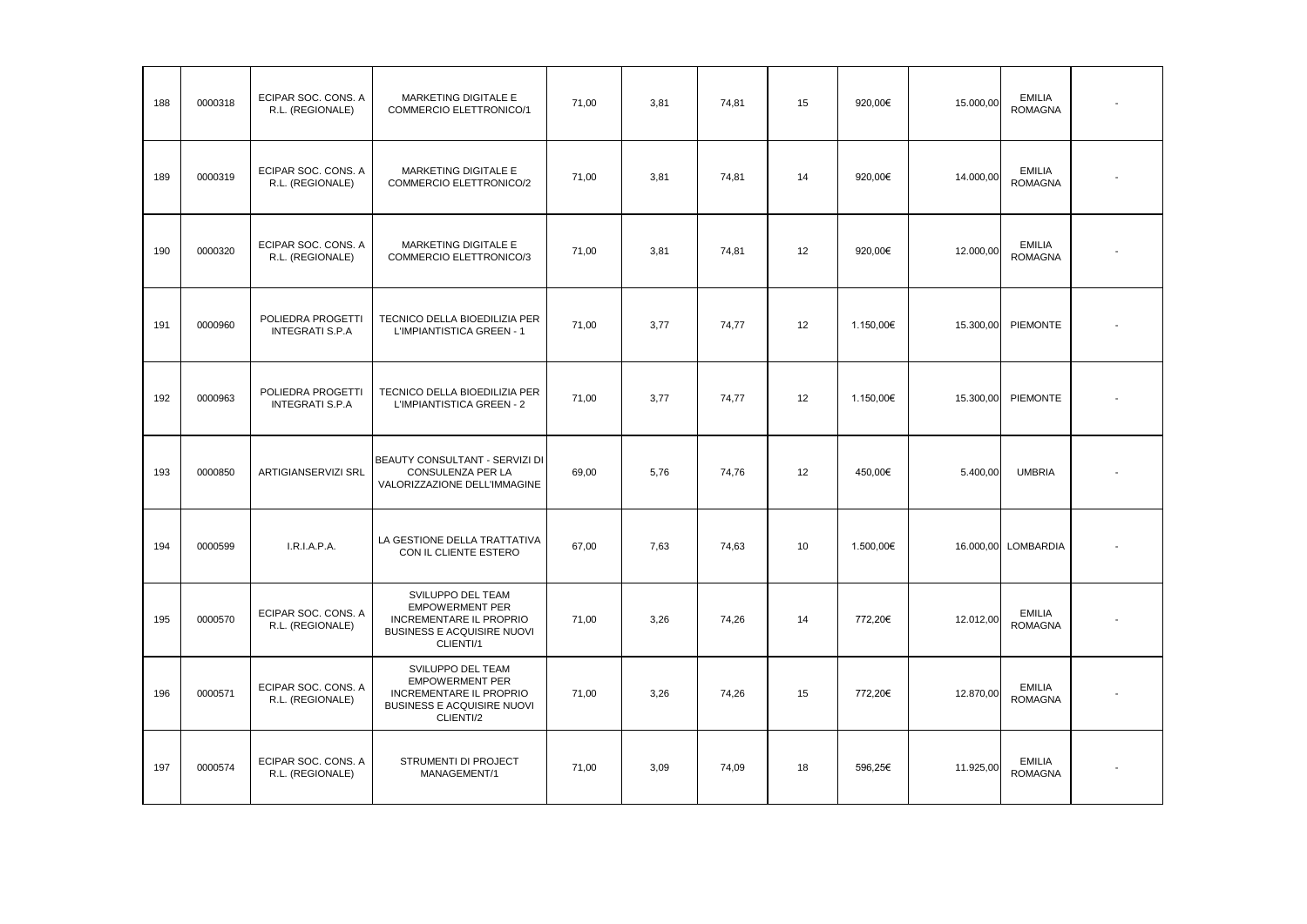| 198 | 0000575 | ECIPAR SOC. CONS. A<br>R.L. (REGIONALE)              | STRUMENTI DI PROJECT<br>MANAGEMENT/2                                          | 71,00 | 3,09 | 74,09 | 13 | 596,25€   | 8.612,50  | <b>EMILIA</b><br><b>ROMAGNA</b> |  |
|-----|---------|------------------------------------------------------|-------------------------------------------------------------------------------|-------|------|-------|----|-----------|-----------|---------------------------------|--|
| 199 | 0000687 | <b>ISCOM FORMAZIONE</b>                              | SALDATURA TIG ACCIAIO INOX ED<br><b>ALLUMINIO</b>                             | 68,00 | 6,02 | 74,02 | 10 | 1.400,00€ | 15.120,00 | <b>EMILIA</b><br><b>ROMAGNA</b> |  |
| 200 | 0000688 | <b>ISCOM FORMAZIONE</b>                              | SALDATURA TIG ACCIAIO INOX ED<br><b>ALLUMINIO</b>                             | 68,00 | 6,02 | 74,02 | 10 | 1.400,00€ | 15.120,00 | <b>EMILIA</b><br><b>ROMAGNA</b> |  |
| 201 | 0000957 | POLIEDRA PROGETTI<br><b>INTEGRATI S.P.A</b>          | LOGISTICA E SUPPLY CHAIN PER<br>L'ARTIGIANATO 4.0 - 1                         | 70,00 | 3,77 | 73,77 | 12 | 1.150,00€ | 15.300,00 | PIEMONTE                        |  |
| 202 | 0000959 | POLIEDRA PROGETTI<br><b>INTEGRATI S.P.A</b>          | LOGISTICA E SUPPLY CHAIN PER<br>L'ARTIGIANATO 4.0 - 2                         | 70,00 | 3,77 | 73,77 | 12 | 1.150,00€ | 15.300,00 | PIEMONTE                        |  |
| 203 | 0000625 | I.R.I.A.P.A.                                         | COMUNICAZIONE 4.0                                                             | 66,00 | 7,48 | 73,48 | 12 | 500,00€   |           | 6.600,00 LOMBARDIA              |  |
| 204 | 0000994 | CONFARTIGIANATO<br>FORMAZIONE CNIPA<br><b>UMBRIA</b> | PES-PAV PEI PER ADDETTI ALLA<br>MANUTENZIONE DI VEICOLI<br>ELETTRICI E IBRIDI | 67,00 | 6,47 | 73,47 | 20 | 500,00€   | 10.000,00 | <b>UMBRIA</b>                   |  |
| 205 | 0000967 | FORM.ART.MARCHE                                      | FORMAZIONE MULTIMEDIALE<br>AUDIO VIDEO PUBLISHING_ICDL<br>SPECIALISED         | 68,00 | 5,33 | 73,33 | 10 | 1.350,00€ | 15.000,00 | <b>MARCHE</b>                   |  |
| 206 | 0000969 | FORM.ART.MARCHE                                      | DIGITAL MANIFACTURING                                                         | 68,00 | 5,33 | 73,33 | 10 | 1.500,00€ | 16.000,00 | <b>MARCHE</b>                   |  |
| 207 | 0000978 | <b>IL LAVORO</b>                                     | ISTITUTO VENETO PER ADDETTI A LAVORI ELETTRICI PES<br>PAV PEI AREA 1          | 68,00 | 5,33 | 73,33 | 40 | 320,00€   | 12.800,00 | <b>VENETO</b>                   |  |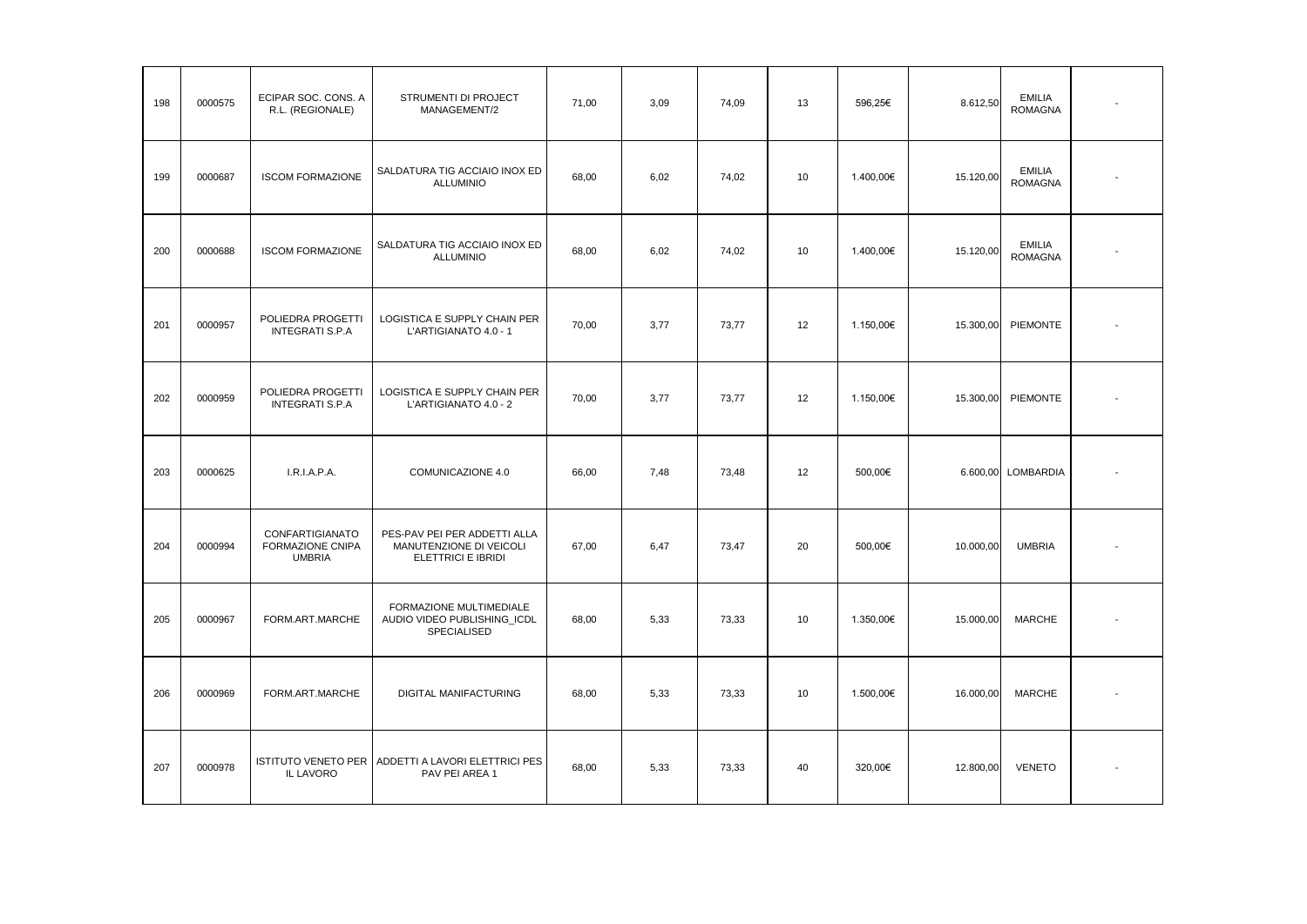| 208 | 0000987 | <b>IL LAVORO</b>                                                 | ISTITUTO VENETO PER ADDETTI A LAVORI ELETTRICI PES<br>PAV PEI AREA 2             | 68.00 | 5,33 | 73,33 | 30 | 320.00€   | 9.600,00  | <b>VENETO</b>      |  |
|-----|---------|------------------------------------------------------------------|----------------------------------------------------------------------------------|-------|------|-------|----|-----------|-----------|--------------------|--|
| 209 | 0000990 | <b>ISTITUTO VENETO PER</b><br>IL LAVORO                          | RISCHIO ELETTRICO PER LE<br>VETTURE IBRIDE ED ELETTRICHE<br>AREA1                | 68,00 | 5,33 | 73,33 | 35 | 320,00€   | 11.200,00 | <b>VENETO</b>      |  |
| 210 | 0000997 | <b>ISTITUTO VENETO PER</b><br>IL LAVORO                          | RISCHIO ELETTRICO PER LE<br>VETTURE IBRIDE ED ELETTRICHE<br>AREA 2               | 68,00 | 5,33 | 73,33 | 30 | 320,00€   | 9.600,00  | <b>VENETO</b>      |  |
| 211 | 0000996 | <b>ISTITUTO VENETO PER</b><br>IL LAVORO                          | <b>DIGITAL MARKETING</b>                                                         | 66,00 | 7,29 | 73,29 | 35 | 400,00€   | 14.000,00 | <b>VENETO</b>      |  |
| 212 | 0000617 | E.C.I.P.A. LOMBARDIA<br>SOC. COOP.                               | ESPERTO NELLA TRANSIZIONE<br>ECOLOGICA DELLE PMI ARTIGIANE<br>$-ED.1$            | 68,00 | 5,04 | 73,04 | 14 | 500,00€   |           | 7.000,00 LOMBARDIA |  |
| 213 | 0000834 | ARTIGIANSERVIZI SRL                                              | PES-PAV-PEI RISCHIO ELETTRICO                                                    | 69,00 | 4,04 | 73,04 | 12 | 380,00€   | 4.560,00  | <b>UMBRIA</b>      |  |
| 214 | 0000897 | IAL - INNOVAZIONE<br>APPRENDIMENTO<br>LAVORO LOMBARDIA<br>S.R.L. | <b>BEAUTY HAIRSTYLE:</b><br>DIGITALIZZAZIONE DELLE<br>STRATEGIE DI MARKETING     | 67,00 | 5,55 | 72,55 | 5  | 1.200,00€ |           | 6.000,00 LOMBARDIA |  |
| 215 | 0000776 | <b>MODA E CULTURA</b><br>S.R.L.                                  | ABILITAZIONE PES-PAV-PEI PER<br>LAVORATORI ESPOSTI A RISCHIO<br><b>ELETTRICO</b> | 68,00 | 4,47 | 72,47 | 12 | 450,00€   | 5.400,00  | <b>UMBRIA</b>      |  |
| 216 | 0000892 | <b>ARTIGIAN SERVICE</b><br>S.C.C. A R.L. -<br>SARDEGNA           | INSTALLATORE E MANUTENTORE<br>STRAORDINARIO DI IMPIANTI FER                      | 67,00 | 5,47 | 72,47 | 6  | 2.016,00€ |           | 14.096,00 SARDEGNA |  |
| 217 | 0000906 | <b>ARTIGIAN SERVICE</b><br>S.C.C. A R.L. -<br>SARDEGNA           | INSTALLATORE E MANUTENTORE<br>STRAORDINARIO DI IMPIANTI FER -<br>2               | 67,00 | 5,47 | 72,47 | 6  | 2.016,00€ |           | 14.096,00 SARDEGNA |  |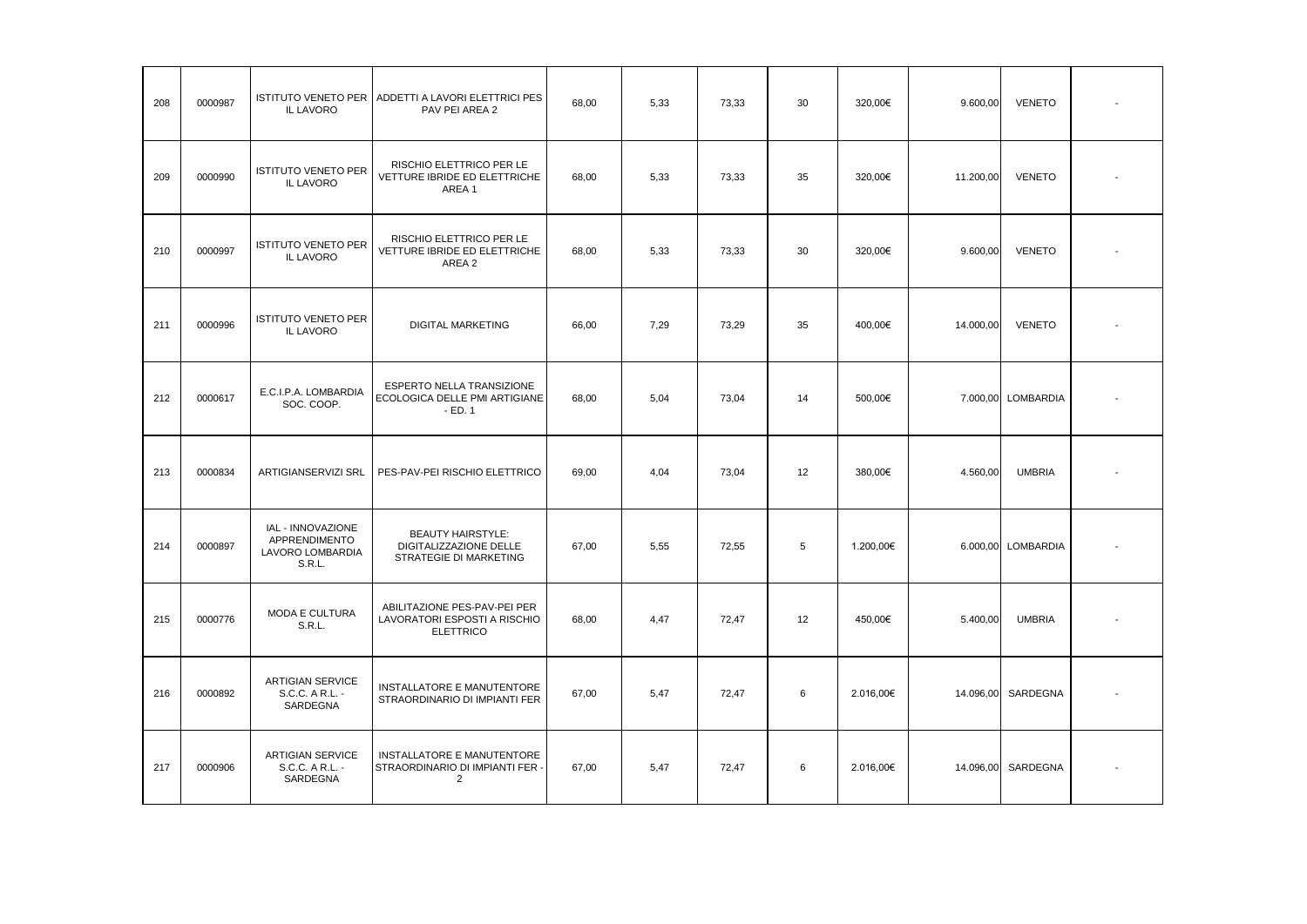| 218 | 0000927 | CONFARTIGIANATO<br><b>FORMAZIONE CNIPA</b><br><b>UMBRIA</b>          | IL MARKETING DIGITALE NELLE<br><b>IMPRESE ARTIGIANE</b>                          | 66.00 | 6,47 | 72,47 | 20 | 600,00€   | 12.000,00 | <b>UMBRIA</b>      |  |
|-----|---------|----------------------------------------------------------------------|----------------------------------------------------------------------------------|-------|------|-------|----|-----------|-----------|--------------------|--|
| 219 | 0000300 | E.C.I.P.A. LOMBARDIA<br>SOC. COOP.                                   | CORSO DI ABILITAZIONE PER<br>SOCIAL MEDIA MANAGER NELLE<br>PMI ARTIGIANE - ED. 1 | 68,00 | 4,34 | 72,34 | 5  | 1.920,00€ |           | 9.600,00 LOMBARDIA |  |
| 220 | 0000305 | E.C.I.P.A. LOMBARDIA<br>SOC. COOP.                                   | CORSO DI ABILITAZIONE PER<br>SOCIAL MEDIA MANAGER NELLE<br>PMI ARTIGIANE - ED. 2 | 68,00 | 4,34 | 72,34 | 5  | 1.920,00€ |           | 9.600,00 LOMBARDIA |  |
| 221 | 0000306 | E.C.I.P.A. LOMBARDIA<br>SOC. COOP.                                   | CORSO DI ABILITAZIONE PER<br>SOCIAL MEDIA MANAGER NELLE<br>PMI ARTIGIANE - ED. 3 | 68,00 | 4,34 | 72,34 | 5  | 1.920,00€ |           | 9.600,00 LOMBARDIA |  |
| 222 | 0000307 | E.C.I.P.A. LOMBARDIA<br>SOC. COOP.                                   | CORSO DI ABILITAZIONE PER<br>SOCIAL MEDIA MANAGER NELLE<br>PMI ARTIGIANE - ED. 4 | 68,00 | 4,34 | 72,34 | 5  | 1.920,00€ |           | 9.600,00 LOMBARDIA |  |
| 223 | 0000974 | <b>ISTITUTO VENETO PER</b><br>IL LAVORO                              | PROGETTARE NUOVE FORME DI<br><b>LAVORO AGILE</b>                                 | 67,00 | 5,33 | 72,33 | 45 | 320,00€   | 14.400,00 | <b>VENETO</b>      |  |
| 224 | 0000848 | ARTIGIANSERVIZI SRL                                                  | AMMINISTRAZIONE DIGITALE<br>NELL'ARTIGIANATO 4.0                                 | 68,00 | 4,22 | 72,22 | 12 | 650,00€   | 7.800,00  | <b>UMBRIA</b>      |  |
| 225 | 0000849 | ARTIGIANSERVIZI SRL                                                  | DIGITAL MARKETING<br>NELL'ARTIGIANATO 4.0                                        | 68,00 | 4,22 | 72,22 | 12 | 650,00€   | 7.800,00  | <b>UMBRIA</b>      |  |
| 226 | 0000925 | CONFARTIGIANATO<br><b>FORMAZIONE CNIPA</b><br><b>UMBRIA</b>          | IL RISCHIO ELETTRICO NELLE<br><b>IMPRESE ARTIGIANE</b>                           | 65,00 | 7,20 | 72,20 | 20 | 350,00€   | 7.000,00  | <b>UMBRIA</b>      |  |
| 227 | 0000948 | <b>CONFARTIGIANTERNI</b><br><b>FORMAZIONE &amp;</b><br>RICERCA SCARL | PES PAV PEI NEI LAVORI<br><b>ELETTRICI</b>                                       | 65,00 | 7,20 | 72,20 | 20 | 350,00€   | 7.000,00  | <b>UMBRIA</b>      |  |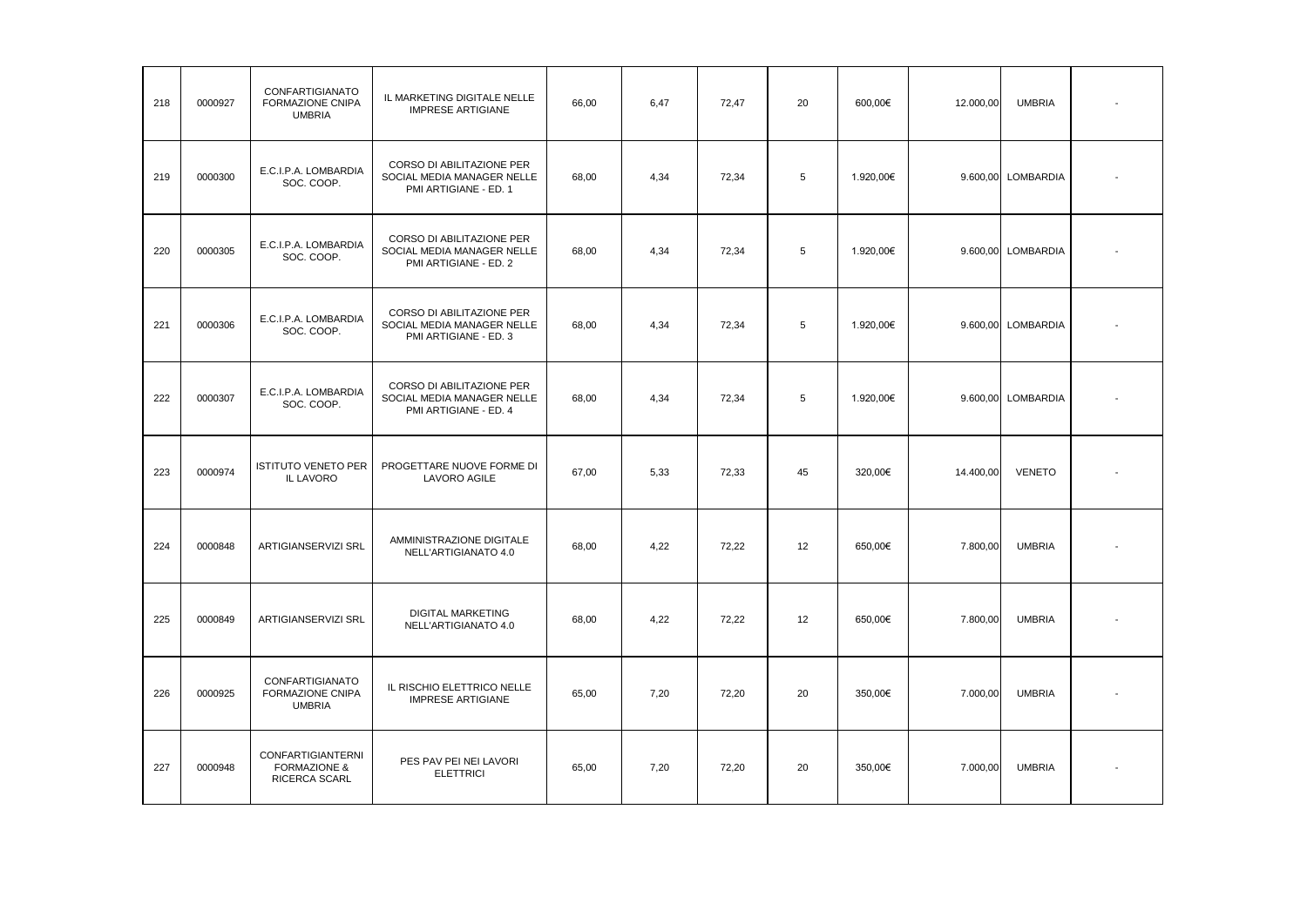| 228 | 0000283 | E.C.I.P.A. LOMBARDIA<br>SOC. COOP.                                 | <b>DIGITAL BRAND IDENTITY</b>                                                                             | 68.00 | 4,06 | 72,06 | 6  | 1.990,00€ |           | 11.940,00 LOMBARDIA |  |
|-----|---------|--------------------------------------------------------------------|-----------------------------------------------------------------------------------------------------------|-------|------|-------|----|-----------|-----------|---------------------|--|
| 229 | 0000930 | <b>CONFARTIGIANATO</b><br><b>FORMAZIONE CNIPA</b><br><b>UMBRIA</b> | PLE - ADDETTO ALLA CONDUZIONE<br>DI PIATTAFORME DI LAVORO<br>AEREE ELEVABILI                              | 66.00 | 6.06 | 72.06 | 20 | 500.00€   | 10.000,00 | <b>UMBRIA</b>       |  |
| 230 | 0000289 | E.C.I.P.A. LOMBARDIA<br>SOC. COOP.                                 | PES PAV PEI - LAVORI ELETTRICI<br>FUORI E SOTTO TENSIONE                                                  | 68.00 | 3.99 | 71,99 | 15 | 430.00€   | 6.450.00  | LOMBARDIA           |  |
| 231 | 0000601 | E.C.I.P.A. LOMBARDIA<br>SOC. COOP.                                 | PES PAV PEI - LAVORI ELETTRICI<br>FUORI E SOTTO TENSIONE - ED. 2                                          | 68,00 | 3,99 | 71,99 | 15 | 430,00€   |           | 6.450,00 LOMBARDIA  |  |
| 232 | 0000845 | ARTIGIANSERVIZI SRL                                                | LE TECNOLOGIE DIGITALI<br>ABILITANTI DI INDUSTRIA 4.0                                                     | 67,00 | 4,94 | 71,94 | 12 | 760,00€   | 9.120,00  | <b>UMBRIA</b>       |  |
| 233 | 0000851 | ARTIGIANSERVIZI SRL                                                | AUTOMOTIVE 4.0 - LE<br>COMPETENZE DIGITALI PER<br>ADATTARSI ED EVOLVERSI CON I<br>CAMBIAMENTI TECNOLOGICI | 67,00 | 4,90 | 71,90 | 12 | 680,00€   | 8.160,00  | <b>UMBRIA</b>       |  |
| 234 | 0000953 | POLIEDRA PROGETTI<br><b>INTEGRATI S.P.A</b>                        | VISUAL MERCHANDISING E<br>PROMOZIONE 4.0 PER LA<br>PASTICCERIA CONTEMPORANEA -<br>$\mathbf{1}$            | 68,00 | 3,77 | 71,77 | 12 | 1.150,00€ | 15.300,00 | PIEMONTE            |  |
| 235 | 0000955 | POLIEDRA PROGETTI<br><b>INTEGRATI S.P.A</b>                        | VISUAL MERCHANDISING E<br>PROMOZIONE 4.0 PER LA<br>PASTICCERIA CONTEMPORANEA -<br>$\overline{2}$          | 68,00 | 3,77 | 71,77 | 12 | 1.150,00€ | 15.300,00 | PIEMONTE            |  |
| 236 | 0000966 | <b>ISTITUTO VENETO PER</b><br><b>IL LAVORO</b>                     | TAGLIO MODA - HAIR STYLIST                                                                                | 67,00 | 4,68 | 71,68 | 15 | 350,00€   | 5.250,00  | <b>VENETO</b>       |  |
| 237 | 0000554 | ECIPA ABRUZZO                                                      | ACCOMPAGNATORE<br><b>CICLOTURISTICO</b>                                                                   | 66,00 | 5,56 | 71,56 | 10 | 1.100,00€ | 11.600,00 | <b>ABRUZZO</b>      |  |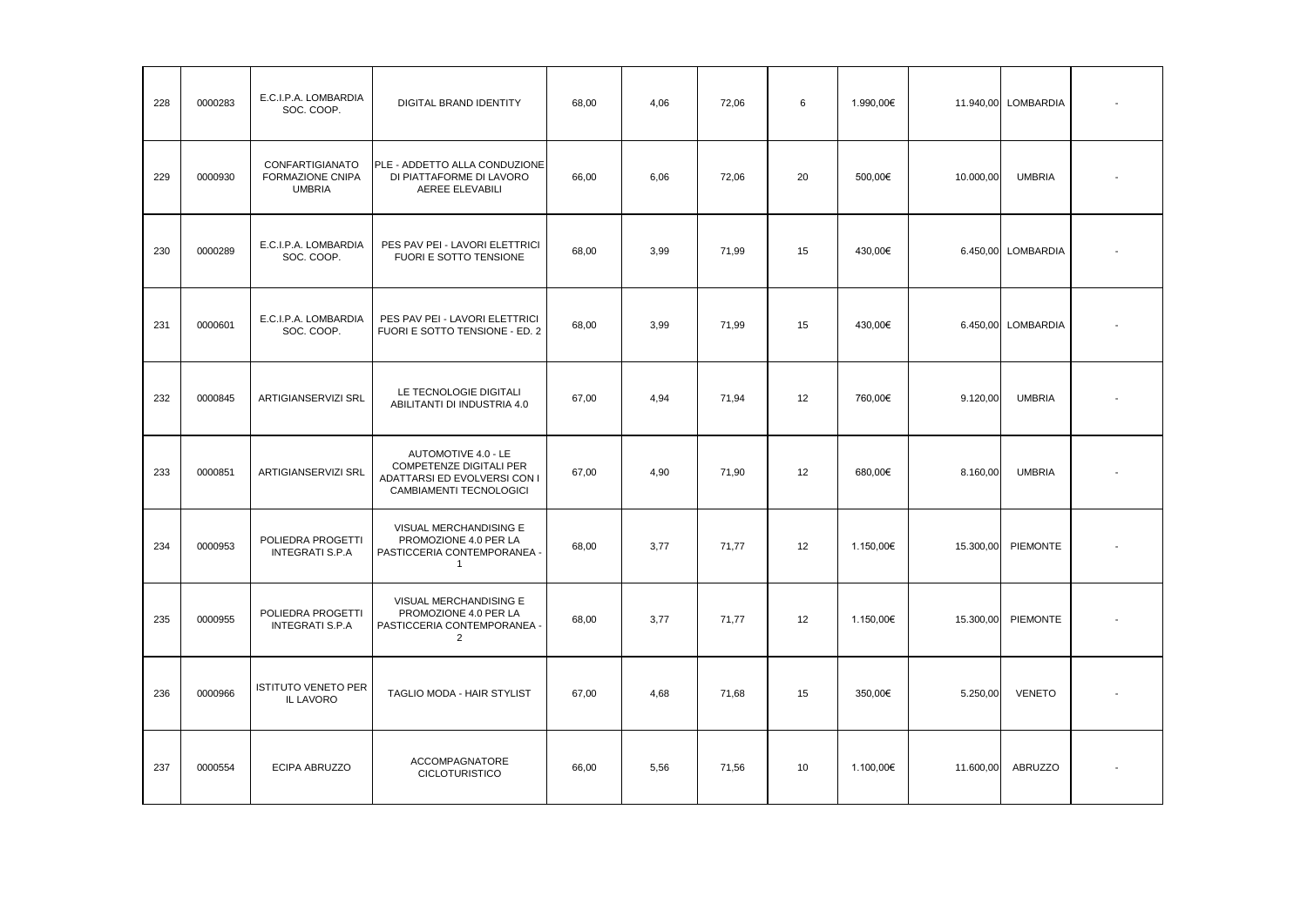| 238 | 0000606 | E.C.I.P.A. LOMBARDIA<br>SOC. COOP.                     | <b>ISPETTORE AUTORIZZATO ALLA</b><br>REVISIONE DEI VEICOLI - MODULO<br>A - ED. 1         | 65,00 | 6,47 | 71,47 | $\overline{7}$ | 2.000,00€ |           | 14.000,00 LOMBARDIA |  |
|-----|---------|--------------------------------------------------------|------------------------------------------------------------------------------------------|-------|------|-------|----------------|-----------|-----------|---------------------|--|
| 239 | 0000611 | E.C.I.P.A. LOMBARDIA<br>SOC. COOP.                     | <b>ISPETTORE AUTORIZZATO ALLA</b><br>REVISIONE DEI VEICOLI - MODULO<br>A - ED. 2         | 65,00 | 6,47 | 71,47 | $\overline{7}$ | 2.000,00€ |           | 14.000,00 LOMBARDIA |  |
| 240 | 0000623 | E.C.I.P.A. LOMBARDIA<br>SOC. COOP.                     | ADDETTO CONDUZIONE<br><b>GENERATORI DI VAPORE</b>                                        | 65,00 | 6,47 | 71,47 | $\overline{7}$ | 2.000,00€ |           | 14.000,00 LOMBARDIA |  |
| 241 | 0000868 | ECIPA ABRUZZO                                          | CORSO PER IL CONSEGUIMENTO<br>DEL CFP ADR TIPO BASE E<br><b>CISTERNE</b>                 | 66,00 | 5,33 | 71,33 | 10             | 800,00€   | 8.000,00  | <b>ABRUZZO</b>      |  |
| 242 | 0000988 | <b>ISTITUTO VENETO PER</b><br><b>IL LAVORO</b>         | ABILITAZIONE CARRELLI<br>ELEVATORI AREA 1                                                | 66,00 | 5,33 | 71,33 | 35             | 320,00€   | 11.200,00 | <b>VENETO</b>       |  |
| 243 | 0000989 | <b>ISTITUTO VENETO PER</b><br>IL LAVORO                | ABILITAZIONE CARRELLI<br>ELEVATORI AREA 2                                                | 66,00 | 5,33 | 71,33 | 30             | 320,00€   | 9.600,00  | <b>VENETO</b>       |  |
| 244 | 0000843 | ARTIGIANSERVIZI SRL                                    | DIGITAL SKILL PER L'AREA<br>PRODUZIONE SETTORE<br><b>MECCANICA</b>                       | 67,00 | 4,22 | 71,22 | 12             | 650,00€   | 7.800,00  | <b>UMBRIA</b>       |  |
| 245 | 0000565 | <b>ARTIGIAN SERVICE</b><br>S.C.C. A R.L. -<br>SARDEGNA | <b>GESTIONE AZIENDALE E</b><br>TECNICHE DI MERCATO PER IL<br>SETTORE DELL'ACCONCIATURA   | 66,00 | 5,06 | 71,06 | 6              | 2.160,00€ | 14.960,00 | SARDEGNA            |  |
| 246 | 0000567 | <b>ARTIGIAN SERVICE</b><br>S.C.C. A R.L. -<br>SARDEGNA | <b>GESTIONE AZIENDALE E</b><br>TECNICHE DI MERCATO PER IL<br>SETTORE DELL'ACCONCIATURA-2 | 66,00 | 5,06 | 71,06 | 6              | 2.160,00€ | 14.960,00 | SARDEGNA            |  |
| 247 | 0000926 | CONFARTIGIANATO<br>FORMAZIONE CNIPA<br><b>UMBRIA</b>   | ADDETTI ALLA CONDUZIONE DI<br>CARRELLI ELEVATORI SEMOVENTI                               | 65,00 | 6,06 | 71,06 | 20             | 500,00€   | 10.000,00 | <b>UMBRIA</b>       |  |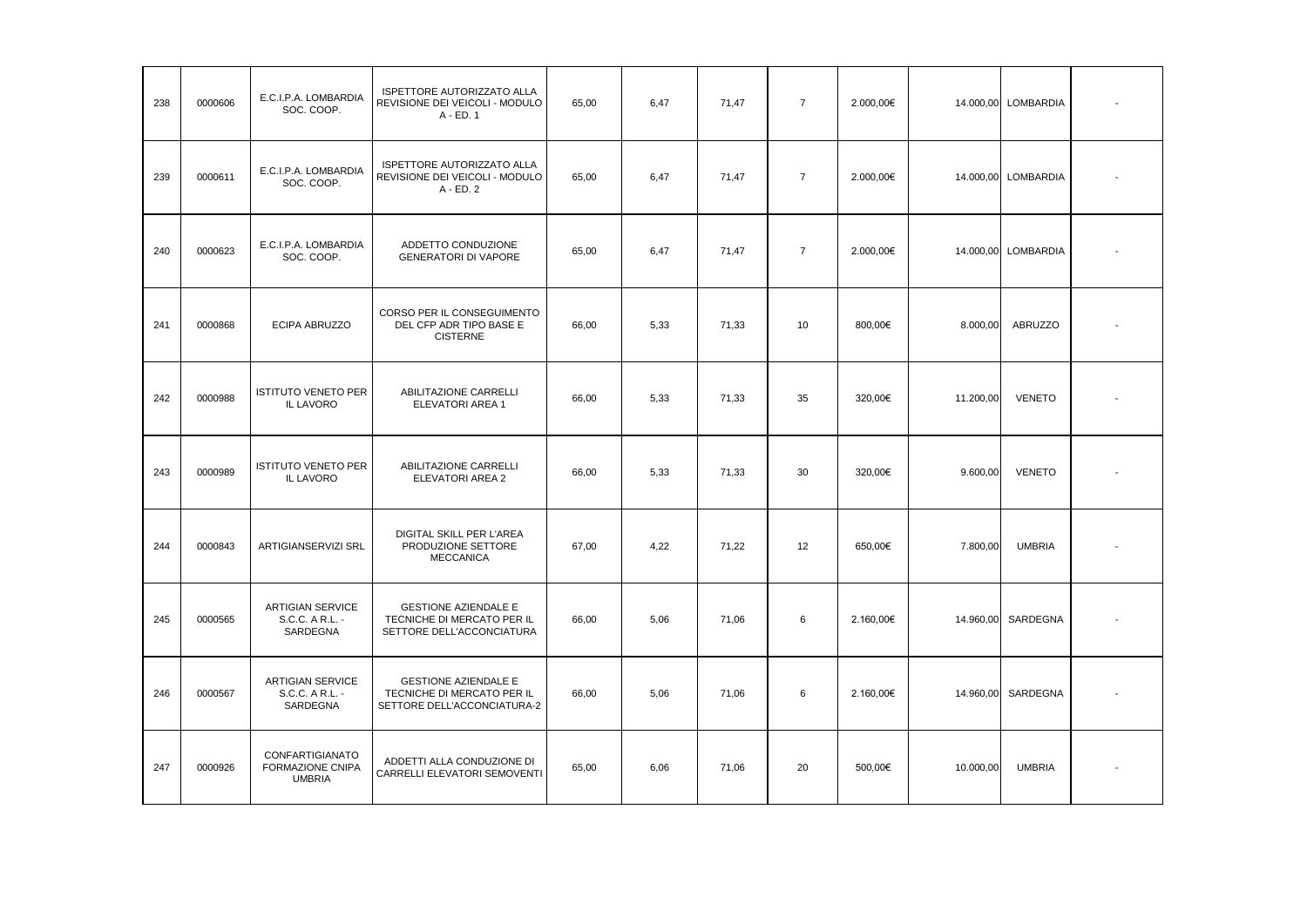| 248 | 0000933 | <b>CONFARTIGIANTERNI</b><br><b>FORMAZIONE &amp;</b><br>RICERCA SCARL    | ADDETTO ALLA CONDUZIONE DI<br>PIATTAFORME DI LAVORO AEREE<br>ELEVABILI (PLE)          | 65,00 | 6.06 | 71,06 | 20 | 500.00€   | 10.000,00 | <b>UMBRIA</b>      |  |
|-----|---------|-------------------------------------------------------------------------|---------------------------------------------------------------------------------------|-------|------|-------|----|-----------|-----------|--------------------|--|
| 249 | 0001003 | <b>ISTITUTO VENETO PER</b><br>IL LAVORO                                 | RINNOVO DELLA CARTA DI<br>QUALIFICAZIONE DEL<br>CONDUCENTE CQC                        | 66,00 | 4.93 | 70.93 | 20 | 740.00€   | 14.800,00 | <b>VENETO</b>      |  |
| 250 | 0000757 | CONFARTIGIANATO<br><b>FORMAZIONE SCRL</b>                               | BENESSERE ESTETICA<br><b>ONCOLOGICA</b>                                               | 65.00 | 5,90 | 70.90 | 6  | 2.200.00€ | 13.200.00 | <b>PIEMONTE</b>    |  |
| 251 | 0000640 | CASARTIGIANI SERVIZI<br>SRL                                             | CERTIFICAZIONE POSATORE<br>CAPPOTTO TERMICO                                           | 65.00 | 5.76 | 70.76 | 10 | 500.00€   | 7.500.00  | <b>SICILIA</b>     |  |
| 252 | 0000639 | CASARTIGIANI SERVIZI<br>SRL                                             | ADDETTO ALLA PIATTAFORMA<br><b>ELEVABILE</b>                                          | 65.00 | 5.71 | 70,71 | 9  | 680,00€   | 6.120,00  | <b>SICILIA</b>     |  |
| 253 | 0000998 | <b>ISTITUTO VENETO PER</b><br>IL LAVORO                                 | DIGITAL MINDSET PER LO<br>SVILUPPO COMMERCIALE                                        | 66.00 | 4.61 | 70.61 | 28 | 530.00€   | 14.840,00 | <b>VENETO</b>      |  |
| 254 | 0000896 | IAL - INNOVAZIONE<br>APPRENDIMENTO<br>LAVORO LOMBARDIA<br><b>S.R.L.</b> | L'INDUSTRIA 4.0 E L'INNOVAZIONE<br><b>DIGITALE NEL SETTORE</b><br><b>RISTORAZIONE</b> | 65,00 | 5.55 | 70.55 | 5  | 1.200.00€ | 6.000.00  | <b>LOMBARDIA</b>   |  |
| 255 | 0000898 | IAL - INNOVAZIONE<br>APPRENDIMENTO<br>LAVORO LOMBARDIA<br>S.R.L.        | SOCIAL MEDIA MARKETING NEI<br>SERVIZI PRIMA INFANZIA                                  | 65,00 | 5.55 | 70.55 | 6  | 1.200,00€ | 7.200,00  | LOMBARDIA          |  |
| 256 | 0000900 | IAL - INNOVAZIONE<br>APPRENDIMENTO<br>LAVORO LOMBARDIA<br>S.R.L.        | NUOVE TECNOLOGIE DIGITALI PER<br><b>BAMBINI 2.0</b>                                   | 65,00 | 5,55 | 70,55 | 6  | 1.200,00€ |           | 7.200,00 LOMBARDIA |  |
| 257 | 0000778 | MODA E CULTURA<br><b>S.R.L.</b>                                         | ABILITAZIONE ALLA CONDUZIONE<br>DI PIATTAFORME DI LAVORO<br>AEREE ELEVABILI (PLE) 8   | 66,00 | 4,47 | 70,47 | 12 | 450,00€   | 5.400,00  | <b>UMBRIA</b>      |  |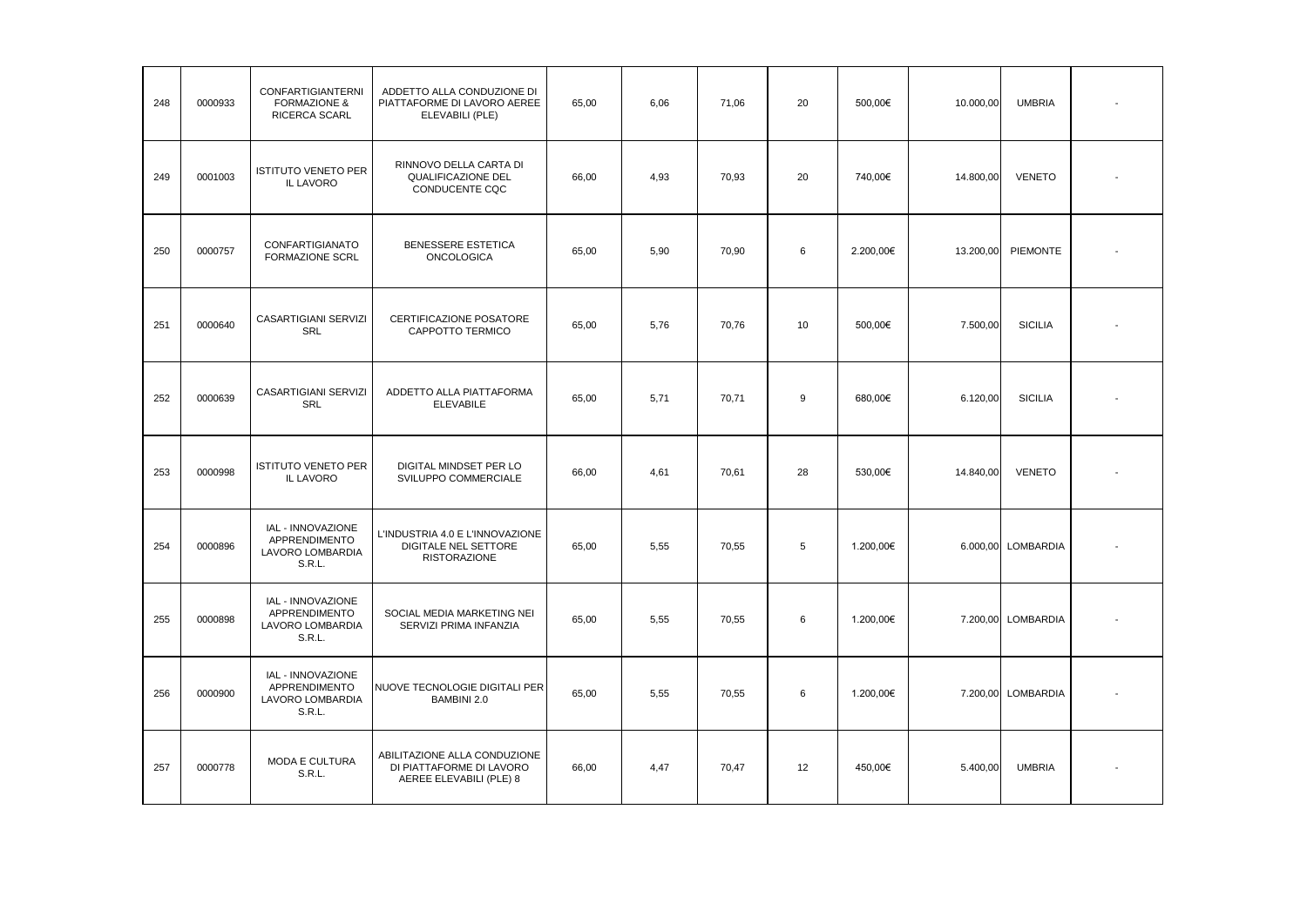| 258 | 0000945 | <b>CONFARTIGIANTERNI</b><br><b>FORMAZIONE &amp;</b><br>RICERCA SCARL | IL DIGITAL MARKETING AZIENDALE                                                   | 64,00 | 6,47 | 70,47 | 20 | 600,00€   | 12.000,00 | <b>UMBRIA</b>      |  |
|-----|---------|----------------------------------------------------------------------|----------------------------------------------------------------------------------|-------|------|-------|----|-----------|-----------|--------------------|--|
| 259 | 0000995 | CONFARTIGIANTERNI<br><b>FORMAZIONE &amp;</b><br>RICERCA SCARL        | ADDETTI ALLA MANUTENZIONE DI<br>AUTO ELETTRICHE E IBRIDE                         | 64,00 | 6,47 | 70,47 | 20 | 500,00€   | 10.000,00 | <b>UMBRIA</b>      |  |
| 260 | 0000510 | E.C.I.P.A. LOMBARDIA<br>SOC. COOP.                                   | <b>ESPERTO IN TECNICHE</b><br>EDUCATIVE AVANZATE E<br>TECNOLOGIE SOCIALI - ED. 1 | 66,00 | 4,32 | 70,32 | 8  | 1.100,00€ |           | 8.800,00 LOMBARDIA |  |
| 261 | 0000511 | E.C.I.P.A. LOMBARDIA<br>SOC. COOP.                                   | <b>ESPERTO IN TECNICHE</b><br>EDUCATIVE AVANZATE E<br>TECNOLOGIE SOCIALI - ED. 2 | 66,00 | 4,32 | 70,32 | 8  | 1.100,00€ |           | 8.800,00 LOMBARDIA |  |
| 262 | 0000602 | <b>ARTIGIAN SERVICE</b><br>S.C.C. A R.L. -<br>SARDEGNA               | FORMAZIONE OBBLIGATORIA PER<br>L'ATTIVITÀ ESTETICA AUTONOMA                      | 65,00 | 5,06 | 70,06 | 6  | 2.160,00€ | 14.960,00 | SARDEGNA           |  |
| 263 | 0000603 | <b>ARTIGIAN SERVICE</b><br>S.C.C. A R.L. -<br>SARDEGNA               | FORMAZIONE OBBLIGATORIA PER<br>L'ATTIVITÀ ESTETICA AUTONOMA -<br>$\overline{2}$  | 65,00 | 5,06 | 70,06 | 6  | 2.160,00€ | 14.960,00 | SARDEGNA           |  |
| 264 | 0000938 | CONFARTIGIANTERNI<br><b>FORMAZIONE &amp;</b><br>RICERCA SCARL        | LAVORI IN ALTEZZA E DPI DI<br><b>TERZA CATEGORIA</b>                             | 64,00 | 6,06 | 70,06 | 20 | 500,00€   | 10.000,00 | <b>UMBRIA</b>      |  |
| 265 | 0000965 | CONFARTIGIANATO<br>FORMAZIONE CNIPA<br><b>UMBRIA</b>                 | LAVORI IN ALTEZZA E DPI DI<br><b>TERZA CATEGORIA</b>                             | 64,00 | 6,06 | 70,06 | 20 | 500,00€   | 10.000,00 | <b>UMBRIA</b>      |  |
| 266 | 0000297 | E.C.I.P.A. LOMBARDIA<br>SOC. COOP.                                   | PES PAV PEI - OPERATORE<br>SPECIALIZZATO IN AUTO IBRIDE                          | 66,00 | 3,99 | 69,99 | 15 | 430,00€   |           | 6.450,00 LOMBARDIA |  |
| 267 | 0000970 | <b>ISTITUTO VENETO PER</b><br><b>IL LAVORO</b>                       | OFFICE WEB APPLICATION PER LA<br>PRODUTTIVITA' E LA<br>COLLABORAZIONE AZIENDALE  | 66,00 | 3,99 | 69,99 | 15 | 860,00€   | 12.900,00 | <b>VENETO</b>      |  |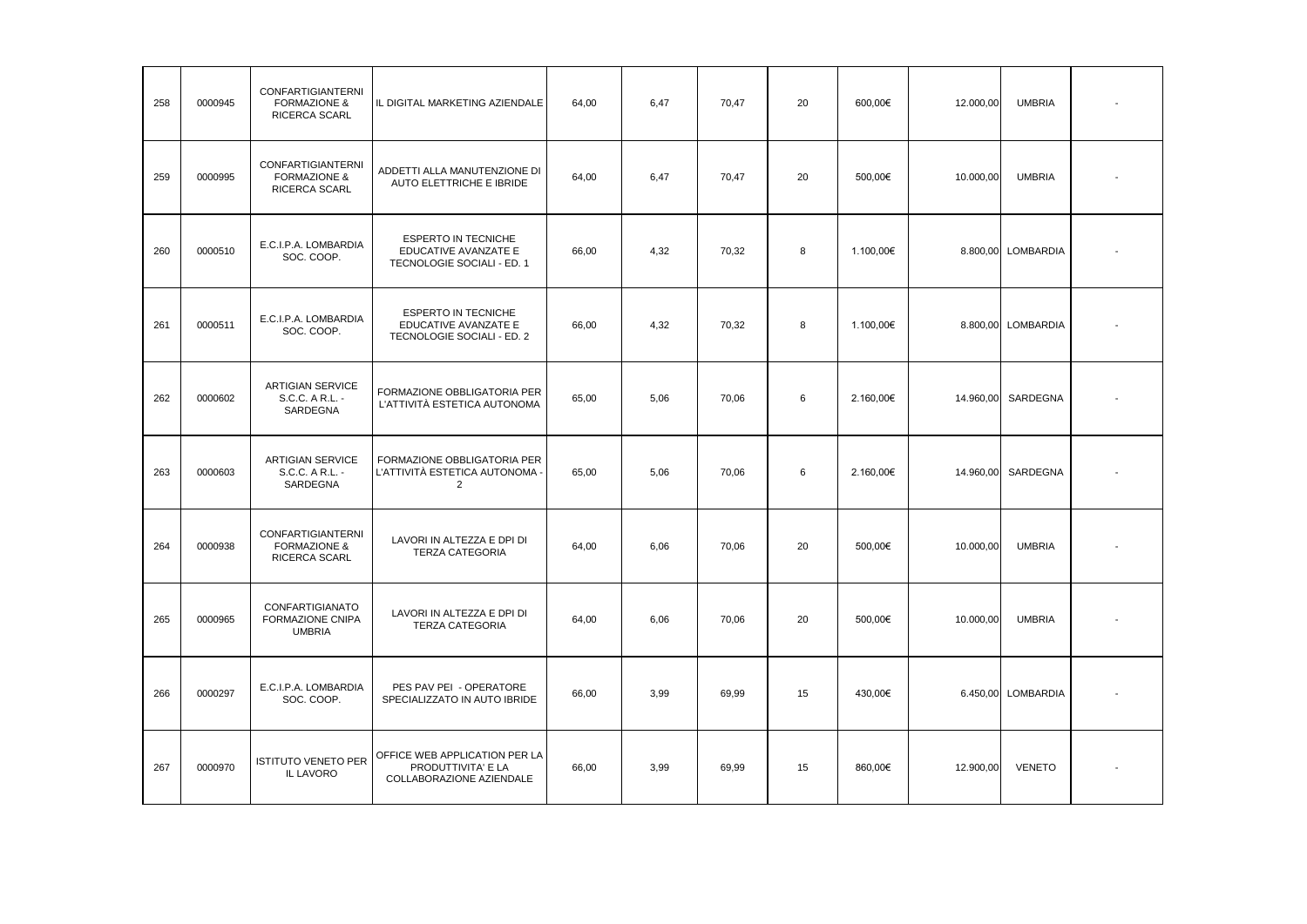| 268 | 0000901 | CEDIT CENTRO<br><b>DIFFUSIONE</b><br><b>IMPRENDITORIALE</b><br>DELLA TOSCANA<br>S.CONS.R.L        | FORMAZIONE PER L'ABILITAZIONE<br>ALLA CONDUZIONE DI CARRELLI<br>ELEVATORI - 3   | 68,00 | 1,88 | 69,88 | $\overline{7}$ | 780,00€   | 5.460,00  | <b>TOSCANA</b>      |  |
|-----|---------|---------------------------------------------------------------------------------------------------|---------------------------------------------------------------------------------|-------|------|-------|----------------|-----------|-----------|---------------------|--|
| 269 | 0000902 | CEDIT CENTRO<br><b>DIFFUSIONE</b><br><b>IMPRENDITORIALE</b><br>DELLA TOSCANA<br>S.CONS.R.L        | FORMAZIONE PER L'ABILITAZIONE<br>ALLA CONDUZIONE DI CARRELLI<br>ELEVATORI - 2   | 68,00 | 1,88 | 69,88 | $\overline{7}$ | 780,00€   | 5.460,00  | <b>TOSCANA</b>      |  |
| 270 | 0000903 | CEDIT CENTRO<br><b>DIFFUSIONE</b><br><b>IMPRENDITORIALE</b><br><b>DELLA TOSCANA</b><br>S.CONS.R.L | FORMAZIONE PER L'ABILITAZIONE<br>ALLA CONDUZIONE DI CARRELLI<br>ELEVATORI - 1   | 68,00 | 1,88 | 69,88 | $\overline{7}$ | 780,00€   | 5.460,00  | <b>TOSCANA</b>      |  |
| 271 | 0000907 | CEDIT CENTRO<br><b>DIFFUSIONE</b><br><b>IMPRENDITORIALE</b><br><b>DELLA TOSCANA</b><br>S.CONS.R.L | PIATTAFORME DI LAVORO MOBILI<br>ELEVABILI - 3                                   | 68,00 | 1,88 | 69,88 | 8              | 780.00€   | 6.240,00  | <b>TOSCANA</b>      |  |
| 272 | 0000908 | CEDIT CENTRO<br><b>DIFFUSIONE</b><br><b>IMPRENDITORIALE</b><br>DELLA TOSCANA<br>S.CONS.R.L        | PIATTAFORME DI LAVORO MOBILI<br>ELEVABILI - 2                                   | 68.00 | 1,88 | 69,88 | 8              | 780,00€   | 6.240,00  | TOSCANA             |  |
| 273 | 0000909 | CEDIT CENTRO<br><b>DIFFUSIONE</b><br><b>IMPRENDITORIALE</b><br>DELLA TOSCANA<br>S.CONS.R.L        | PIATTAFORME DI LAVORO MOBILI<br>ELEVABILI - 1                                   | 68,00 | 1,88 | 69,88 | 8              | 780,00€   | 6.240,00  | <b>TOSCANA</b>      |  |
| 274 | 0000281 | E.C.I.P.A. LOMBARDIA<br>SOC. COOP.                                                                | CONDUTTORI IMPIANTI TERMICI DI<br>POTENZA SUPERIORE A 232 KW                    | 67,00 | 2,86 | 69,86 | 6              | 2.500,00€ |           | 15.000,00 LOMBARDIA |  |
| 275 | 0000614 | E.C.I.P.A. LOMBARDIA<br>SOC. COOP.                                                                | ISPETTORE AUTORIZZATO ALLA<br>REVISIONE DEI VEICOLI - MODULO<br>C               | 65,00 | 4,64 | 69,64 | 13             | 1.100,00€ |           | 14.300,00 LOMBARDIA |  |
| 276 | 0000791 | MODA E CULTURA<br><b>S.R.L.</b>                                                                   | ABILITAZIONE ALLA CONDUZIONE<br>DI CARRELLI ELEVATORI CON<br>CONDUCENTE A BORDO | 65,00 | 4,47 | 69,47 | 12             | 450,00€   | 5.400,00  | <b>UMBRIA</b>       |  |
| 277 | 0000968 | FORM.ART.MARCHE                                                                                   | FORMAZIONE PROFESSIONALE<br>WEB E SOCIAL MARKETING                              | 69,00 | 0,47 | 69,47 | 10             | 1.350,00€ | 15.000,00 | <b>MARCHE</b>       |  |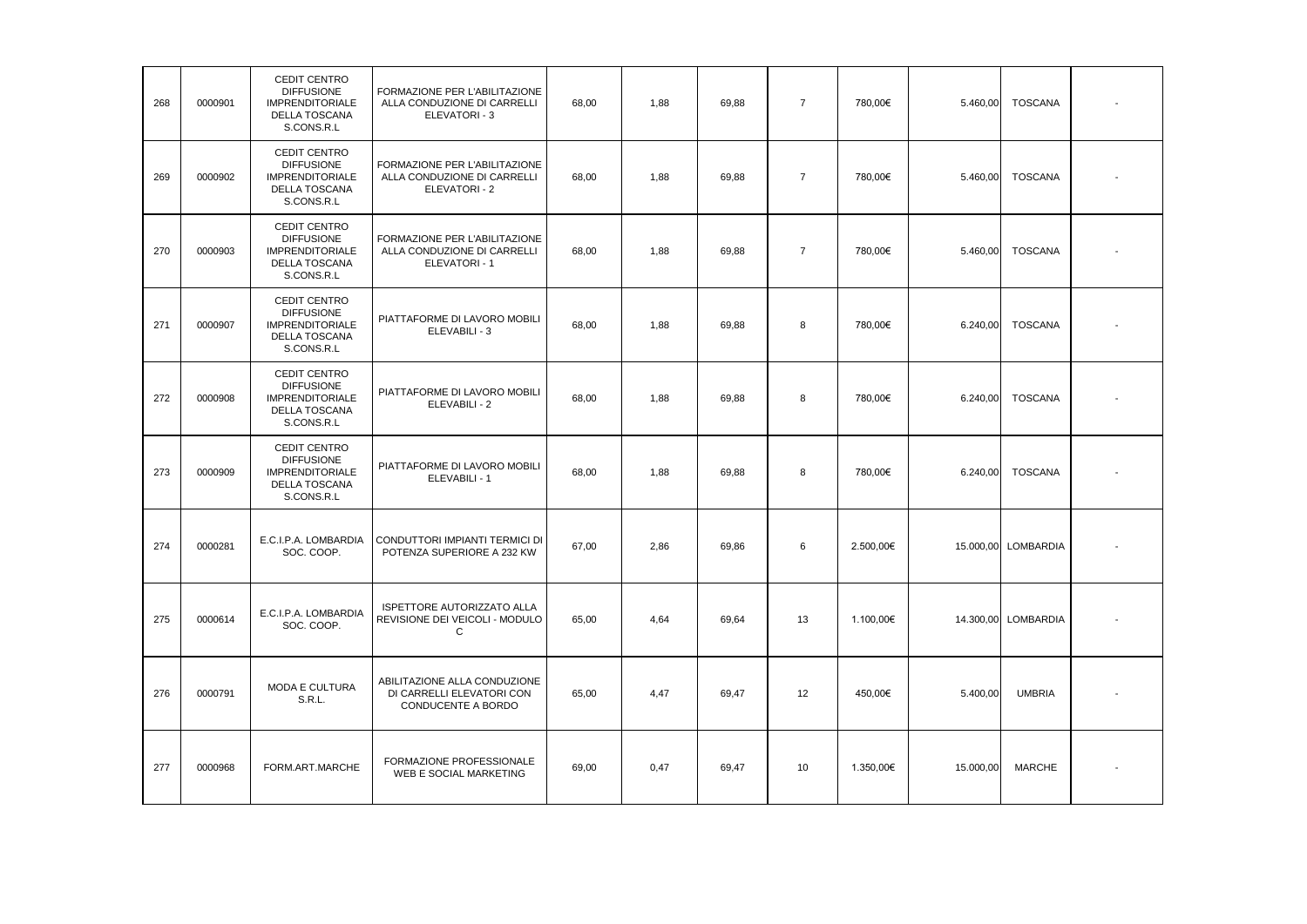| 278 | 0000785 | <b>IMPRENDERE SRL</b>                                         | ABILITAZIONE D.P.I. III°<br>CATEGORIA E LAVORI IN AMBIENTI<br>SOSPETTI DI INQUINAMENTO E<br>SPAZI CONFINATI | 65,00 | 4,27 | 69,27 | 6  | 600,00€   | 3.600,00  | <b>MARCHE</b>  |  |
|-----|---------|---------------------------------------------------------------|-------------------------------------------------------------------------------------------------------------|-------|------|-------|----|-----------|-----------|----------------|--|
| 279 | 0000935 | CONFARTIGIANTERNI<br><b>FORMAZIONE &amp;</b><br>RICERCA SCARL | ABILITAZIONE ADDETTI ALLA<br>CONDUZIONE DI CARRELLI<br>ELEVATORI SEMOVENTI                                  | 63,00 | 6,06 | 69,06 | 20 | 500,00€   | 10.000,00 | <b>UMBRIA</b>  |  |
| 280 | 0000911 | ECIPA SARDEGNA                                                | 1 - OPERATORE EDILE ADDETTO<br>AGLI INTERVENTI DI<br>RISANAMENTO AMBIENTALE                                 | 64,00 | 5,01 | 69,01 | 13 | 1.150,00€ | 14.950,00 | SARDEGNA       |  |
| 281 | 0000913 | ECIPA SARDEGNA                                                | 2 - OPERATORE EDILE ADDETTO<br>AGLI INTERVENTI DI<br>RISANAMENTO AMBIENTALE                                 | 64,00 | 5,01 | 69,01 | 13 | 1.150,00€ | 14.950,00 | SARDEGNA       |  |
| 282 | 0000914 | <b>ECIPA SARDEGNA</b>                                         | 3 - OPERATORE EDILE ADDETTO<br><b>AGLI INTERVENTI DI</b><br>RISANAMENTO AMBIENTALE                          | 64,00 | 5,01 | 69,01 | 13 | 1.150,00€ | 14.950,00 | SARDEGNA       |  |
| 283 | 0000915 | ECIPA SARDEGNA                                                | 4 - OPERATORE EDILE ADDETTO<br>AGLI INTERVENTI DI<br>RISANAMENTO AMBIENTALE                                 | 64,00 | 5,01 | 69.01 | 13 | 1.150,00€ | 14.950,00 | SARDEGNA       |  |
| 284 | 0000698 | ECIPA ABRUZZO                                                 | ADDETTO ALLE ATTIVITÀ DI<br>RIMOZIONE SMALTIMENTO E<br><b>BONIFICA AMIANTO</b>                              | 66,00 | 3,00 | 69,00 | 10 | 890,00€   | 9.900,00  | ABRUZZO        |  |
| 285 | 0000638 | <b>CASARTIGIANI SERVIZI</b><br><b>SRL</b>                     | PATENTINO FRIGORISTI                                                                                        | 65,00 | 3,95 | 68,95 | 10 | 700,00€   | 9.600,00  | <b>SICILIA</b> |  |
| 286 | 0000598 | <b>ARTIGIAN SERVICE</b><br>S.C.C. A R.L. -<br>SARDEGNA        | IBRIDO E AUTOMOTIVE 2022                                                                                    | 67,00 | 1,84 | 68,84 | 10 | 1.296,00€ | 14.460,00 | SARDEGNA       |  |
| 287 | 0000600 | <b>ARTIGIAN SERVICE</b><br>S.C.C. A R.L. -<br>SARDEGNA        | IBRIDO E AUTOMOTIVE 2022 - 2                                                                                | 67,00 | 1,84 | 68,84 | 10 | 1.296,00€ | 14.460,00 | SARDEGNA       |  |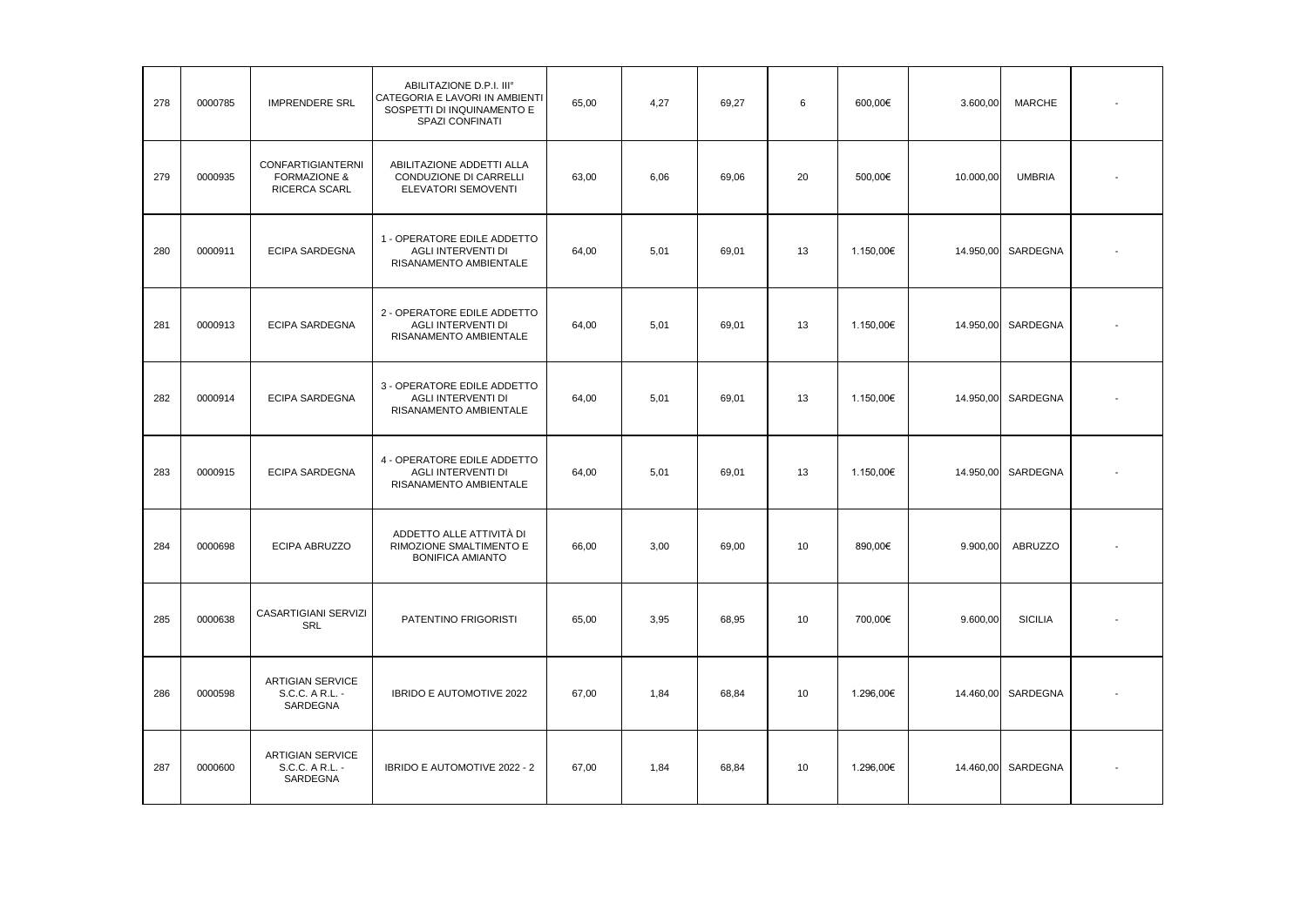| 288 | 0000770 | CONFARTIGIANATO<br><b>FORMAZIONE SCRL</b>                                   | ACCONCIATURA IN ONCOLOGICA                                                         | 63,00 | 5,71 | 68,71 | 12             | 680,00€   | 8.160,00  | PIEMONTE            |  |
|-----|---------|-----------------------------------------------------------------------------|------------------------------------------------------------------------------------|-------|------|-------|----------------|-----------|-----------|---------------------|--|
| 289 | 0000692 | E.L.F.I. - ENTE<br>LOMBARDO PER LA<br><b>FORMAZIONE</b><br><b>D'IMPRESA</b> | QUALITA' E ORGANIZZAZIONE ED.1                                                     | 64,00 | 4,53 | 68,53 | 24             | 625,00€   |           | 15.000,00 LOMBARDIA |  |
| 290 | 0000693 | E.L.F.I. - ENTE<br>LOMBARDO PER LA<br><b>FORMAZIONE</b><br><b>D'IMPRESA</b> | QUALITA' E ORGANIZZAZIONE ED.2                                                     | 64,00 | 4,53 | 68,53 | 24             | 625,00€   |           | 15.000,00 LOMBARDIA |  |
| 291 | 0000715 | CONFARTIGIANATO<br><b>FORMAZIONE SCRL</b>                                   | QUALITA' E ORGANIZZAZIONE                                                          | 64,00 | 4,53 | 68,53 | 24             | 625,00€   | 15.000,00 | PIEMONTE            |  |
| 292 | 0000624 | E.C.I.P.A. LOMBARDIA<br>SOC. COOP.                                          | FONDAMENTI DI CYBERSECURITY<br>PER PMI                                             | 65,00 | 3,25 | 68,25 | $\overline{7}$ | 1.250,00€ |           | 8.750,00 LOMBARDIA  |  |
| 293 | 0000727 | CONFARTIGIANATO<br>FORMAZIONE SCRL                                          | ABILITAZIONE RINNOVO DELLA<br>CARTA DI QUALIFICAZIONE DEL<br>CONDUCENTE (CQC)      | 62,00 | 6,06 | 68,06 | 24             | 625,00€   | 15.000,00 | PIEMONTE            |  |
| 294 | 0000775 | <b>MODA E CULTURA</b><br>S.R.L.                                             | CERTIFICAZIONE PROCESSI DI<br>SALDATURA MIG/MAG                                    | 67,00 | 1,02 | 68,02 | 8              | 690,00€   | 8.320,00  | <b>UMBRIA</b>       |  |
| 295 | 0000887 | <b>IMPRENDERE SRL</b>                                                       | FORMAZIONE PER IL RINNOVO<br>DELLA CARTA DI QUALIFICAZIONE<br>DEL CONDUCENTE (CQC) | 64,00 | 3,85 | 67,85 | 10             | 850,00€   | 8.500,00  | <b>MARCHE</b>       |  |
| 296 | 0000695 | E.L.F.I. - ENTE<br>LOMBARDO PER LA<br><b>FORMAZIONE</b><br><b>D'IMPRESA</b> | LAVORI ELETTRICI PES-PAV-PEI                                                       | 63,00 | 4,68 | 67,68 | 42             | 350,00€   |           | 14.700,00 LOMBARDIA |  |
| 297 | 0000719 | CONFARTIGIANATO<br><b>FORMAZIONE SCRL</b>                                   | L'OPERATORE DEGLI IMPIANTI<br>ELETTRICI PES/PAV                                    | 63,00 | 4,68 | 67,68 | 42             | 350,00€   | 14.700,00 | PIEMONTE            |  |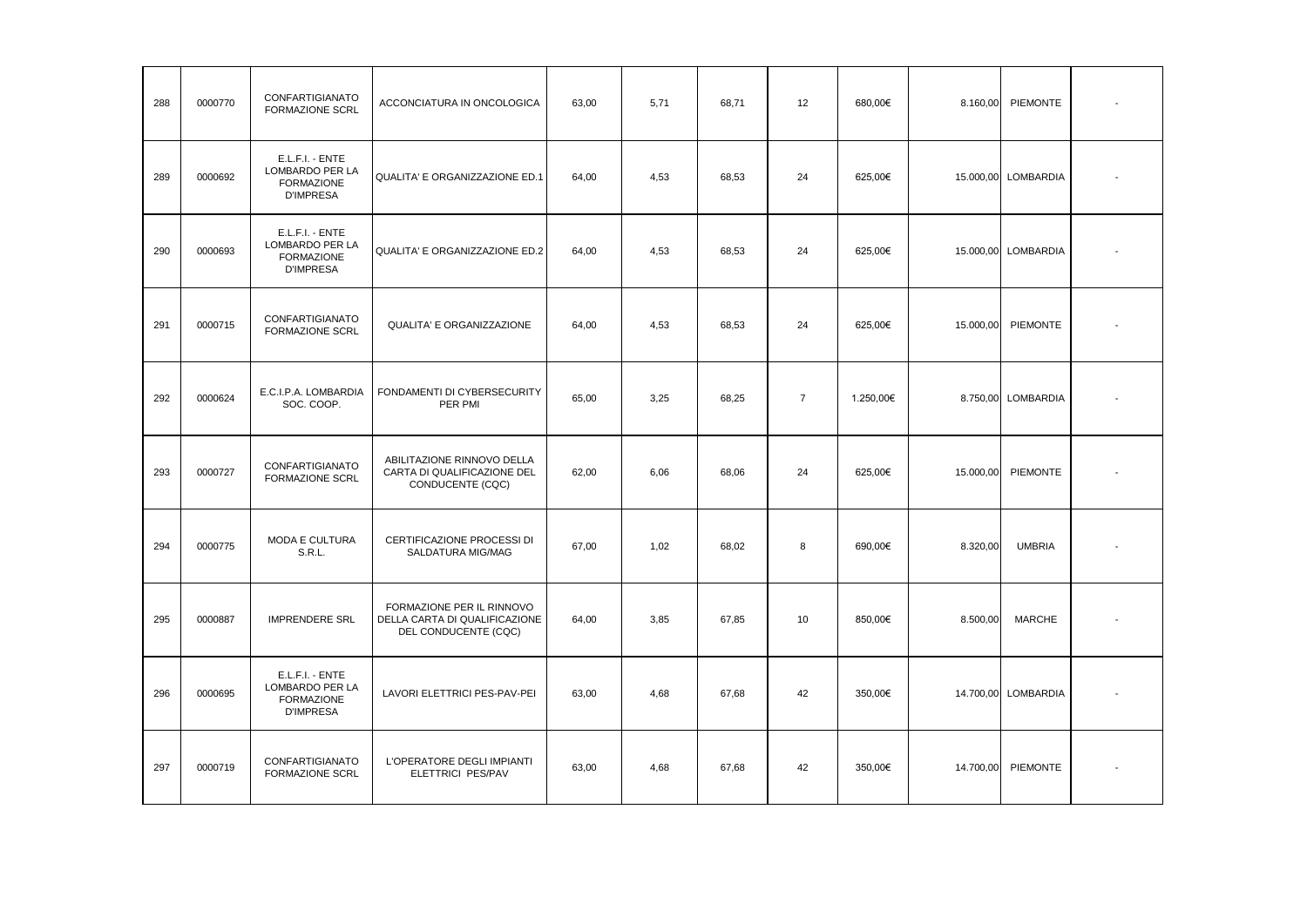| 298 | 0000735 | CONFARTIGIANATO<br><b>FORMAZIONE SCRL</b>              | ABILITAZIONE ADDETTI ALLA<br>CONDUZIONE DI CARRELLI<br><b>ELEVATORI</b>                                 | 63.00 | 4.68 | 67,68 | 42 | 350.00€   | 14.700,00 | <b>PIEMONTE</b> |  |
|-----|---------|--------------------------------------------------------|---------------------------------------------------------------------------------------------------------|-------|------|-------|----|-----------|-----------|-----------------|--|
| 299 | 0000743 | CONFARTIGIANATO<br><b>FORMAZIONE SCRL</b>              | ABILITAZIONE ALL'UTILIZZO DEL<br>CRONOTACHIGRAFO DIGITALE E<br><b>GUIDA SICURA</b>                      | 63,00 | 4,68 | 67,68 | 42 | 350,00€   | 14.700,00 | <b>PIEMONTE</b> |  |
| 300 | 0000113 | <b>ARTIGIAN SERVICE</b><br>S.C.C. A R.L. -<br>SARDEGNA | COSTRUZIONE DI AREE VERDI,<br>PARCHI E GIARDINI                                                         | 65,00 | 2,67 | 67,67 | 6  | 2.160,00€ | 14.960,00 | SARDEGNA        |  |
| 301 | 0000114 | <b>ARTIGIAN SERVICE</b><br>S.C.C. A R.L. -<br>SARDEGNA | COSTRUZIONE DI AREE VERDI,<br>PARCHI E GIARDINI - 2                                                     | 65,00 | 2,67 | 67,67 | 6  | 2.160,00€ | 14.960,00 | SARDEGNA        |  |
| 302 | 0000115 | <b>ARTIGIAN SERVICE</b><br>S.C.C. A R.L. -<br>SARDEGNA | COSTRUZIONE DI AREE VERDI,<br>PARCHI E GIARDINI - 3                                                     | 65,00 | 2,67 | 67,67 | 6  | 2.160,00€ | 14.960,00 | SARDEGNA        |  |
| 303 | 0000195 | <b>ARTIGIAN SERVICE</b><br>S.C.C. A R.L. -<br>SARDEGNA | ADDETTO ALLE ATTIVITÀ DI<br>RIMOZIONE, SMALTIMENTO E<br>BONIFICA RELATIVE ALL'AMIANTO                   | 66,00 | 1,63 | 67,63 | 8  | 1.625,00€ | 15.000,00 | SARDEGNA        |  |
| 304 | 0000196 | <b>ARTIGIAN SERVICE</b><br>S.C.C. A R.L. -<br>SARDEGNA | ADDETTO ALLE ATTIVITÀ DI<br>RIMOZIONE, SMALTIMENTO E<br>BONIFICA RELATIVE ALL'AMIANTO<br>$\overline{2}$ | 66,00 | 1,63 | 67,63 | 8  | 1.625,00€ | 15.000,00 | SARDEGNA        |  |
| 305 | 0000197 | <b>ARTIGIAN SERVICE</b><br>S.C.C. A R.L. -<br>SARDEGNA | ADDETTO ALLE ATTIVITÀ DI<br>RIMOZIONE, SMALTIMENTO E<br>BONIFICA RELATIVE ALL'AMIANTO<br>3              | 66,00 | 1,63 | 67,63 | 8  | 1.625,00€ | 15.000,00 | SARDEGNA        |  |
| 306 | 0000198 | <b>ARTIGIAN SERVICE</b><br>S.C.C. A R.L. -<br>SARDEGNA | ADDETTO ALLE ATTIVITÀ DI<br>RIMOZIONE, SMALTIMENTO E<br>BONIFICA RELATIVE ALL'AMIANTO<br>$\overline{4}$ | 66,00 | 1,63 | 67,63 | 8  | 1.625,00€ | 15.000,00 | SARDEGNA        |  |
| 307 | 0000940 | <b>IMPRENDERE SRL</b>                                  | FORMAZIONE PER ADDETTI AI<br>LAVORI ELETTRICI: PES PAV PEI                                              | 65,00 | 2,53 | 67,53 | 10 | 450,00€   | 4.500,00  | <b>MARCHE</b>   |  |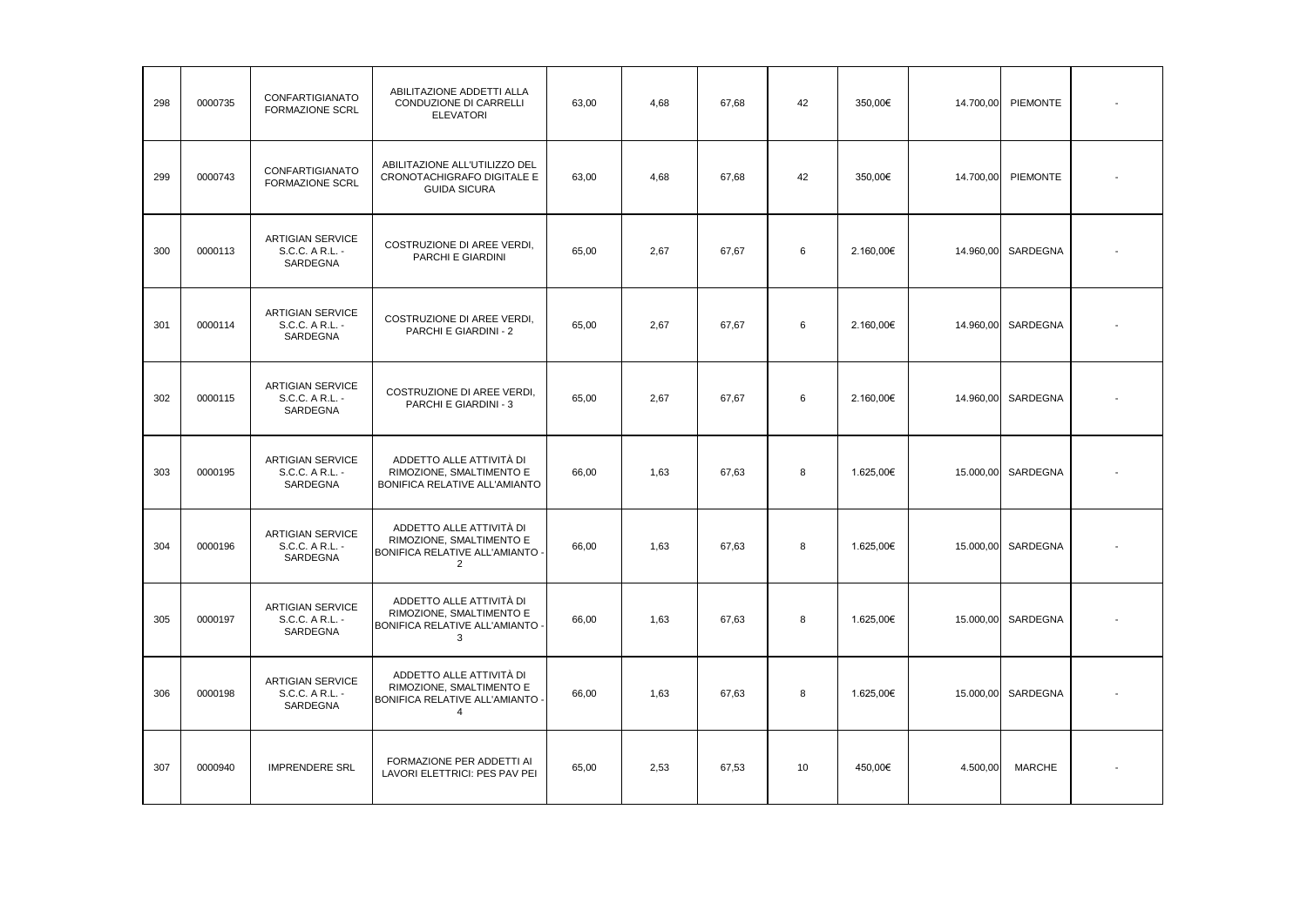| 308 | 0000958 | <b>IMPRENDERE SRL</b>                                  | ADDETTI ALLO SVOLGIMENTO DI<br>LAVORI ELETTRICI (AUTOVEICOLI)                      | 65,00 | 2,53 | 67,53 | 10 | 450.00€   | 4.500,00  | <b>MARCHE</b>      |  |
|-----|---------|--------------------------------------------------------|------------------------------------------------------------------------------------|-------|------|-------|----|-----------|-----------|--------------------|--|
| 309 | 0000972 | <b>IMPRENDERE SRL</b>                                  | ABILITAZIONE ALLA CONDUZIONE<br>DI PIATTAFORME DI LAVORO<br>MOBILI ELEVABILI (PLE) | 65,00 | 2,53 | 67,53 | 6  | 450.00€   | 2.700,00  | MARCHE             |  |
| 310 | 0001001 | <b>ISTITUTO VENETO PER</b><br>IL LAVORO                | ATTIVITA' DI SALDATURA CON<br>RILASCIO DI QUALIFICA                                | 67,00 | 0,37 | 67,37 | 25 | 550.00€   | 13.750,00 | <b>VENETO</b>      |  |
| 311 | 0000622 | E.C.I.P.A. LOMBARDIA<br>SOC. COOP.                     | ESPERTO IN TECNOLOGIE<br>DIGITALI D'IMPRESA 4.0                                    | 62,00 | 5,33 | 67,33 | 10 | 400.00€   |           | 4.000,00 LOMBARDIA |  |
| 312 | 0000524 | <b>ARTIGIAN SERVICE</b><br>S.C.C. A R.L. -<br>SARDEGNA | PREPARAZIONE DI MALTE PER<br>COSTRUZIONI IN TERRA CRUDA                            | 64,00 | 3,27 | 67,27 | 6  | 2.160,00€ |           | 14.960,00 SARDEGNA |  |
| 313 | 0000526 | <b>ARTIGIAN SERVICE</b><br>S.C.C. A R.L. -<br>SARDEGNA | PREPARAZIONE DI MALTE PER<br>COSTRUZIONI IN TERRA CRUDA -2                         | 64,00 | 3,27 | 67,27 | 6  | 2.160,00€ |           | 14.960,00 SARDEGNA |  |
| 314 | 0000700 | <b>ARTIGIAN SERVICE</b><br>S.C.C. A R.L. -<br>SARDEGNA | PREPARAZIONE DI MALTE PER<br>COSTRUZIONI IN TERRA CRUDA -3                         | 64,00 | 3,27 | 67,27 | 6  | 2.160,00€ |           | 14.960,00 SARDEGNA |  |
| 315 | 0000701 | <b>ARTIGIAN SERVICE</b><br>S.C.C. A R.L. -<br>SARDEGNA | PREPARAZIONE DI MALTE PER<br>COSTRUZIONI IN TERRA CRUDA - 4                        | 64,00 | 3,27 | 67,27 | 6  | 2.160,00€ |           | 14.960,00 SARDEGNA |  |
| 316 | 0000285 | E.C.I.P.A. LOMBARDIA<br>SOC. COOP.                     | ESPERTO IN TECNICHE DI<br>PLANNING & DEVELOPMENT                                   | 63,00 | 4.22 | 67.22 | 11 | 650.00€   |           | 7.150,00 LOMBARDIA |  |
| 317 | 0000637 | CASARTIGIANI SERVIZI<br>SRL                            | ADDETTI AL MONTAGGIO,<br><b>SMONTAGGIO E</b><br>TRASFORMAZIONE PONTEGGI            | 62,00 | 5.04 | 67.04 | 10 | 650.00€   | 7.500,00  | <b>SICILIA</b>     |  |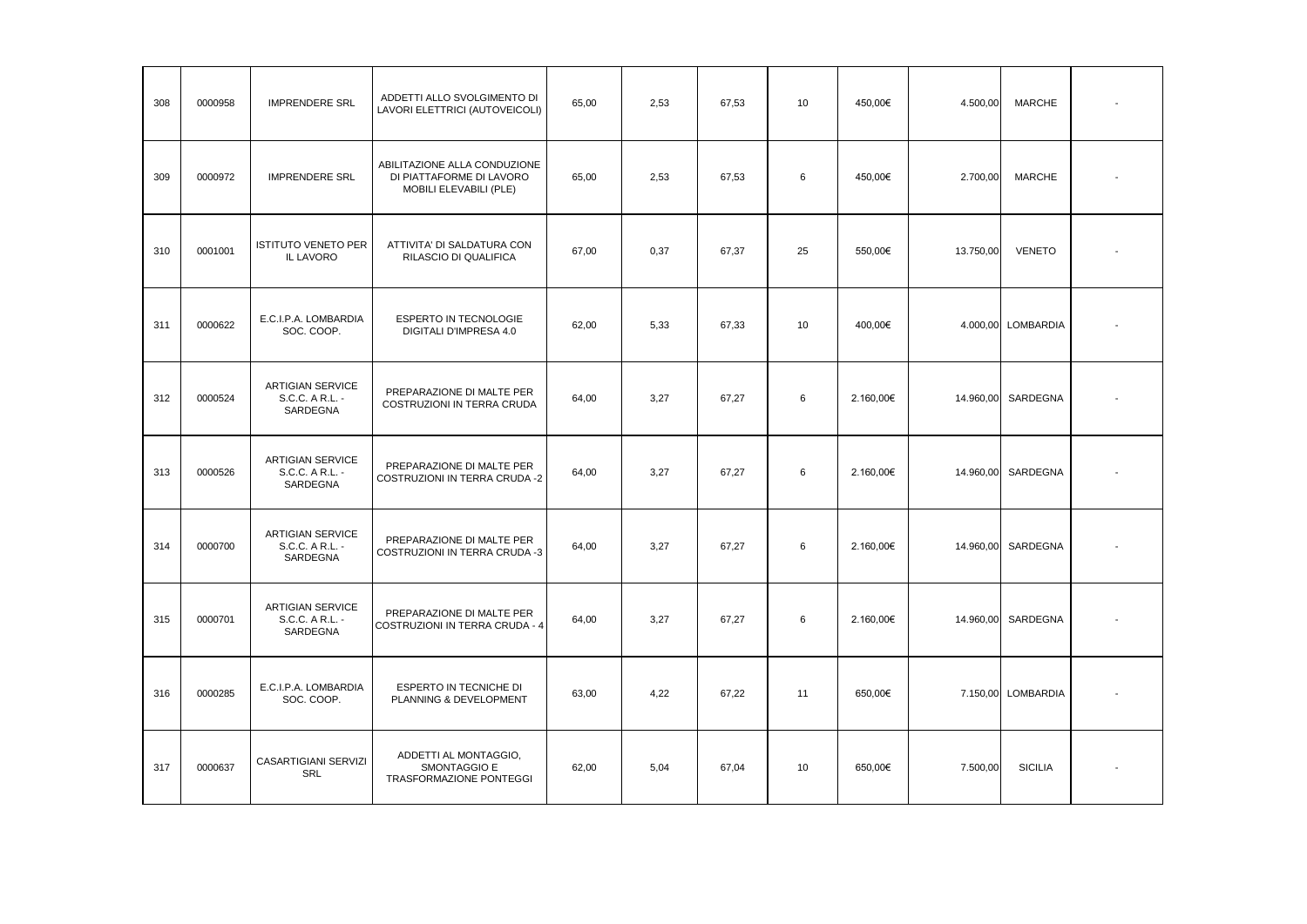| 318 | 0000773 | MODA E CULTURA<br>S.R.L.                                                    | CERTIFICAZIONE PROCESSI DI<br><b>SALDATURA TIG</b>                                                               | 66,00 | 1,02 | 67,02 | 8  | 690,00€   | 8.320,00  | <b>UMBRIA</b>       |  |
|-----|---------|-----------------------------------------------------------------------------|------------------------------------------------------------------------------------------------------------------|-------|------|-------|----|-----------|-----------|---------------------|--|
| 319 | 0000950 | CNA SERVIZI SOC.<br>COOP.                                                   | PATENTINO SALDATURA ACCIAIO<br>E FERRO - UNI EN ISO 9606:2017                                                    | 65,00 | 1,75 | 66,75 | 12 | 925,00€   | 13.850,00 | <b>TOSCANA</b>      |  |
| 320 | 0000717 | CONFARTIGIANATO<br>FORMAZIONE SCRL                                          | CERTIFICAZIONE PER LA<br>CORRETTA POSA IN OPERA DEI<br>SERRAMENTI                                                | 62,00 | 4,68 | 66,68 | 42 | 350,00€   | 14.700,00 | PIEMONTE            |  |
| 321 | 0000694 | E.L.F.I. - ENTE<br>LOMBARDO PER LA<br><b>FORMAZIONE</b><br><b>D'IMPRESA</b> | BUSINESS ENGLISH A FAVORE<br>DELL'INTERNAZIONALIZZAZIONE<br>CON CERTIFICAZIONE B1<br><b>BUSINESS PRELIMINARY</b> | 62,00 | 4,53 | 66,53 | 24 | 625,00€   |           | 15.000,00 LOMBARDIA |  |
| 322 | 0000895 | <b>IMPRENDERE SRL</b>                                                       | ABILITAZIONE CONDUCENTE GRU<br>A TORRE                                                                           | 64,00 | 2,53 | 66,53 | 6  | 450,00€   | 2.700,00  | <b>MARCHE</b>       |  |
| 323 | 0000904 | <b>IMPRENDERE SRL</b>                                                       | ABILITAZIONE CONDUCENTE<br>DELLA GRU PER AUTOCARRO                                                               | 64,00 | 2,53 | 66,53 | 6  | 450,00€   | 2.700,00  | <b>MARCHE</b>       |  |
| 324 | 0000929 | <b>IMPRENDERE SRL</b>                                                       | ABILITAZIONE CONDUCENTE<br>MACCHINE MOVIMENTO TERRA                                                              | 64,00 | 2,53 | 66,53 | 6  | 450,00€   | 2.700,00  | <b>MARCHE</b>       |  |
| 325 | 0000986 | <b>IMPRENDERE SRL</b>                                                       | SEGNALETICA STRADALE                                                                                             | 64,00 | 2,53 | 66,53 | 10 | 450,00€   | 4.500,00  | <b>MARCHE</b>       |  |
| 326 | 0000947 | CNA SERVIZI SOC.<br>COOP.                                                   | PATENTINO SALDATURA<br>POLIETILENE - UNI 9737:2021                                                               | 66,00 | 0,47 | 66,47 | 10 | 1.200,00€ | 15.000,00 | <b>TOSCANA</b>      |  |
| 327 | 0000663 | ECIPA ABRUZZO                                                               | CERTIFICAZIONE ADDETTI<br>ATTIVITA' DI CONTROLLO DI<br>PERDITA E RECUPERO DI GAS<br>FLUORURATI DPR 146/2018      | 65,00 | 1,13 | 66,13 | 12 | 900,00€   | 13.900,00 | ABRUZZO             |  |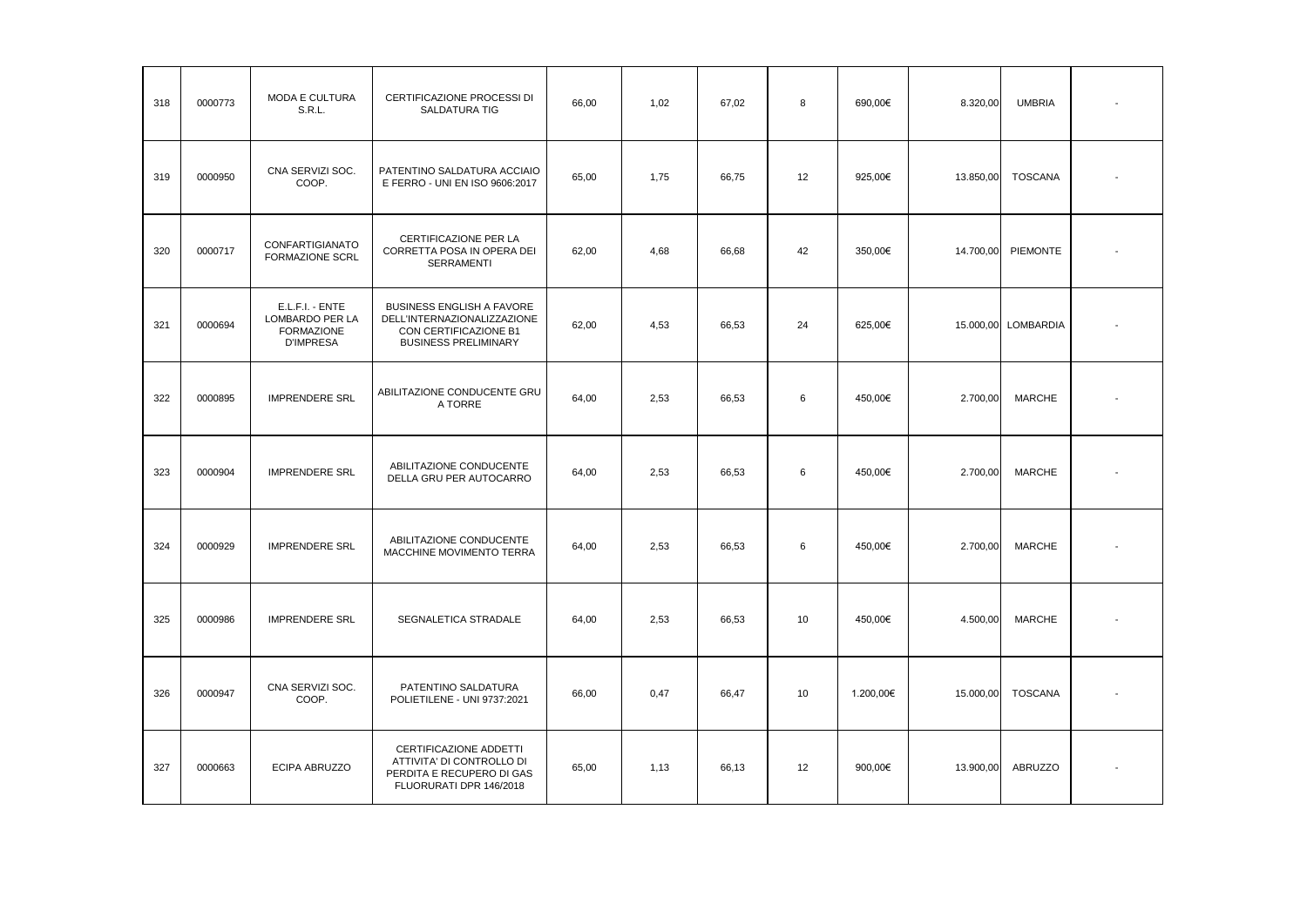| 328 | 0000702 | <b>ARTIGIAN SERVICE</b><br>S.C.C. A R.L. -<br>SARDEGNA                      | CANTIERI STRADALI E MOVIMENTO<br><b>TERRA</b>                                  | 64,00 | 1,97 | 65,97 | 11 | 1.200,00€ | 14.400,00 | SARDEGNA            |  |
|-----|---------|-----------------------------------------------------------------------------|--------------------------------------------------------------------------------|-------|------|-------|----|-----------|-----------|---------------------|--|
| 329 | 0000691 | E.L.F.I. - ENTE<br>LOMBARDO PER LA<br><b>FORMAZIONE</b><br><b>D'IMPRESA</b> | <b>CONDUZIONE DI CARRELLI</b><br>ELEVATORI SEMOVENTI CON<br>CONDUCENTE A BORDO | 61,00 | 4,68 | 65,68 | 42 | 350,00€   |           | 14.700,00 LOMBARDIA |  |
| 330 | 0000806 | <b>IMPRENDERE SRL</b>                                                       | ABILITAZIONE PER CONDUCENTE<br>DI CARRELLI ELEVATORI                           | 63,00 | 2,53 | 65,53 | 6  | 450,00€   | 2.700,00  | <b>MARCHE</b>       |  |
| 331 | 0000910 | ARTIGIAN SERVICE<br>S.C.C. A R.L. -<br>SARDEGNA                             | CANTIERI STRADALI E GRU PER<br><b>AUTOCARRO</b>                                | 64,00 | 0,35 | 64,35 | 10 | 1.296,00€ | 14.460,00 | SARDEGNA            |  |
| 332 | 0000654 | <b>FORMIMPRESA</b>                                                          | <b>INTERNAZIONALIZZAZIONE</b>                                                  | 59,00 | 4,90 | 63,90 | 10 | 750,00€   | 8.500,00  | <b>TOSCANA</b>      |  |
| 333 | 0000650 | <b>FORMIMPRESA</b>                                                          | FER - SISTEMI FOTOVOLTAICI E<br><b>FOTOTERMOELETTRICI</b>                      | 58,00 | 5,33 | 63,33 | 10 | 1.500,00€ | 16.000,00 | <b>TOSCANA</b>      |  |
| 334 | 0000649 | <b>FORMIMPRESA</b>                                                          | LEAN                                                                           | 58,00 | 4,75 | 62,75 | 10 | 1.200,00€ | 13.000,00 | <b>TOSCANA</b>      |  |
| 335 | 0000976 | <b>ARTIGIAN SERVICE</b><br>S.C.C. A R.L. -<br>SARDEGNA                      | PATENTINO PER BRASATORI                                                        | 62,00 | 0,00 | 62,00 | 10 | 1.339,20€ | 14.892,00 | SARDEGNA            |  |
| 336 | 0000648 | <b>FORMIMPRESA</b>                                                          | SOCIAL MEDIA MARKETING                                                         | 60,00 | 1,88 | 61,88 | 10 | 650,00€   | 7.500,00  | <b>TOSCANA</b>      |  |
| 337 | 0000652 | <b>FORMIMPRESA</b>                                                          | POSATORE CAPPOTTO TERMICO<br>UNI 11716 - OPERATORE                             | 59,00 | 2,81 | 61,81 | 10 | 350,00€   | 5.460,00  | <b>TOSCANA</b>      |  |